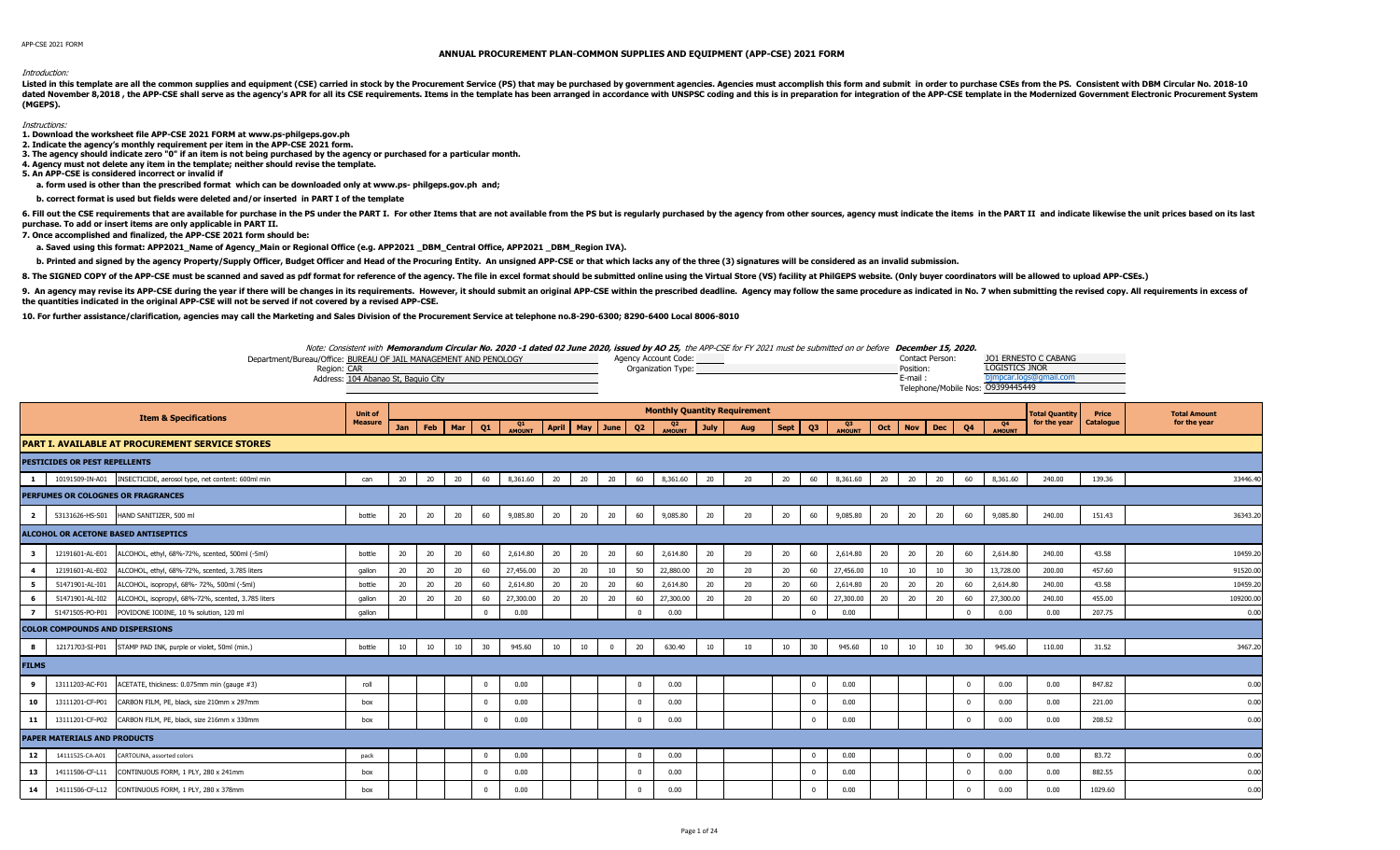| 15       | 14111506-CF-L22<br>CONTINUOUS FORM, 2 ply, 280 x 378mm, carbonless                                                 | box          |    |    |    | $^{\circ}$        | 0.00             |    |    |                | $\Omega$                | 0.00             |    |    |    | $\mathbf{0}$            | 0.00             |    |    |    | $\mathbf 0$        | 0.00             | 0.00           | 1528.80        | 0.00             |
|----------|--------------------------------------------------------------------------------------------------------------------|--------------|----|----|----|-------------------|------------------|----|----|----------------|-------------------------|------------------|----|----|----|-------------------------|------------------|----|----|----|--------------------|------------------|----------------|----------------|------------------|
| 16       | 14111506-CF-L21<br>CONTINUOUS FORM, 2 ply, 280mm x 241mm, carbonless                                               | box          |    |    |    | $^{\circ}$        | 0.00             |    |    |                | $\mathbf 0$             | 0.00             |    |    |    | $\overline{0}$          | 0.00             |    |    |    | $\mathbf 0$        | 0.00             | 0.00           | 906.36         | 0.00             |
| 17       | 14111506-CF-L31<br>CONTINUOUS FORM, 3 PLY, 280 x 241mm, carbonless                                                 | box          |    |    |    | 0                 | 0.00             |    |    |                | $\mathbf 0$             | 0.00             |    |    |    | $^{\circ}$              | 0.00             |    |    |    | 0                  | 0.00             | 0.00           | 884.00         | 0.00             |
| 18       | 14111506-CF-L32<br>CONTINUOUS FORM, 3 PLY, 280 x 378mm, carbonless                                                 | box          |    |    |    | $^{\circ}$        | 0.00             |    |    |                | $\mathbf 0$             | 0.00             |    |    |    | $\mathbf{0}$            | 0.00             |    |    |    | 0                  | 0.00             | 0.00           | 1508.00        | 0.00             |
| 19       | LOOSELEAF COVER, made of chipboard, for legal<br>14111609-LL-C01                                                   | bundle       |    |    |    | $^{\circ}$        | 0.00             |    |    |                | $\mathbf 0$             | 0.00             |    |    |    | $\overline{\mathbf{0}}$ | 0.00             |    |    |    | 0                  | 0.00             | 0.00           | 794.96         | 0.00             |
| 20       | 14111514-NP-S02<br>NOTE PAD, stick on, 50mm x 76mm (2" x 3") min                                                   | pad          |    |    |    | $^{\circ}$        | 0.00             |    |    |                | $\overline{\mathbf{0}}$ | 0.00             |    |    |    | $\overline{\mathbf{0}}$ | 0.00             |    |    |    | 0                  | 0.00             | 0.00           | 37.06          | 0.00             |
| 21       | 14111514-NP-S04<br>NOTE PAD, stick on, 76mm x 100mm (3" x 4") min                                                  | pad          |    |    |    | $^{\circ}$        | 0.00             |    |    |                | $\mathbf 0$             | 0.00             |    |    |    | $\mathbf 0$             | 0.00             |    |    |    | 0                  | 0.00             | 0.00           | 59.28          | 0.00             |
| 22       | 14111514-NP-S03<br>NOTE PAD, stick on, 76mm x 76mm (3" x 3") min                                                   | pad          |    |    |    | $^{\circ}$        | 0.00             |    |    |                | $\mathbf{0}$            | 0.00             |    |    |    | $\mathbf 0$             | 0.00             |    |    |    | 0                  | 0.00             | 0.00           | 47.73          | 0.00             |
| 23       | 14111514-NB-S01<br>NOTEBOOK, STENOGRAPHER, spiral, 40 leaves                                                       |              |    |    |    |                   | 0.00             |    |    |                | $\Omega$                | 0.00             |    |    |    | $\Omega$                | 0.00             |    |    |    | $\Omega$           | 0.00             | 0.00           | 12.04          | 0.00             |
| 24       | 14111507-PP-M01<br>PAPER, MULTICOPY, 80gsm, size: 210mm x 297mm                                                    | piece        | 20 | 20 | 20 | 60                | 10,233.60        | 20 | 20 | $\overline{0}$ | 40                      | 6,822.40         | 20 | 20 | 20 | 60                      | 10,233.60        | 20 | 20 | 20 | 60                 | 10,233.60        | 220.00         | 170.56         | 37523.2          |
| 25       |                                                                                                                    | reams        |    |    |    | $\Omega$          | 0.00             |    |    |                | $\Omega$                | 0.00             |    |    |    | $\mathbf 0$             |                  |    |    |    | $\mathbf 0$        | 0.00             |                |                |                  |
|          | 14111507-PP-M02<br>PAPER, MULTICOPY, 80gsm, size: 216mm x 330mm                                                    | reams        |    |    |    |                   |                  |    |    |                | 60                      |                  |    |    |    |                         | 0.00             |    |    |    |                    |                  | 0.00           | 181.42         | 0.00             |
| 26       | 14111507-PP-C01<br>PAPER, Multi-Purpose (COPY) A4, 70 gsm                                                          | reams        | 20 | 20 | 20 | 60                | 7,987.20         | 20 | 20 | 20             |                         | 7,987.20         | 20 | 20 | 20 | 60                      | 7,987.20         | 20 | 20 | 20 | 60                 | 7,987.20         | 240.00         | 133.12         | 31948.8          |
| 27       | 14111507-PP-C02<br>PAPER, Multi-Purpose (COPY) Legal, 70 gsm                                                       | reams        |    |    |    | $\Omega$          | 0.00             |    |    |                | $\overline{\mathbf{0}}$ | 0.00             |    |    |    | $^{\circ}$              | 0.00             |    |    |    | $^{\circ}$         | 0.00             | 0.00           | 138.97         | 0.00             |
| 28       | 14111531-PP-R01<br>PAPER, PAD, ruled, size: 216mm x 330mm (? 2mm)                                                  | pad          |    |    |    | $^{\circ}$        | 0.00             |    |    |                | $\mathbf{0}$            | 0.00             |    |    |    | $^{\circ}$              | 0.00             |    |    |    | 0                  | 0.00             | 0.00           | 30.68          | 0.00             |
| 29       | 14111503-PA-P01<br>PAPER, PARCHMENT, size: 210 x 297mm, multi-purpose                                              | box          |    |    |    | $^{\circ}$        | 0.00             |    |    |                | $\overline{\mathbf{0}}$ | 0.00             |    |    |    | $\overline{\mathbf{0}}$ | 0.00             |    |    |    | 0                  | 0.00             | 0.00           | 98.05          | 0.00             |
| 30       | 14111818-TH-P02<br>PAPER, THERMAL, 55gsm, size: 216mm?1mm x 30m-0.3m                                               | roll         |    |    |    | $\Omega$          | 0.00             |    |    |                | $\Omega$                | 0.00             |    |    |    | $\Omega$                | 0.00             |    |    |    | $\Omega$           | 0.00             | 0.00           | 55.64          | 0.00             |
| 31       | 14111531-RE-B01<br>RECORD BOOK, 300 PAGES, size: 214mm x 278mm min                                                 | book         | 10 | 10 | 10 | 30                | 2,121.60         | 10 | 10 | 10             | 30                      | 2,121.60         | 10 | 10 | 10 | 30                      | 2,121.60         | 10 | 10 | 10 | 30                 | 2,121.60         | 120.00         | 70.72          | 8486.40          |
| 32       | 14111531-RE-B02<br>RECORD BOOK, 500 PAGES, size: 214mm x 278mm min                                                 | book         |    |    |    | $\Omega$          | 0.00             |    |    |                | $\mathbf 0$             | 0.00             |    |    |    | $\overline{\mathbf{0}}$ | 0.00             |    |    |    | $^{\circ}$         | 0.00             | 0.00           | 101.92         | 0.00             |
| 33<br>34 | 14111704-TT-P02<br>TOILET TISSUE PAPER, 2-ply, 100% recycled<br>14111704-IFPT01<br>TISSUE, interfolded paper towel | pack<br>pack | 10 | 10 | 10 | 30<br>$\mathbf 0$ | 2,622.00<br>0.00 | 10 | 10 | 10             | 30<br>$\mathbf 0$       | 2,622.00<br>0.00 | 10 | 10 | 10 | 30<br>$\mathbf 0$       | 2,622.00<br>0.00 | 10 | 10 | 10 | 30<br>$\mathbf{0}$ | 2,622.00<br>0.00 | 120.00<br>0.00 | 87.40<br>34.84 | 10488.00<br>0.00 |
|          | BATTERIES AND CELLS AND ACCESSORIES                                                                                |              |    |    |    |                   |                  |    |    |                |                         |                  |    |    |    |                         |                  |    |    |    |                    |                  |                |                |                  |
| 35       | 26111702-BT-A02<br>BATTERY, dry cell, AA, 2 pieces per blister pack                                                | pack         |    |    |    | $^{\circ}$        | 0.00             |    |    |                | $\mathbf 0$             | 0.00             |    |    |    | $\mathbf{0}$            | 0.00             |    |    |    | 0                  | 0.00             | 0.00           | 36.30          | 0.00             |
| 36       | BATTERY, dry cell, AAA, 2 pieces per blister pack<br>26111702-BT-A01                                               | pack         |    |    |    | $^{\circ}$        | 0.00             |    |    |                | $\overline{\mathbf{0}}$ | 0.00             |    |    |    | $\mathbf 0$             | 0.00             |    |    |    | 0                  | 0.00             | 0.00           | 19.73          | 0.00             |
| 37       | 26111702-BT-A03<br>BATTERY, dry cell, D, 1.5 volts, alkaline                                                       | pack         |    |    |    | $\mathbf 0$       | 0.00             |    |    |                | $\Omega$                | 0.00             |    |    |    | $\mathbf 0$             | 0.00             |    |    |    | $\mathbf 0$        | 0.00             | 0.00           | 96.20          | 0.00             |
|          | MANUFACTURING COMPONENTS AND SUPPLIES                                                                              |              |    |    |    |                   |                  |    |    |                |                         |                  |    |    |    |                         |                  |    |    |    |                    |                  |                |                |                  |
| 38       | 31201610-GL-J01                                                                                                    | jar          |    |    |    | $\mathbf 0$       | 0.00             |    |    |                | $\overline{\mathbf{0}}$ | 0.00             |    |    |    | $\overline{0}$          | 0.00             |    |    |    | $\bf{0}$           | 0.00             | 0.00           | 62.10          | 0.00             |
| 39       | GLUE, all purpose, gross weight: 200 grams min<br>STAPLE WIRE, for heavy duty staplers, (23/13)<br>31151804-SW-H01 | box          |    |    |    | $^{\circ}$        | 0.00             |    |    |                | $\mathbf 0$             | 0.00             |    |    |    | $\overline{\mathbf{0}}$ | 0.00             |    |    |    | $^{\circ}$         | 0.00             | 0.00           | 19.76          | 0.00             |
| 40       | 31151804-SW-S01<br>STAPLE WIRE, STANDARD, (26/6)                                                                   | box          | 10 | 10 | 10 | 30                | 632.70           | 10 | 10 | 10             | 30                      | 632.70           | 10 | 10 | 10 | 30                      | 632.70           | 10 | 10 | 10 | 30                 | 632.70           | 120.00         | 21.09          | 2530.8           |
|          |                                                                                                                    |              |    |    |    | $\Omega$          |                  |    |    |                | $\Omega$                |                  |    |    |    | $\mathbf{0}$            |                  |    |    |    | $\Omega$           |                  |                |                |                  |
| 41       | 31201502-TA-E01<br>TAPE, ELECTRICAL, 18mm x 16M min                                                                | roll         |    |    |    |                   | 0.00             |    |    |                |                         | 0.00             |    |    |    |                         | 0.00             |    |    |    |                    | 0.00             | 0.00           | 18.67          | 0.00             |
| 42       | 31201503-TA-M01<br>TAPE, MASKING, width: 24mm (±1mm)                                                               | roll         | 10 | 10 | 10 | 30                | 1,638.00         | 10 | 10 | 10             | 30                      | 1,638.00         | 10 | 10 | 10 | 30                      | 1,638.00         | 10 | 10 | 10 | 30                 | 1,638.00         | 120.00         | 54.60          | 6552.00          |
| 43       | 31201503-TA-M02<br>TAPE, MASKING, width: 48mm (±1mm)                                                               | roll         | 10 | 10 | 10 | 30                | 3,198.00         | 10 | 10 | 10             | 30                      | 3,198.00         | 10 | 10 | 10 | 30                      | 3,198.00         | 10 | 10 | 10 | 30                 | 3,198.00         | 120.00         | 106.60         | 12792.00         |
| 44       | 31201517-TA-P01<br>TAPE, PACKAGING, width: 48mm (±1mm)                                                             | roll         | 10 | 10 | 10 | 30                | 599.10           | 10 | 10 | 10             | 30                      | 599.10           | 10 | 10 | 10 | 30                      | 599.10           | 10 | 10 | 10 | 30                 | 599.10           | 120.00         | 19.97          | 2396.4           |
| 45       | 31201512-TA-T01<br>TAPE, TRANSPARENT, width: 24mm (±1mm)                                                           | roll         | 10 | 10 | 10 | 30                | 302.70           | 10 | 10 | 10             | 30                      | 302.70           | 10 | 10 | 10 | 30                      | 302.70           | 10 | 10 | 10 | 30                 | 302.70           | 120.00         | 10.09          | 1210.8           |
| 46       | 31201512-TA-T02<br>TAPE, TRANSPARENT, width: 48mm (±1mm)                                                           | roll         | 10 | 10 | 10 | 30                | 599.10           | 10 | 10 | 10             | 30                      | 599.10           | 10 | 10 | 10 | 30                      | 599.10           | 10 | 10 | 10 | 30                 | 599.10           | 120.00         | 19.97          | 2396.4           |
| 47       | 31151507-TW-P01<br>TWINE, plastic, one (1) kilo per roll                                                           | roll         | 10 | 10 | 10 | 30                | 1,747.20         | 10 | 10 | 10             | 30                      | 1,747.20         | 10 | 10 | 10 | 30                      | 1,747.20         | 10 | 10 | 10 | 30                 | 1,747.20         | 120.00         | 58.24          | 6988.8           |
|          | HEATING AND VENTILATION AND AIR CIRCULATION                                                                        |              |    |    |    |                   |                  |    |    |                |                         |                  |    |    |    |                         |                  |    |    |    |                    |                  |                |                |                  |
| 48       | 40101604-EF-G01<br>ELECTRIC FAN, INDUSTRIAL, ground type, metal blade                                              | unit         |    |    |    | $\mathbf 0$       | 0.00             |    |    |                | $\mathbf{0}$            | 0.00             |    |    |    | $\mathbf 0$             | 0.00             |    |    |    | $\pmb{0}$          | 0.00             | 0.00           | 1109.68        | 0.00             |
| 49       | 40101604-EF-C01<br>ELECTRIC FAN, ORBIT type, ceiling, metal blade                                                  | unit         |    |    |    | $^{\circ}$        | 0.00             |    |    |                | $\overline{\mathbf{0}}$ | 0.00             |    |    |    | $\mathbf{0}$            | 0.00             |    |    |    | $\mathbf 0$        | 0.00             | 0.00           | 1369.68        | 0.00             |
| 50       | 40101604-EF-S01<br>ELECTRIC FAN, STAND type, plastic blade                                                         | unit         |    |    |    | $\overline{0}$    | 0.00             |    |    |                | $\mathbf 0$             | 0.00             |    |    |    | $\overline{0}$          | 0.00             |    |    |    | $\mathbf 0$        | 0.00             | 0.00           | 856.86         | 0.00             |
| 51       | 40101604-EF-W01<br>ELECTRIC FAN, WALL type, plastic blade                                                          | unit         |    |    |    | $\mathbf 0$       | 0.00             |    |    |                | $\Omega$                | 0.00             |    |    |    | $\overline{0}$          | 0.00             |    |    |    | $\mathbf 0$        | 0.00             | 0.00           | 674.96         | 0.00             |
|          | MEDICAL THERMOMETERS AND ACCESSORIES                                                                               |              |    |    |    |                   |                  |    |    |                |                         |                  |    |    |    |                         |                  |    |    |    |                    |                  |                |                |                  |
| 52       | <b>THERMOGUN</b><br>41112224-TG-T01                                                                                | piece        |    |    |    | $\mathbf 0$       | 0.00             |    |    |                | $\mathbf{0}$            | 0.00             |    |    |    | $\overline{0}$          | 0.00             |    |    |    | $\mathbf 0$        | 0.00             | 0.00           | 3068.00        | 0.00             |
|          | <b>LIGHTING AND FIXTURES AND ACCESSORIES</b>                                                                       |              |    |    |    |                   |                  |    |    |                |                         |                  |    |    |    |                         |                  |    |    |    |                    |                  |                |                |                  |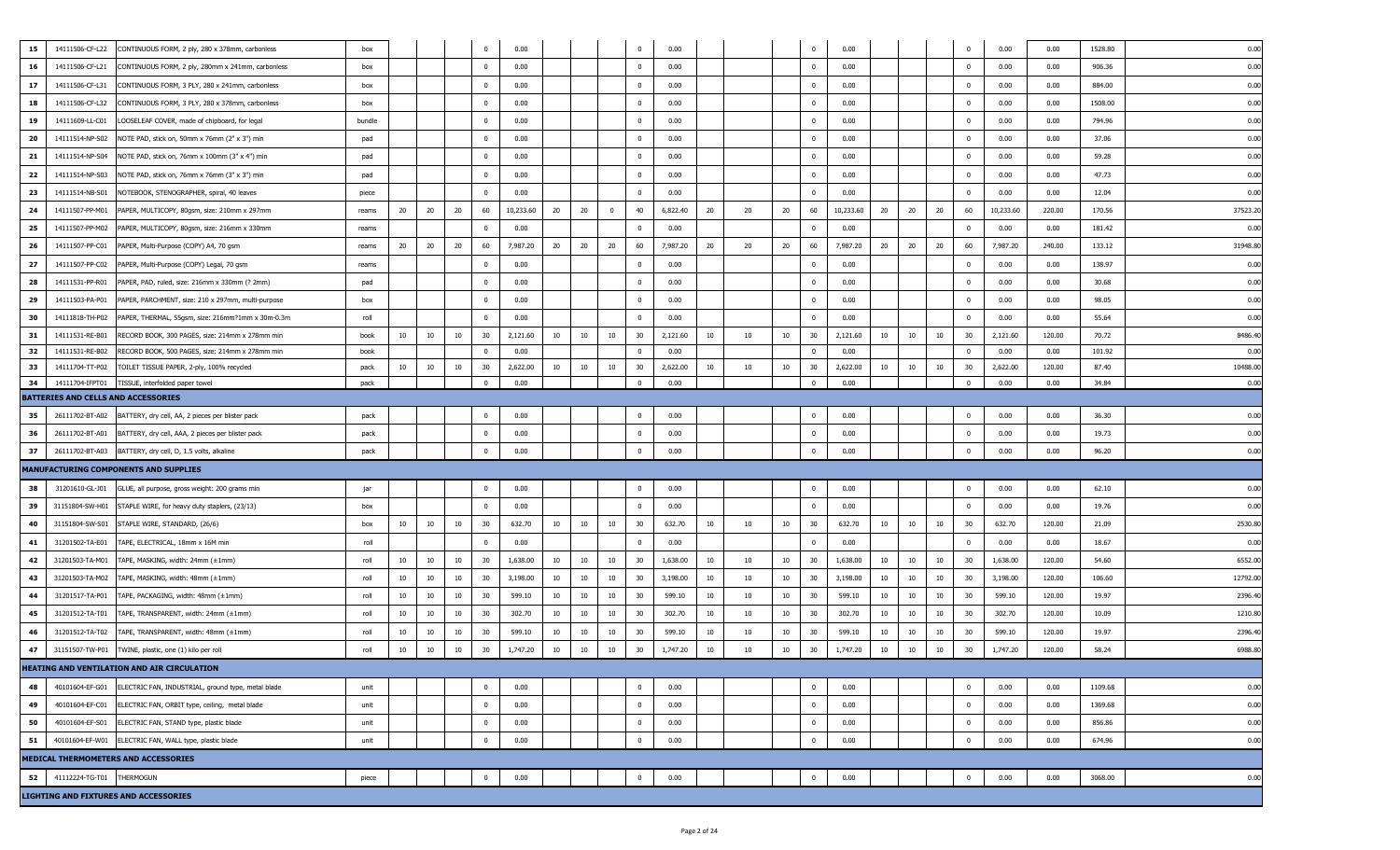| 53 |                                        | 39101628-LT-L01 LED LINEAR TUBE, 18 WATTS FRO SERIES                                 | piece  |                |                 |                 | $\mathbf 0$  | 0.00      |                |                |                | $\overline{\mathbf{0}}$ | 0.00      |                |                |                | $\mathbf 0$             | 0.00      |                |                |                 | 0                       | 0.00      | 0.00     | 205.82    | 0.00     |
|----|----------------------------------------|--------------------------------------------------------------------------------------|--------|----------------|-----------------|-----------------|--------------|-----------|----------------|----------------|----------------|-------------------------|-----------|----------------|----------------|----------------|-------------------------|-----------|----------------|----------------|-----------------|-------------------------|-----------|----------|-----------|----------|
| 54 | 39101628-LB-L01                        | LIGHT BULB, Light Emitting Diode (LED), 6W                                           | piece  |                |                 |                 | $\Omega$     | 0.00      |                |                |                | $\Omega$                | 0.00      |                |                |                | $\mathbf 0$             | 0.00      |                |                |                 | $\mathbf 0$             | 0.00      | 0.00     | 82.16     | 0.00     |
|    |                                        | MEASURING AND OBSERVING AND TESTING EQUIPMENT                                        |        |                |                 |                 |              |           |                |                |                |                         |           |                |                |                |                         |           |                |                |                 |                         |           |          |           |          |
| 55 |                                        | 41111604-RU-P02 RULER, plastic, 450mm (18"), width: 38mm min                         | piece  |                |                 |                 | $\mathbf 0$  | 0.00      |                |                |                | $\overline{0}$          | 0.00      |                |                |                | $\mathbf 0$             | 0.00      |                |                |                 | $\mathbf 0$             | 0.00      | 0.00     | 17.68     | 0.00     |
|    | <b>CLEANING EQUIPMENT AND SUPPLIES</b> |                                                                                      |        |                |                 |                 |              |           |                |                |                |                         |           |                |                |                |                         |           |                |                |                 |                         |           |          |           |          |
| 56 | 47131812-AF-A01                        | AIR FRESHENER, aerosol, 280ml/150g min                                               | can    | 20             | 20              | 20              | 60           | 5,413.20  | 20             | 20             | 20             | 60                      | 5,413.20  | 20             | 20             | 20             | 60                      | 5,413.20  | 20             | 20             | 20              | 60                      | 5,413.20  | 240.00   | 90.22     | 21652.80 |
| 57 | 47131604-BR-S01                        | BROOM, soft (tambo)                                                                  | piece  |                |                 |                 | $\mathbf 0$  | 0.00      |                |                |                | $\overline{\mathbf{0}}$ | 0.00      |                |                |                | $\overline{0}$          | 0.00      |                |                |                 | $\overline{\mathbf{0}}$ | 0.00      | 0.00     | 136.24    | 0.00     |
| 58 | 47131604-BR-T01                        | BROOM, STICK (TING-TING), usable length: 760mm min                                   | piece  |                |                 |                 | $\mathbf{0}$ | 0.00      |                |                |                | $\overline{0}$          | 0.00      |                |                |                | $\overline{0}$          | 0.00      |                |                |                 | $\overline{0}$          | 0.00      | 0.00     | 18.20     | 0.00     |
| 59 | 47131829-TB-C01                        | CLEANER, TOILET BOWL AND URINAL, 900ml-1000ml cap                                    | bottle | 5              | $5\overline{5}$ | 5               | 15           | 624.00    | $5^{\circ}$    | 5              | 5              | 15                      | 624.00    | 5              | 5              | 5 <sub>5</sub> | 15                      | 624.00    | 5              | 5              | $5\overline{5}$ | 15                      | 624.00    | 60.00    | 41.60     | 2496.00  |
| 60 | 47131805-CL-P01                        | CLEANSER, SCOURING POWDER, 350g min./can                                             | can    |                |                 |                 | $^{\circ}$   | 0.00      |                |                |                | $\overline{\mathbf{0}}$ | 0.00      |                |                |                | $\overline{0}$          | 0.00      |                |                |                 | 0                       | 0.00      | 0.00     | 23.92     | 0.00     |
| 61 | 47131811-DE-B02                        | DETERGENT BAR, 140 grams as packed                                                   | piece  |                |                 |                 | $^{\circ}$   | 0.00      |                |                |                | $\overline{\mathbf{0}}$ | 0.00      |                |                |                | $\mathbf{0}$            | 0.00      |                |                |                 | $^{\circ}$              | 0.00      | 0.00     | 9.03      | 0.00     |
| 62 | 47131811-DE-P02                        | DETERGENT POWDER, all purpose, 1kg                                                   | pack   |                |                 |                 | $^{\circ}$   | 0.00      |                |                |                | $\mathbf{0}$            | 0.00      |                |                |                | $\overline{0}$          | 0.00      |                |                |                 | $^{\circ}$              | 0.00      | 0.00     | 37.43     | 0.00     |
| 63 | 47131803-DS-A01                        | DISINFECTANT SPRAY, aerosol type, 400-550 grams                                      | can    | 10             | 10              | 10              | 30           | 3,868.80  | 10             | 10             | $\Omega$       | 20                      | 2,579.20  | 10             | 10             | 10             | 30                      | 3,868.80  | 10             | 10             | 10              | 30                      | 3,868.80  | 110.00   | 128.96    | 14185.60 |
| 64 | 47131601-DU-P01                        | DUST PAN, non-rigid plastic, w/ detachable handle                                    | piece  | 10             | 10              | $\mathbf{0}$    | 20           | 496.60    | 10             | 10             | 10             | 30                      | 744.90    | 10             | 10             | 10             | 30                      | 744.90    | 10             | 10             | 10              | 30                      | 744.90    | 110.00   | 24.83     | 2731.30  |
| 65 | 51241552-SH-S01                        | SODIUM HYPOCHLORITE, 3.785 liters                                                    | qallon |                |                 |                 | $\Omega$     | 0.00      |                |                |                | $\overline{0}$          | 0.00      |                |                |                | $\mathbf{0}$            | 0.00      |                |                |                 | $\Omega$                | 0.00      | 0.00     | 131.25    | 0.00     |
| 66 | 73101612-HS-L01                        | HAND SOAP, Liquid, 500ml                                                             | bottle |                |                 |                 | $^{\circ}$   | 0.00      |                |                |                | $\overline{0}$          | 0.00      |                |                |                | $\mathbf{0}$            | 0.00      |                |                |                 | $^{\circ}$              | 0.00      | 0.00     | 102.96    | 0.00     |
| 67 | 47131802-FW-P02                        | FLOOR WAX, PASTE, RED                                                                | can    |                |                 |                 | $^{\circ}$   | 0.00      |                |                |                | $\overline{\mathbf{0}}$ | 0.00      |                |                |                | $\overline{0}$          | 0.00      |                |                |                 | $^{\circ}$              | 0.00      | 0.00     | 309.76    | 0.00     |
| 68 | 47131830-FC-A01                        | URNITURE CLEANER, aerosol type, 300ml min per can                                    | can    | 10             | 10              | $10\,$          | 30           | 3,465.90  | 10             | 10             | 10             | 30                      | 3,465.90  | 10             | 10             | 10             | 30                      | 3,465.90  | 10             | 10             | 10              | 30                      | 3,465.90  | 120.00   | 115.53    | 13863.6  |
| 69 | 47121804-MP-B01                        | MOP BUCKET, heavy duty, hard plastic                                                 | unit   |                | 5               | $5\overline{5}$ | 15           | 34,320.00 | 5 <sub>5</sub> | - 5            | -5             | 15                      | 34,320.00 | 5              | 5              | 5              | 15                      | 34,320.00 | - 5            | -5             | 5               | 15                      | 34,320.00 | 60.00    | 2288.00   | 137280.0 |
| 70 | 47131613-MP-H02                        | MOPHANDLE, heavy duty, aluminum, screw type                                          | piece  | 10             | 10              | 10              | 30           | 4,368.00  | 10             | 10             | 10             | 30                      | 4,368.00  | 10             | 10             | 10             | 30                      | 4,368.00  | 10             | 10             | 10              | 30                      | 4,368.00  | 120.00   | 145.60    | 17472.00 |
| 71 | 47131619-MP-R01                        | MOPHEAD, made of rayon, weight: 400 grams min                                        | piece  | 10             | 10              | 10              | 30           | 3,712.80  | 10             | 10             | 10             | 30                      | 3,712.80  | 10             | 10             | 10             | 30                      | 3,712.80  | 10             | 10             | 10              | 30                      | 3,712.80  | 120.00   | 123.76    | 14851.20 |
| 72 | 47131501-RG-C01                        | RAGS, all cotton, 32 pieces per kilogram min                                         | bundle | -5             | $5\overline{5}$ | 5               | 15           | 807.30    | 5 <sub>5</sub> | 5              | 5              | 15                      | 807.30    | 5              | - 5            | 5              | 15                      | 807.30    | - 5            | -5             | 5               | 15                      | 807.30    | 60.00    | 53.82     | 3229.20  |
| 73 | 47131602-SC-N01                        | SCOURING PAD, 5 pieces per pack                                                      | pack   |                |                 |                 | $\Omega$     | 0.00      |                |                |                | $\Omega$                | 0.00      |                |                |                | $\Omega$                | 0.00      |                |                |                 |                         | 0.00      | 0.00     | 107.12    | 0.00     |
| 74 | 47121701-TB-P04                        | TRASHBAG, GPP specs, black, 940mmx1016mm                                             | pack   | 10             | 10              | 10              | 30           | 4,040.40  | 10             | 10             | 10             | 30                      | 4,040.40  | 10             | 10             | 10             | 30                      | 4,040.40  | 10             | 10             | 10              | 30                      | 4,040.40  | 120.00   | 134.68    | 16161.6  |
| 75 | 47121702-WB-P01                        | WASTEBASKET, non-rigid plastic                                                       | piece  | 10             | 10              | 10              | 30           | 838.80    | 10             | 10             |                | 20                      | 559.20    | 10             | 10             | 10             | 30                      | 838.80    | $10\,$         | 10             | 10              | 30                      | 838.80    | 110.00   | 27.96     | 3075.60  |
|    | PERSONAL PROTECTIVE EQUIPMENT          |                                                                                      |        |                |                 |                 |              |           |                |                |                |                         |           |                |                |                |                         |           |                |                |                 |                         |           |          |           |          |
| 76 | 46181503-CA-C01                        | COVERALL, non-sterile, protective, medical grade                                     | piece  |                |                 |                 | $^{\circ}$   | 0.00      |                |                |                | $\overline{0}$          | 0.00      |                |                |                | $\mathbf{0}$            | 0.00      |                |                |                 | $\overline{0}$          | 0.00      | 0.00     | 1144.00   | 0.00     |
| 77 | 46181702-FSH01                         | FACE SHIELD, direct splash protection                                                | piece  |                |                 |                 | $^{\circ}$   | 0.00      |                |                |                | $\overline{0}$          | 0.00      |                |                |                | $\mathbf{0}$            | 0.00      |                |                |                 | $\mathbf 0$             | 0.00      | 0.00     | 124.80    | 0.00     |
| 78 | 46181804-GG-G01                        | PROTECTIVE SAFETY GOGGLES                                                            | piece  | 10             | 10              | $10\,$          | 30           | 4,680.00  | 10             | 10             | 10             | 30                      | 4,680.00  | 10             | 10             | 10             | 30                      | 4,680.00  | 10             | 10             | 10              | 30                      | 4,680.00  | 120.00   | 156.00    | 18720.0  |
| 79 | 42131601-PA-A01                        | olyethylene Apron (50g)                                                              | piece  |                |                 |                 | $^{\circ}$   | 0.00      |                |                |                | $\overline{\mathbf{0}}$ | 0.00      |                |                |                | $\overline{0}$          | 0.00      |                |                |                 | $^{\circ}$              | 0.00      | 0.00     | 15.08     | 0.00     |
| 80 | 42131702-SG-01                         | Surgical Gown                                                                        | piece  |                |                 |                 | $^{\circ}$   | 0.00      |                |                |                | $\pmb{0}$               | 0.00      |                |                |                | $\overline{0}$          | 0.00      |                |                |                 | $^{\circ}$              | 0.00      | 0.00     | 299.52    | 0.00     |
| 81 | 42131711-HC-H01                        | HEAD COVER, disposable                                                               | piece  |                |                 |                 | $^{\circ}$   | 0.00      |                |                |                | $\overline{0}$          | 0.00      |                |                |                | $\overline{0}$          | 0.00      |                |                |                 | $^{\circ}$              | 0.00      | 0.00     | 2.60      | 0.00     |
| 82 | 42131609-SC-S01                        | SHOE COVER, disposable                                                               | pair   |                |                 |                 | $\mathbf{0}$ | 0.00      |                |                |                | $\overline{0}$          | 0.00      |                |                |                | $\overline{\mathbf{0}}$ | 0.00      |                |                |                 | $\overline{0}$          | 0.00      | 0.00     | 8.32      | 0.00     |
| 83 | 42132203-MG-G01                        | NITRILE GLOVES                                                                       | piece  |                |                 |                 | $\mathbf{0}$ | 0.00      |                |                |                | $\mathbf 0$             | 0.00      |                |                |                | $\overline{0}$          | 0.00      |                |                |                 | $\mathbf 0$             | 0.00      | 0.00     | 3.07      | 0.00     |
| 84 |                                        | 42132203-MG-G02 PREMIUM LATEX GLOVES                                                 | piece  | 10             | 10              | $^{\circ}$      | 20           | 100.40    | 10             | 10             | 10             | 30                      | 150.60    | 10             | 10             | 0              | 20                      | 100.40    | 10             | 10             | 10              | 30                      | 150.60    | 100.00   | 5.02      | 502.00   |
| 85 |                                        | 42131713-SM-M01 SURGICAL MASK, 3-ply                                                 | piece  | 100            | 100             | 100             | 300          | 4,212.00  | 100            | 100            | 100            | 300                     | 4,212.00  | 100            | 100            | 100            | 300                     | 4,212.00  | 100            | 100            | 100             | 300                     | 4,212.00  | 1,200.00 | 14.04     | 16848.00 |
| 86 | 46182008-KN-M01 KN95 FACE MASK         |                                                                                      | piece  | 50             | 50              | 50              | 150          | 15,600.00 | 50             | 50             | 50             | 150                     | 15,600.00 | 50             | 50             | 50             | 150                     | 15,600.00 | 50             | 50             | 50              | 150                     | 15,600.00 | 600.00   | 104.00    | 62400.00 |
|    |                                        | INFORMATION AND COMMUNICATION TECHNOLOGY (ICT) EQUIPMENT AND DEVICES AND ACCESSORIES |        |                |                 |                 |              |           |                |                |                |                         |           |                |                |                |                         |           |                |                |                 |                         |           |          |           |          |
| 87 |                                        | 43211507-DSK001 MITHI DESKTOP, basic                                                 | unit   |                |                 |                 | $\mathbf{0}$ | 0.00      |                |                |                | $\bf{0}$                | 0.00      |                |                |                | $\overline{0}$          | 0.00      |                |                |                 | $\bf{0}$                | 0.00      | 0.00     | 24,793.60 | 0.00     |
| 88 |                                        | 43211507-DSK002 MITHI DESKTOP, mid-range                                             | unit   |                |                 |                 | $\mathbf 0$  | 0.00      |                |                |                | $\overline{\mathbf{0}}$ | 0.00      |                |                |                | $\overline{0}$          | 0.00      |                |                |                 | $\overline{\mathbf{0}}$ | 0.00      | 0.00     | 42,390.40 | 0.00     |
| 89 | 43211503-LAP001                        | MITHI LAPTOP, mid-range                                                              | unit   |                |                 |                 | $\mathbf{0}$ | 0.00      |                |                |                | $\bf{0}$                | 0.00      |                |                |                | $\overline{0}$          | 0.00      |                |                |                 | $\mathbf 0$             | 0.00      | 0.00     | 41,392.00 | 0.00     |
| 90 |                                        | 43201827-HD-X02 EXTERNAL HARD DRIVE, 1TB, 2.5"HDD, USB 3.0                           | piece  | $\overline{2}$ | $\overline{2}$  | $\overline{2}$  | 6            | 15,904.98 | $\overline{2}$ | $\overline{2}$ | $\overline{2}$ | 6                       | 15,904.98 | $\overline{2}$ | $\overline{2}$ | $\overline{2}$ | 6                       | 15,904.98 | $\overline{2}$ | $\overline{2}$ | $\overline{2}$  | 6                       | 15,904.98 | 24.00    | 2650.83   | 63619.92 |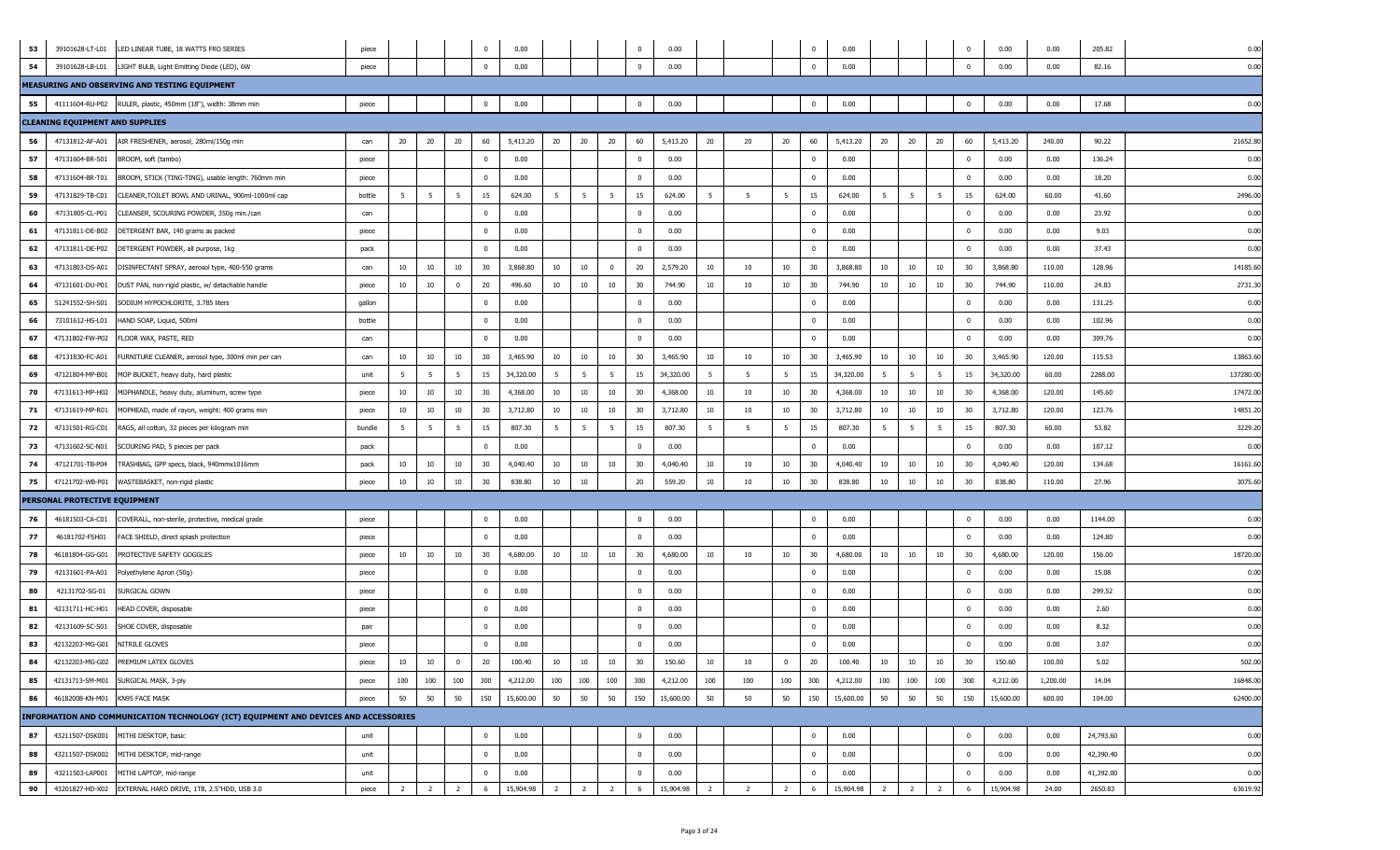| 91  | 43202010-FD-U01 | FLASH DRIVE, 16 GB capacity                                      | piece  | 10             | 10             | 10             | 30                      | 5,023.20  | 10             | 10             | 10                      | 30                      | 5,023.20  | 10  | 10             | 10             | 30           | 5,023.20  | 10  | 10             | 10             | 30           | 5,023.20  | 120.00   | 167.44   | 20092.8  |
|-----|-----------------|------------------------------------------------------------------|--------|----------------|----------------|----------------|-------------------------|-----------|----------------|----------------|-------------------------|-------------------------|-----------|-----|----------------|----------------|--------------|-----------|-----|----------------|----------------|--------------|-----------|----------|----------|----------|
| 92  | 43211708-MO-O01 | MOUSE, OPTICAL, USB CONNECTION TYPE, 1 unit in ind               | unit   |                |                |                | $\overline{0}$          | 0.00      |                |                |                         | $\overline{\mathbf{0}}$ | 0.00      |     |                |                | $^{\circ}$   | 0.00      |     |                |                | $\Omega$     | 0.00      | 0.00     | 111.30   | 0.01     |
| 93  | 43211708-MO-O02 | MOUSE, WIRELESS, USB                                             | unit   |                |                |                | $\overline{\mathbf{0}}$ | 0.00      |                |                |                         | $^{\circ}$              | 0.00      |     |                |                | $^{\circ}$   | 0.00      |     |                |                | $^{\circ}$   | 0.00      | 0.00     | 154.00   | 0.00     |
| 94  | 43212102-PR-D02 | PRINTER, IMPACT DOT MATRIX, 24 pins, 136 column                  | unit   |                |                |                | $\overline{0}$          | 0.00      |                |                |                         | $\overline{\mathbf{0}}$ | 0.00      |     |                |                | $^{\circ}$   | 0.00      |     |                |                | $\mathbf 0$  | 0.00      | 0.00     | 38100.97 | 0.00     |
| 95  | 43212102-PR-D01 | PRINTER, IMPACT DOT MATRIX, 9 pins, 80 columns                   | unit   |                |                |                | $\overline{0}$          | 0.00      |                |                |                         | $\overline{0}$          | 0.00      |     |                |                | $^{\circ}$   | 0.00      |     |                |                | $\Omega$     | 0.00      | 0.00     | 9191.52  | 0.01     |
| 96  | 43212105-PR-L01 | PRINTER, laser, monochrome                                       | unit   |                |                |                | $\overline{0}$          | 0.00      |                |                |                         | $\overline{0}$          | 0.00      |     |                |                | $^{\circ}$   | 0.00      |     |                |                |              | 0.00      | 0.00     | 724.88   | 0.00     |
| 97  | 43212105-PR-L02 | PRINTER, laser, colored                                          | unit   |                |                |                | $\overline{0}$          | 0.00      |                |                |                         | $\overline{0}$          | 0.00      |     |                |                | $\Omega$     | 0.00      |     |                |                |              | 0.00      | 0.00     | 7899.00  | 0.00     |
|     |                 | OFFICE EQUIPMENT AND ACCESSORIES AND SUPPLIES                    |        |                |                |                |                         |           |                |                |                         |                         |           |     |                |                |              |           |     |                |                |              |           |          |          |          |
| 98  | 44121710-CH-W01 | CHALK, molded, white, dustless, length: 78mm min                 | box    |                |                |                | $\overline{\mathbf{0}}$ | 0.00      |                |                |                         | $\overline{0}$          | 0.00      |     |                |                | $\Omega$     | 0.00      |     |                |                | $\Omega$     | 0.00      | 0.00     | 29.64    | 0.00     |
| 99  | 44122105-BF-C01 | CLIP, BACKFOLD, all metal, clamping: 19mm (-1mm)                 | box    |                |                |                | $\overline{\mathbf{0}}$ | 0.00      |                |                |                         | $\overline{0}$          | 0.00      |     |                |                |              | 0.00      |     |                |                | $^{\circ}$   | 0.00      | 0.00     | 9.05     | 0.00     |
| 100 | 44122105-BF-C02 | CLIP, BACKFOLD, all metal, clamping: 25mm (-1mm)                 | box    |                |                |                | $\overline{0}$          | 0.00      |                |                |                         | $\overline{0}$          | 0.00      |     |                |                | $\Omega$     | 0.00      |     |                |                | $\Omega$     | 0.00      | 0.00     | 15.27    | 0.00     |
| 101 | 44122105-BF-C03 | CLIP, BACKFOLD, all metal, clamping: 32mm (-1mm)                 | box    |                |                |                | $\overline{0}$          | 0.00      |                |                |                         | $\overline{\mathbf{0}}$ | 0.00      |     |                |                | $\Omega$     | 0.00      |     |                |                |              | 0.00      | 0.00     | 20.80    | 0.00     |
| 102 | 44122105-BF-C04 | CLIP, BACKFOLD, all metal, clamping: 50mm (-1mm)                 | box    |                |                |                | $\overline{0}$          | 0.00      |                |                |                         | $\overline{\mathbf{0}}$ | 0.00      |     |                |                | $\Omega$     | 0.00      |     |                |                | $\mathbf{0}$ | 0.00      | 0.00     | 47.84    | 0.00     |
| 103 | 44121801-CT-R01 | CORRECTION TAPE, film base type, UL 6m min                       | piece  | 10             | 10             | 10             | 30                      | 420.60    | 10             | 10             | 10                      | 30                      | 420.60    | 10  | 10             | 10             | 30           | 420.60    | 10  | 10             | 10             | 30           | 420.60    | 120.00   | 14.02    | 1682.4   |
| 104 | 44111515-DF-B01 | DATA FILE BOX, made of chipboard, with closed ends               | piece  | 200            | 200            | 200            | 600                     | 46,320.00 | 200            | 200            | 200                     | 600                     | 46,320.00 | 200 | 200            | 200            | 600          | 46,320.00 | 200 | 200            | 200            | 600          | 46,320.00 | 2,400.00 | 77.20    | 185280.0 |
| 105 | 44122011-DF-F01 | DATA FOLDER, made of chipboard, taglia lock                      | piece  |                |                |                | $\overline{0}$          | 0.00      |                |                |                         | $\mathbf 0$             | 0.00      |     |                |                |              | 0.00      |     |                |                | $\Omega$     | 0.00      | 0.00     | 68.64    | 0.01     |
| 106 | 44121506-EN-D01 | ENVELOPE, DOCUMENTARY, for A4 size document                      | box    | 5 <sup>5</sup> | 5              | -5             | 15                      | 10,096.35 | 5              | 5              | 5                       | 15                      | 10,096.35 | 5   | 5              | 5 <sub>5</sub> | 15           | 10,096.35 | 5   | 5              | 5              | 15           | 10,096.35 | 60.00    | 673.09   | 40385.4  |
| 107 | 44121506-EN-D02 | ENVELOPE, DOCUMENTARY, for legal size document                   | box    | $\overline{2}$ | $\overline{2}$ | $\overline{2}$ | 6                       | 5,562.96  | $\overline{2}$ | $\overline{2}$ | $\overline{2}$          | 6                       | 5,562.96  | 2   | $\overline{2}$ | $\overline{2}$ | -6           | 5,562.96  | 2   | $\overline{2}$ | $\overline{2}$ |              | 5,562.96  | 24.00    | 927.16   | 22251.8  |
| 108 | 44121506-EN-X01 | ENVELOPE, EXPANDING, KRAFTBOARD, for legal size doc              | box    | 5              | $\overline{0}$ | $\Omega$       | 5                       | 3,692.00  | 5              | $\mathbf{0}$   | $\overline{\mathbf{0}}$ | - 5                     | 3,692.00  | -5  | $^{\circ}$     | $\mathbf 0$    | 5            | 3,692.00  | -5  | $\mathbf 0$    | $\mathbf{0}$   |              | 3,692.00  | 20.00    | 738.40   | 14768.0  |
| 109 | 44121506-EN-X02 | ENVELOPE, EXPANDING, PLASTIC, 0.50mm thickness min               | piece  |                |                |                | $\overline{\mathbf{0}}$ | 0.00      |                |                |                         | $\overline{0}$          | 0.00      |     |                |                | $\Omega$     | 0.00      |     |                |                | $\mathbf{0}$ | 0.00      | 0.00     | 30.49    | 0.01     |
| 110 | 44121506-EN-M02 | ENVELOPE, mailing, white, 70gsm                                  | box    | 5 <sub>5</sub> | - 5            | -5             | 15                      | 5,673.00  | 5              | 5              | 5                       | 15                      | 5,673.00  | -5  | - 5            | 5              | 15           | 5,673.00  | 5   | 5              | 5              | 15           | 5,673.00  | 60.00    | 378.20   | 22692.0  |
| 111 | 44121504-EN-W02 | ENVELOPE, mailing, white, with window                            | box    |                |                |                | $\overline{0}$          | 0.00      |                |                |                         | $\overline{\mathbf{0}}$ | 0.00      |     |                |                | $\Omega$     | 0.00      |     |                |                | $\Omega$     | 0.00      | 0.00     | 433.68   | 0.01     |
| 112 | 44111912-ER-B01 | ERASER, FELT, for blackboard/whiteboard                          | piece  |                |                |                | $\overline{\mathbf{0}}$ | 0.00      |                |                |                         | $\overline{0}$          | 0.00      |     |                |                | $\Omega$     | 0.00      |     |                |                | $\Omega$     | 0.00      | 0.00     | 10.30    | 0.00     |
| 113 | 44122118-FA-P01 | FASTENER, METAL, 70mm between prongs                             | box    |                |                |                | $\overline{\mathbf{0}}$ | 0.00      |                |                |                         | $\overline{0}$          | 0.00      |     |                |                |              | 0.00      |     |                |                | $^{\circ}$   | 0.00      | 0.00     | 83.41    | 0.00     |
| 114 | 44111515-FO-X01 | FILE ORGANIZER, expanding, plastic, 12 pockets                   | piece  |                |                |                | $\overline{\mathbf{0}}$ | 0.00      |                |                |                         | $\overline{0}$          | 0.00      |     |                |                | $^{\circ}$   | 0.00      |     |                |                | $^{\circ}$   | 0.00      | 0.00     | 86.04    | 0.00     |
| 115 | 44122018-FT-D01 | FILE TAB DIVIDER, bristol board, for A4                          | set    |                |                |                | $\overline{0}$          | 0.00      |                |                |                         | $\overline{0}$          | 0.00      |     |                |                | $^{\circ}$   | 0.00      |     |                |                | $\Omega$     | 0.00      | 0.00     | 11.13    | 0.00     |
| 116 | 44122018-FT-D02 | FILE TAB DIVIDER, bristol board, for legal                       | set    |                |                |                | $\overline{0}$          | 0.00      |                |                |                         | $\overline{0}$          | 0.00      |     |                |                | $\Omega$     | 0.00      |     |                |                | $\Omega$     | 0.00      | 0.00     | 14.23    | 0.00     |
| 117 | 44122011-FO-F01 | FOLDER, FANCY, for A4 size documents                             | bundle |                |                |                | $\overline{0}$          | 0.00      |                |                |                         | $\overline{\mathbf{0}}$ | 0.00      |     |                |                |              | 0.00      |     |                |                | $^{\circ}$   | 0.00      | 0.00     | 270.40   | 0.00     |
| 118 | 44122011-FO-F02 | FOLDER, FANCY, for legal size documents                          | bundle |                |                |                | $\bf{0}$                | 0.00      |                |                |                         | $\overline{0}$          | 0.00      |     |                |                | $\Omega$     | 0.00      |     |                |                | $\Omega$     | 0.00      | 0.00     | 311.88   | 0.00     |
| 119 | 44122011-FO-L01 | FOLDER, L-TYPE, PLASTIC, for A4 size documents                   | pack   |                |                |                | $\overline{0}$          | 0.00      |                |                |                         | $^{\circ}$              | 0.00      |     |                |                | $\Omega$     | 0.00      |     |                |                |              | 0.00      | 0.00     | 171.43   | 0.00     |
| 120 | 44122011-FO-L02 | FOLDER, L-TYPE, PLASTIC, for legal size documents                | pack   |                |                |                | $\overline{\mathbf{0}}$ | 0.00      |                |                |                         | $\overline{0}$          | 0.00      |     |                |                | $^{\circ}$   | 0.00      |     |                |                | $^{\circ}$   | 0.00      | 0.00     | 243.24   | 0.00     |
| 121 | 44122027-FO-P01 | FOLDER, PRESSBOARD, size: 240mm x 370mm (-5mm)                   | box    |                |                |                | $\overline{0}$          | 0.00      |                |                |                         | $\overline{0}$          | 0.00      |     |                |                | $^{\circ}$   | 0.00      |     |                |                | $^{\circ}$   | 0.00      | 0.00     | 952.64   | 0.01     |
| 122 | 44122011-FO-T03 | FOLDER, TAGBOARD, for A4 size documents                          | pack   | 10             |                |                | 10                      | 2,790.00  | 20             |                |                         | 20                      | 5,580.00  | 20  |                |                | 20           | 5,580.00  | 20  |                |                | 20           | 5,580.00  | 70.00    | 279.00   | 19530.0  |
| 123 | 44122011-FO-T04 | FOLDER, TAGBOARD, for legal size documents                       | pack   | 20             |                |                | 20                      | 6,427.20  | 5              |                |                         | $5\overline{5}$         | 1,606.80  | - 5 |                |                | 5            | 1,606.80  | 5   |                |                | - 5          | 1,606.80  | 35.00    | 321.36   | 11247.60 |
| 124 |                 | 44122008-IT-T01 INDEX TAB, self-adhesive, transparent            | box    |                |                |                | $\mathbf 0$             | 0.00      |                |                |                         | $\mathbf 0$             | 0.00      |     |                |                | $^{\circ}$   | 0.00      |     |                |                | $\bf{0}$     | 0.00      | 0.00     | 56.68    | 0.00     |
| 125 |                 | 44111515-MF-B02 MAGAZINE FILE BOX, LARGE size, made of chipboard | piece  |                |                |                | $\mathbf{0}$            | 0.00      |                |                |                         | $\overline{0}$          | 0.00      |     |                |                | $^{\circ}$   | 0.00      |     |                |                | $\mathbf{0}$ | 0.00      | 0.00     | 41.60    | 0.00     |
| 126 |                 | 44121716-MA-F01 MARKER, FLUORESCENT, 3 assorted colors per set   | set    |                |                |                | $\mathbf{0}$            | 0.00      |                |                |                         | $\overline{0}$          | 0.00      |     |                |                | $^{\circ}$   | 0.00      |     |                |                | $\mathbf{0}$ | 0.00      | 0.00     | 46.68    | 0.00     |
| 127 |                 | 44121708-MW-B01 MARKER, whiteboard, black, felt tip, bullet type | piece  | 20             | 20             | 20             | 60                      | 802.80    | 20             | 20             | 20                      | 60                      | 802.80    | 20  | 20             | 20             | 60           | 802.80    | 20  | 20             | 20             | 60           | 802.80    | 240.00   | 13.38    | 3211.2   |
| 128 |                 | 44121708-MW-B02 MARKER, whiteboard, blue, felt tip, bullet type  | piece  |                |                |                | $\overline{0}$          | 0.00      |                |                |                         | $\overline{0}$          | 0.00      |     |                |                | $\mathbf{0}$ | 0.00      |     |                |                | $\mathbf{0}$ | 0.00      | 0.00     | 13.38    | 0.00     |
| 129 |                 | 44121708-MW-B03 MARKER, whiteboard, red, felt tip, bullet type   | piece  |                |                |                | $\mathbf{0}$            | 0.00      |                |                |                         | $\mathbf 0$             | 0.00      |     |                |                | $^{\circ}$   | 0.00      |     |                |                | $^{\circ}$   | 0.00      | 0.00     | 13.38    | 0.00     |
| 130 |                 | 44121708-MP-B01 MARKER, PERMANENT, bullet type, black            | piece  |                |                |                | $\overline{\mathbf{0}}$ | 0.00      |                |                |                         | $\overline{0}$          | 0.00      |     |                |                | $^{\circ}$   | 0.00      |     |                |                | $\mathbf 0$  | 0.00      | 0.00     | 8.98     | 0.00     |
| 131 |                 | 44121708-MP-B02 MARKER, PERMANENT, bullet type, blue             | piece  |                |                |                | $\mathbf{0}$            | 0.00      |                |                |                         | $\mathbf{0}$            | 0.00      |     |                |                | $^{\circ}$   | 0.00      |     |                |                | $\mathbf{0}$ | 0.00      | 0.00     | 8.98     | 0.00     |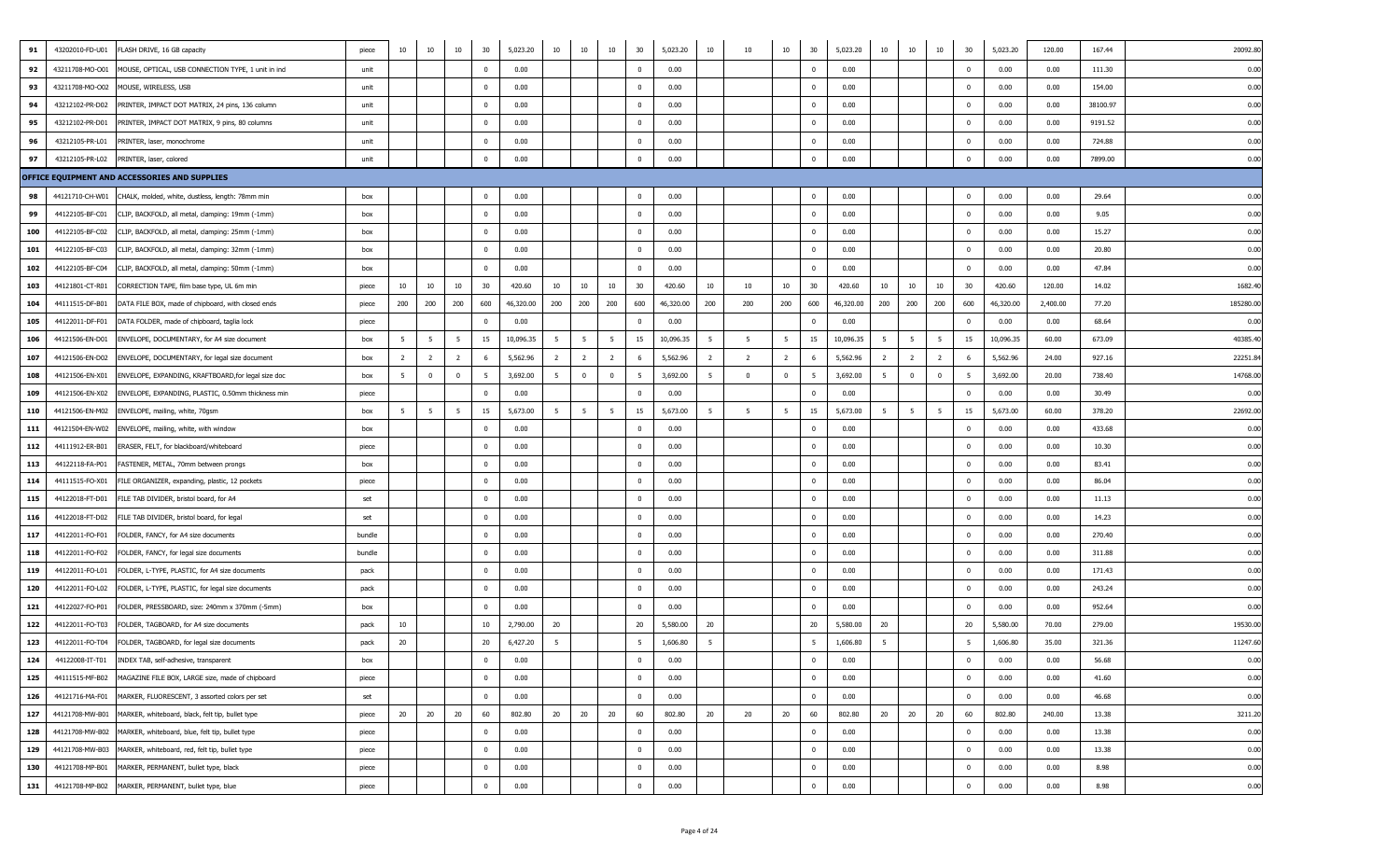| 132 | 44121708-MP-B03 | MARKER, PERMANENT, bullet type, red                   | piece  |                |                |                 | $\Omega$       | 0.00      |                |                 |                 | $\Omega$       | 0.00      |                 |                 |                | $\overline{\mathbf{0}}$ | 0.00      |                 |                | $^{\circ}$            | 0.00      | 0.00   | 8.98    | 0.00     |
|-----|-----------------|-------------------------------------------------------|--------|----------------|----------------|-----------------|----------------|-----------|----------------|-----------------|-----------------|----------------|-----------|-----------------|-----------------|----------------|-------------------------|-----------|-----------------|----------------|-----------------------|-----------|--------|---------|----------|
| 133 | 44122104-PC-G01 | PAPER CLIP, vinyl/plastic coat, length: 32mm min      | box    | 20             | 20             | 20              | 60             | 465.60    | 20             | 20              | 20              | 60             | 465.60    | 20              | 20              | 20             | 60                      | 465.60    | 20              | 20             | $\mathbf{0}$<br>40    | 310.40    | 220.00 | 7.76    | 1707.20  |
| 134 | 44122104-PC-J02 | PAPER CLIP, vinyl/plastic coat, length: 50mm min      | box    |                |                |                 | $\Omega$       | 0.00      |                |                 |                 | $\mathbf 0$    | 0.00      |                 |                 |                | $\overline{\mathbf{0}}$ | 0.00      |                 |                | $^{\circ}$            | 0.00      | 0.00   | 17.14   | 0.00     |
| 135 | 44121706-PE-L01 | PENCIL, lead, w/ eraser, wood cased, hardness: HB     | box    | 20             | 20             | 20              | 60             | 1,247.40  | 20             | 20              | 20              | 60             | 1,247.40  | 20              | 20              | 20             | 60                      | 1,247.40  | 20              | 20             | $^{\circ}$<br>40      | 831.60    | 220.00 | 20.79   | 4573.8   |
| 136 | 44122037-RB-P10 | RING BINDER, plastic, 32mm, 84 rings                  | bundle |                |                |                 | $\Omega$       | 0.00      |                |                 |                 | $\mathbf{0}$   | 0.00      |                 |                 |                | $\overline{\mathbf{0}}$ | 0.00      |                 |                | $^{\circ}$            | 0.00      | 0.00   | 239.79  | 0.00     |
| 137 | 44122101-RU-B01 | RUBBER BAND, 70mm min lay flat length (#18)           | box    |                |                |                 | $\Omega$       | 0.00      |                |                 |                 | $\Omega$       | 0.00      |                 |                 |                | $\overline{\mathbf{0}}$ | 0.00      |                 |                | $^{\circ}$            | 0.00      | 0.00   | 109.50  | 0.00     |
| 138 | 44121905-SP-F01 | STAMP PAD, FELT, bed dimension: 60mm x 100mm min      | piece  | 20             |                |                 | 20             | 699.00    | 20             |                 |                 | 20             | 699.00    | 20              |                 |                | 20                      | 699.00    | 20              |                | 20                    | 699.00    | 80.00  | 34.95   | 2796.0   |
| 139 | 44121612-BL-H01 | CUTTER BLADE, for heavy duty cutter                   | piece  | 20             |                |                 | 20             | 296.40    | 20             |                 |                 | 20             | 296.40    | 20              |                 |                | 20                      | 296.40    | 20              |                | 20                    | 296.40    | 80.00  | 14.82   | 1185.60  |
| 140 | 44121612-CU-H01 | CUTTER KNIFE, for general purpose                     | piece  |                |                |                 | $\Omega$       | 0.00      |                |                 |                 | $\Omega$       | 0.00      |                 |                 |                | $\overline{\mathbf{0}}$ | 0.00      |                 |                | $\Omega$              | 0.00      | 0.00   | 33.43   | 0.00     |
| 141 | 44103202-DS-M01 | DATING AND STAMPING MACHINE, heavy duty               | piece  |                |                |                 | $^{\circ}$     | 0.00      |                |                 |                 | $\overline{0}$ | 0.00      |                 |                 |                | $\overline{\mathbf{0}}$ | 0.00      |                 |                | $\mathbf 0$           | 0.00      | 0.00   | 453.96  | 0.00     |
| 142 | 44121619-PS-M01 | PENCIL SHARPENER, manual, single cutter head          | piece  |                |                |                 | $\Omega$       | 0.00      |                |                 |                 | $\mathbf{0}$   | 0.00      |                 |                 |                | $\mathbf{0}$            | 0.00      |                 |                | $\mathbf 0$           | 0.00      | 0.00   | 202.80  | 0.00     |
| 143 | 44101602-PU-P01 | PUNCHER, paper, heavy duty, with two hole guide       | piece  | 20             |                |                 | 20             | 2,639.20  | 20             |                 |                 | 20             | 2,639.20  | 20              |                 |                | 20                      | 2,639.20  | 20              |                | 20                    | 2,639.20  | 80.00  | 131.96  | 10556.8  |
| 144 | 44121618-SS-S01 | SCISSORS, symmetrical, blade length: 65mm min         | pair   |                |                |                 | $\Omega$       | 0.00      |                |                 |                 | $\mathbf 0$    | 0.00      |                 |                 |                | $\overline{\mathbf{0}}$ | 0.00      |                 |                | $^{\circ}$            | 0.00      | 0.00   | 40.56   | 0.00     |
| 145 | 44121615-ST-S01 | STAPLER, STANDARD TYPE, load cap: 200 staples min     | piece  | 20             |                |                 | 20             | 3,536.00  | 20             |                 |                 | 20             | 3,536.00  | 20              |                 |                | 20                      | 3,536.00  | 10              |                | 10                    | 1,768.00  | 70.00  | 176.80  | 12376.0  |
| 146 | 44121615-ST-B01 | STAPLER, BINDER TYPE, heavy duty, desktop             | unit   |                |                |                 | $\Omega$       | 0.00      |                |                 |                 | $\mathbf 0$    | 0.00      |                 |                 |                | $\overline{\mathbf{0}}$ | 0.00      |                 |                | $^{\circ}$            | 0.00      | 0.00   | 914.16  | 0.00     |
| 147 | 44121613-SR-P01 | STAPLE REMOVER, PLIER-TYPE                            | piece  |                |                |                 | $\Omega$       | 0.00      |                |                 |                 | $\mathbf{0}$   | 0.00      |                 |                 |                | $\overline{0}$          | 0.00      |                 |                | $\Omega$              | 0.00      | 0.00   | 24.90   | 0.00     |
| 148 | 44121605-TD-T01 | TAPE DISPENSER, TABLE TOP, for 24mm width tape        | piece  |                |                |                 | $\overline{0}$ | 0.00      |                |                 |                 | $\mathbf 0$    | 0.00      |                 |                 |                | $\overline{\mathbf{0}}$ | 0.00      |                 |                | $\overline{0}$        | 0.00      | 0.00   | 64.20   | 0.00     |
| 149 | 44101602-PB-M01 | BINDING AND PUNCHING MACHINE, binding cap: 50mm       | unit   |                |                |                 | $\Omega$       | 0.00      |                |                 |                 | $\mathbf 0$    | 0.00      |                 |                 |                | $\overline{\mathbf{0}}$ | 0.00      |                 |                | $^{\circ}$            | 0.00      | 0.00   | 9534.72 | 0.00     |
| 150 | 44101807-CA-C01 | CALCULATOR, compact, 12 digits                        | unit   |                |                |                 |                | 0.00      |                |                 |                 | $^{\circ}$     | 0.00      |                 |                 |                | $\mathbf{0}$            | 0.00      |                 |                | $^{\circ}$            | 0.00      | 0.00   | 346.85  | 0.00     |
| 151 | 44101714-FX-M01 | FACSIMILE MACHINE, uses thermal paper                 | unit   |                |                |                 | $\Omega$       | 0.00      |                |                 |                 | $\overline{0}$ | 0.00      |                 |                 |                | $\overline{\mathbf{0}}$ | 0.00      |                 |                | 0                     | 0.00      | 0.00   | 5642.00 | 0.00     |
| 152 | 44101601-PT-M01 | PAPER TRIMMER/CUTTING MACHINE, max paper size: B4     | unit   |                |                |                 | $\Omega$       | 0.00      |                |                 |                 | $\mathbf 0$    | 0.00      |                 |                 |                | $\overline{\mathbf{0}}$ | 0.00      |                 |                | $\mathbf 0$           | 0.00      | 0.00   | 9297.60 | 0.00     |
| 153 | 44101603-PS-M01 | PAPER SHREDDER, cutting width: 3mm-4mm (Entry Level)  | unit   |                |                |                 | $\Omega$       | 0.00      |                |                 |                 | $\mathbf 0$    | 0.00      |                 |                 |                | $\overline{\mathbf{0}}$ | 0.00      |                 |                | $\mathbf 0$           | 0.00      | 0.00   | 5699.20 | 0.00     |
|     |                 | PRINTER OR FACSIMILE OR PHOTOCOPIER SUPPLIES          |        |                |                |                 |                |           |                |                 |                 |                |           |                 |                 |                |                         |           |                 |                |                       |           |        |         |          |
| 154 | 44103109-BR-D05 | DRUM CART, BROTHER DR-3455                            | Cart   |                |                |                 | $\Omega$       | 0.00      |                |                 |                 | $\mathbf 0$    | 0.00      |                 |                 |                | $\overline{\mathbf{0}}$ | 0.00      |                 |                | $^{\circ}$            | 0.00      | 0.00   | 6947.20 | 0.00     |
| 155 | 44103105-BR-B04 | INK CART, BROTHER LC67B, Black                        | Cart   |                |                |                 | $^{\circ}$     | 0.00      |                |                 |                 | $\mathbf 0$    | 0.00      |                 |                 |                | $\overline{\mathbf{0}}$ | 0.00      |                 |                | 0                     | 0.00      | 0.00   | 910.00  | 0.00     |
| 156 | 44103105-BR-B05 | INK CART, BROTHER LC67HYBK, Black                     | Cart   |                |                |                 | $^{\circ}$     | 0.00      |                |                 |                 | $\mathbf 0$    | 0.00      |                 |                 |                | $\overline{\mathbf{0}}$ | 0.00      |                 |                | $\mathbf 0$           | 0.00      | 0.00   | 1601.60 | 0.00     |
| 157 | 44103109-BR-D06 | TONER CART, BROTHER DR-451CL, high yield 3000 pag     | Cart   |                |                |                 | $\Omega$       | 0.00      |                |                 |                 | $\mathbf 0$    | 0.00      |                 |                 |                | $\overline{\mathbf{0}}$ | 0.00      |                 |                | $^{\circ}$            | 0.00      | 0.00   | 6760.00 | 0.00     |
| 158 | 44103103-BR-B16 | TONER CART, BROTHER TN-456 BLACK, high yield 6500     | Cart   |                |                |                 | $\Omega$       | 0.00      |                |                 |                 | $\mathbf 0$    | 0.00      |                 |                 |                | $\overline{\mathbf{0}}$ | 0.00      |                 |                | $^{\circ}$            | 0.00      | 0.00   | 5080.40 | 0.00     |
| 159 | 44103103-BR-C03 | TONER CART, BROTHER TN-456 CYAN, high yield 6500      | Cart   |                |                |                 | $\Omega$       | 0.00      |                |                 |                 | $\mathbf 0$    | 0.00      |                 |                 |                | $^{\circ}$              | 0.00      |                 |                | $^{\circ}$            | 0.00      | 0.00   | 8569.60 | 0.00     |
| 160 | 44103103-BR-M03 | TONER CART, BROTHER TN-456 MAGENTA, high yield 65     | Cart   |                |                |                 | $\Omega$       | 0.00      |                |                 |                 | $\mathbf{0}$   | 0.00      |                 |                 |                | $\overline{\mathbf{0}}$ | 0.00      |                 |                | $\mathbf 0$           | 0.00      | 0.00   | 8569.60 | 0.00     |
| 161 | 44103103-BR-Y03 | TONER CART, BROTHER TN-456 YELLOW, high yield 650     | Cart   |                |                |                 | $\Omega$       | 0.00      |                |                 |                 | $\mathbf 0$    | 0.00      |                 |                 |                | $\overline{\mathbf{0}}$ | 0.00      |                 |                | $^{\circ}$            | 0.00      | 0.00   | 8569.60 | 0.00     |
| 162 | 44103103-SA-B03 | TONER CART, SAMSUNG ML-D2850B, Black                  | Cart   |                |                |                 | $^{\circ}$     | 0.00      |                |                 |                 | $\mathbf{0}$   | 0.00      |                 |                 |                | $\overline{\mathbf{0}}$ | 0.00      |                 |                | 0                     | 0.00      | 0.00   | 5116.80 | 0.00     |
| 163 | 44103105-CA-C04 | INK CART, CANON CL-741, Col.                          | cart   |                |                |                 | $^{\circ}$     | 0.00      |                |                 |                 | $\mathbf{0}$   | 0.00      |                 |                 |                | $\overline{\mathbf{0}}$ | 0.00      |                 |                | $^{\circ}$            | 0.00      | 0.00   | 989.04  | 0.00     |
| 164 |                 | 44103105-CA-C02 INK CART, CANON CL-811, Colored       | cart   | 5              | 5              | 5               | 15             | 15,444.00 | 5              | 5               | 5               | 15             | 15,444.00 | 5               | 5               | 5              | 15                      | 15,444.00 | 5               | 5              | 5<br>15               | 15,444.00 | 60.00  | 1029.60 | 61776.00 |
| 165 |                 | 44103105-CA-B04 INK CART, CANON PG-740, Black         |        |                |                |                 |                | 0.00      |                |                 |                 |                | 0.00      |                 |                 |                |                         | 0.00      |                 |                |                       | 0.00      | 0.00   | 754.00  |          |
| 166 |                 | 44103105-CA-B02 INK CART, CANON PG-810, Black         | cart   | 5              | 5              | $5\overline{5}$ | 15             | 11,700.00 | 5 <sup>5</sup> | 5               | 5               | 15             | 11,700.00 | 5               | 5               | 5              | 15                      | 11,700.00 | 5               | 5              | 5<br>15               | 11,700.00 | 60.00  | 780.00  | 46800.00 |
| 167 | 44103105-EP-B17 | INK CART, EPSON C13T664100 (T6641), Black             | cart   | 5 <sub>5</sub> | 5              | 5               | 15             | 3,744.00  | $5^{\circ}$    | 5               | 5               | 15             | 3,744.00  | 5               | 5               | 5              | 15                      | 3,744.00  | - 5             | 5              | $5\overline{5}$<br>15 | 3,744.00  | 60.00  | 249.60  | 14976.00 |
| 168 |                 |                                                       | cart   | 5              | 5              | $5\phantom{.0}$ | 15             | 3,744.00  | 5              | 5               | - 5             | 15             | 3,744.00  | 5               | 5               | 5              | 15                      | 3,744.00  | 5               | - 5            | 5<br>15               | 3,744.00  | 60.00  | 249.60  | 14976.00 |
| 169 | 44103105-EP-M17 | INK CART, EPSON C13T664300 (T6643), Magenta           | cart   | 5              | 5              | 5               | 15             | 3,744.00  | 5 <sub>5</sub> | $5\overline{5}$ | $5\overline{5}$ | 15             | 3,744.00  | $5\overline{5}$ | $5\overline{5}$ | 5 <sub>5</sub> | 15                      | 3,744.00  | $5\overline{5}$ | 5 <sub>5</sub> | $5\overline{5}$<br>15 | 3,744.00  | 60.00  | 249.60  | 14976.00 |
| 170 | 44103105-EP-Y17 | INK CART, EPSON C13T664400 (T6644), Yellow            | cart   | 5              | 5 <sup>5</sup> | 5               | 15             | 3,744.00  | 5 <sub>5</sub> | $5\overline{5}$ | $5\overline{5}$ | 15             | 3,744.00  | 5               | 5               | 5 <sub>5</sub> | 15                      | 3,744.00  | 5               | 5 <sub>5</sub> | $5\overline{5}$<br>15 | 3,744.00  | 60.00  | 249.60  | 14976.00 |
| 171 |                 | 44103105-HP-B40 INK CART, HP C2P04AA (HP62) Black     | cart   |                |                |                 | $\overline{0}$ | 0.00      |                |                 |                 | $\mathbf{0}$   | 0.00      |                 |                 |                | $\overline{\mathbf{0}}$ | 0.00      |                 |                | $\mathbf 0$           | 0.00      | 0.00   | 773.76  | 0.00     |
| 172 |                 | 44103105-HP-T40 INK CART, HP C2P06AA (HP62) Tri-color | cart   |                |                |                 | $\mathbf 0$    | 0.00      |                |                 |                 | $\bf{0}$       | 0.00      |                 |                 |                | $\overline{\mathbf{0}}$ | 0.00      |                 |                | $\mathbf 0$           | 0.00      | 0.00   | 950.56  | 0.00     |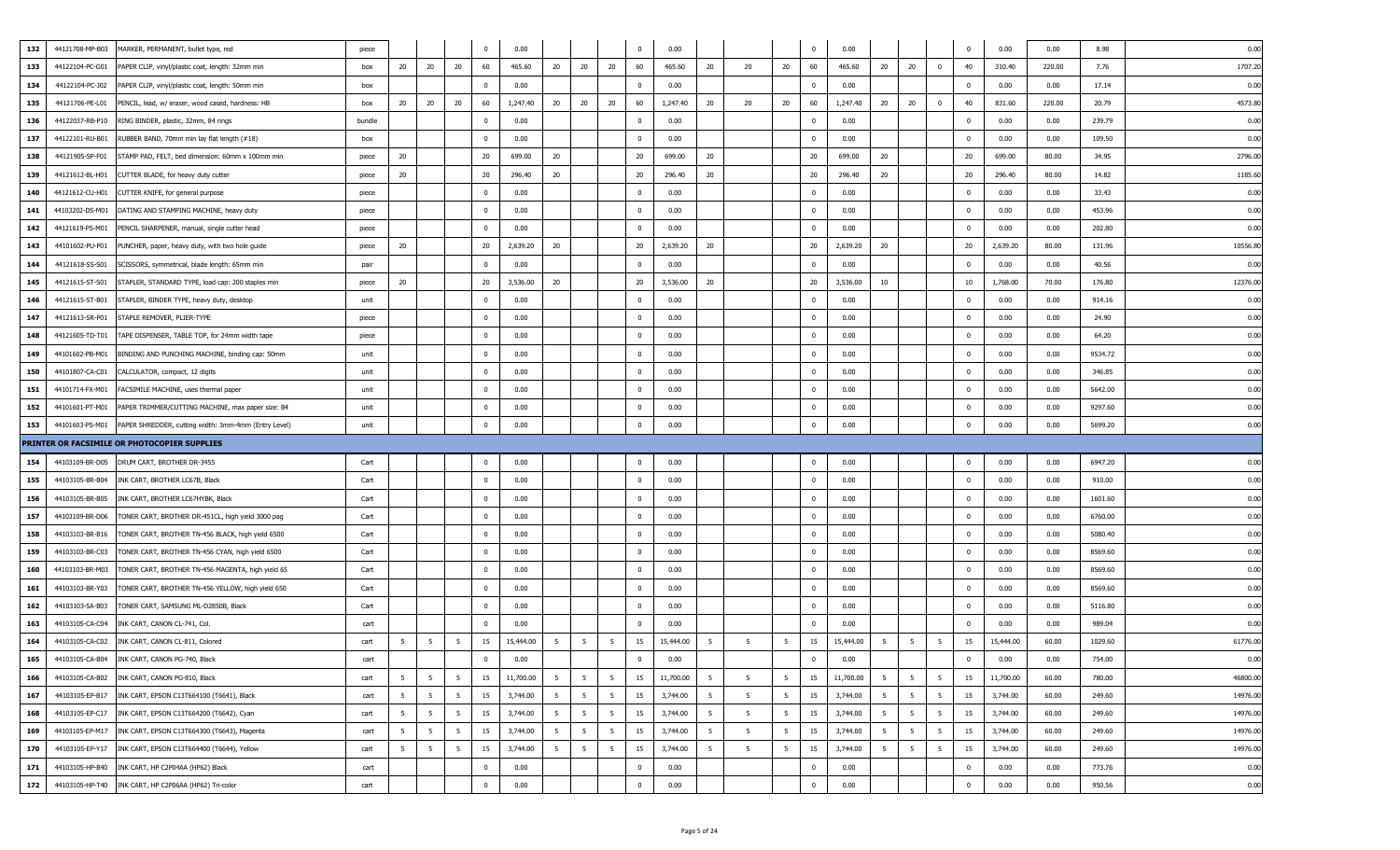| 44103105-HP-B09<br>173<br>INK CART, HP C9351AA, (HP21), Black                | cart |  | $^{\circ}$     | 0.00 |  | $\mathbf 0$             | 0.00 |  |                | 0.00 |  | 0                       | 0.00 | 0.00 | 795.60  | 0.00 |
|------------------------------------------------------------------------------|------|--|----------------|------|--|-------------------------|------|--|----------------|------|--|-------------------------|------|------|---------|------|
| 174<br>44103105-HP-T10<br>INK CART, HP C9352AA, (HP22), Tri-color            | cart |  | $\mathbf{0}$   | 0.00 |  | $^{\circ}$              | 0.00 |  | $\mathbf{0}$   | 0.00 |  | $\overline{0}$          | 0.00 | 0.00 | 920.40  | 0.00 |
| 175<br>44103105-HP-P48<br>Ink Cartridge, HP C9397A (HP72) 69ml Photo Black   | cart |  | $\mathbf{0}$   | 0.00 |  | $\overline{\mathbf{0}}$ | 0.00 |  |                | 0.00 |  | $\Omega$                | 0.00 | 0.00 | 1996.80 | 0.00 |
| 176<br>44103105-HP-C48<br>Ink Cartridge, HP C9398A (HP72) 69ml Cyan          | cart |  | $\bf{0}$       | 0.00 |  | $\overline{\mathbf{0}}$ | 0.00 |  | $\Omega$       | 0.00 |  | $\mathbf 0$             | 0.00 | 0.00 | 1996.80 | 0.00 |
| 177<br>44103105-HP-M48<br>Ink Cartridge, HP C9399A (HP72) 69ml Magenta       | cart |  | $\mathbf{0}$   | 0.00 |  | $^{\circ}$              | 0.00 |  |                | 0.00 |  | $\mathbf{0}$            | 0.00 | 0.00 | 1996.80 | 0.01 |
| 178<br>44103105-HP-Y48<br>Ink Cartridge, HP C9400A (HP72) 69ml Yellow        | cart |  | $\mathbf{0}$   | 0.00 |  | $\overline{\mathbf{0}}$ | 0.00 |  | $\Omega$       | 0.00 |  | $\Omega$                | 0.00 | 0.00 | 1996.80 | 0.01 |
| 179<br>44103105-HP-G48<br>Ink Cartridge, HP C9401A (HP72) 69ml Gray          | cart |  | $\mathbf{0}$   | 0.00 |  | $\overline{\mathbf{0}}$ | 0.00 |  | $\mathbf{0}$   | 0.00 |  | $\overline{\mathbf{0}}$ | 0.00 | 0.00 | 1996.80 | 0.00 |
| 44103105-HP-B48<br>Ink Cartridge, HP C9403A (HP72) 130ml Matte Black<br>180  | cart |  | $\mathbf{0}$   | 0.00 |  | $^{\circ}$              | 0.00 |  | $^{\circ}$     | 0.00 |  | $\mathbf{0}$            | 0.00 | 0.00 | 3016.00 | 0.01 |
| 181<br>44103105-HP-B17<br>INK CART, HP CC640WA, (HP60), Black                | cart |  | $\mathbf{0}$   | 0.00 |  | $\overline{\mathbf{0}}$ | 0.00 |  | $^{\circ}$     | 0.00 |  | $\overline{0}$          | 0.00 | 0.00 | 769.60  | 0.00 |
| 182<br>44103105-HP-T17<br>INK CART, HP CC643WA, (HP60), Tri-color            | cart |  | $\mathbf{0}$   | 0.00 |  | $\overline{\mathbf{0}}$ | 0.00 |  | $\Omega$       | 0.00 |  | $\Omega$                | 0.00 | 0.00 | 915.20  | 0.00 |
| 44103105-HP-B35<br>INK CART, HP CD887AA, (HP703), Black<br>183               | cart |  | $\mathbf{0}$   | 0.00 |  | $\overline{\mathbf{0}}$ | 0.00 |  | $\Omega$       | 0.00 |  | $\mathbf 0$             | 0.00 | 0.00 | 366.08  | 0.00 |
| 184<br>44103105-HP-T35<br>INK CART, HP CD888AA, (HP703), Tri-color           | cart |  | $\mathbf{0}$   | 0.00 |  | $\overline{\mathbf{0}}$ | 0.00 |  | $\Omega$       | 0.00 |  | $\Omega$                | 0.00 | 0.00 | 366.08  | 0.01 |
| 185<br>44103105-HX-C40<br>INK CART, HP CD972AA, (HP 920XL), Cyan             | cart |  | $\mathbf{0}$   | 0.00 |  | $\mathbf 0$             | 0.00 |  | $^{\circ}$     | 0.00 |  | $^{\circ}$              | 0.00 | 0.00 | 641.68  | 0.00 |
| 186<br>44103105-HX-M40<br>INK CART, HP CD973AA, (HP 920XL), Magenta          | cart |  | $\bf{0}$       | 0.00 |  | $\overline{\mathbf{0}}$ | 0.00 |  | $\mathbf{0}$   | 0.00 |  | $\overline{\mathbf{0}}$ | 0.00 | 0.00 | 641.68  | 0.00 |
| 187<br>44103105-HX-Y40<br>INK CART, HP CD974AA, (HP 920XL), Yellow           | cart |  | $\mathbf{0}$   | 0.00 |  | $^{\circ}$              | 0.00 |  | $^{\circ}$     | 0.00 |  | $\mathbf{0}$            | 0.00 | 0.00 | 641.68  | 0.01 |
| 188<br>44103105-HX-B40<br>INK CART, HP CD975AA, (HP 920XL), Black            | cart |  | $\mathbf{0}$   | 0.00 |  | $\overline{\mathbf{0}}$ | 0.00 |  | $\Omega$       | 0.00 |  | $\Omega$                | 0.00 | 0.00 | 1269.84 | 0.00 |
| 189<br>44103105-HP-B20<br>INK CART, HP CH561WA, (HP61), Black                | cart |  | $\mathbf{0}$   | 0.00 |  | $\overline{\mathbf{0}}$ | 0.00 |  | $\Omega$       | 0.00 |  | $\Omega$                | 0.00 | 0.00 | 656.24  | 0.00 |
| 190<br>44103105-HP-T20<br>INK CART, HP CH562WA, (HP61), Tricolor             | cart |  | $\mathbf{0}$   | 0.00 |  | $\overline{\mathbf{0}}$ | 0.00 |  | $\Omega$       | 0.00 |  | $\mathbf{0}$            | 0.00 | 0.00 | 821.60  | 0.01 |
| 191<br>44103105-HP-B49<br>INK CART, HP CH565A (HP82) Black                   | cart |  | $\mathbf{0}$   | 0.00 |  | $\overline{\mathbf{0}}$ | 0.00 |  | $\Omega$       | 0.00 |  | $\overline{0}$          | 0.00 | 0.00 | 1944.80 | 0.01 |
| 192<br>44103105-HP-C49<br>INK CART, HP CH566A (HP82) Cyan                    | cart |  | $\mathbf{0}$   | 0.00 |  | $^{\circ}$              | 0.00 |  | $\Omega$       | 0.00 |  |                         | 0.00 | 0.00 | 1539.20 | 0.00 |
| 193<br>44103105-HP-M49<br>INK CART, HP CH567A (HP82) Magenta                 | cart |  | $\mathbf{0}$   | 0.00 |  | $\overline{\mathbf{0}}$ | 0.00 |  | $^{\circ}$     | 0.00 |  | $\overline{\mathbf{0}}$ | 0.00 | 0.00 | 1539.20 | 0.00 |
| 194<br>44103105-HP-Y49<br>INK CART, HP CH568A (HP82) Yellow                  | cart |  | $\mathbf{0}$   | 0.00 |  | $\overline{\mathbf{0}}$ | 0.00 |  | $\mathbf{0}$   | 0.00 |  | $\overline{0}$          | 0.00 | 0.00 | 1539.20 | 0.00 |
| 195<br>44103105-HX-B43<br>INK CART, HP CN045AA, (HP950XL), Black             | cart |  | $\mathbf{0}$   | 0.00 |  | $\overline{\mathbf{0}}$ | 0.00 |  | $\Omega$       | 0.00 |  | $\Omega$                | 0.00 | 0.00 | 1570.40 | 0.00 |
| 196<br>44103105-HX-C43<br>INK CART, HP CN046AA, (HP951XL), Cyan              | cart |  | $\mathbf{0}$   | 0.00 |  | $\overline{\mathbf{0}}$ | 0.00 |  | $\Omega$       | 0.00 |  | $\mathbf 0$             | 0.00 | 0.00 | 1165.84 | 0.00 |
| 197<br>44103105-HX-M43<br>INK CART, HP CN047AA, (HP951XL), Magenta           | cart |  | $\mathbf{0}$   | 0.00 |  | $\overline{\mathbf{0}}$ | 0.00 |  | $^{\circ}$     | 0.00 |  | $\mathbf 0$             | 0.00 | 0.00 | 1165.84 | 0.01 |
| 44103105-HX-Y43<br>198<br>INK CART, HP CN048AA, (HP951XL). Yellow            | cart |  | $\mathbf{0}$   | 0.00 |  | $\overline{\mathbf{0}}$ | 0.00 |  |                | 0.00 |  | $\Omega$                | 0.00 | 0.00 | 1165.84 | 0.01 |
| 199<br>44103105-HP-B36<br>INK CART, HP CN692AA, (HP704), Black               | cart |  | $\mathbf{0}$   | 0.00 |  | $\overline{\mathbf{0}}$ | 0.00 |  | $\Omega$       | 0.00 |  | $\Omega$                | 0.00 | 0.00 | 366.08  | 0.00 |
| 44103105-HP-T36<br>INK CART, HP CN693AA, (HP704), Tri-color<br>200           | cart |  | $\mathbf{0}$   | 0.00 |  | $^{\circ}$              | 0.00 |  | $^{\circ}$     | 0.00 |  | $\mathbf{0}$            | 0.00 | 0.00 | 366.08  | 0.01 |
| 201<br>44103105-HP-B33<br>INK CART, HP CZ107AA, (HP678), Black               | cart |  | $\mathbf{0}$   | 0.00 |  | $\overline{\mathbf{0}}$ | 0.00 |  | $^{\circ}$     | 0.00 |  | $\overline{0}$          | 0.00 | 0.00 | 366.08  | 0.00 |
| 202<br>44103105-HP-T33<br>INK CART, HP CZ108AA, (HP678), Tricolor            | cart |  | $\mathbf{0}$   | 0.00 |  | $\overline{\mathbf{0}}$ | 0.00 |  | $\Omega$       | 0.00 |  | $\Omega$                | 0.00 | 0.00 | 366.08  | 0.00 |
| 44103105-HP-B42<br>INK CART, HP CZ121A (HP685A), Black<br>203                | cart |  | $\mathbf{0}$   | 0.00 |  | $\overline{\mathbf{0}}$ | 0.00 |  | $\Omega$       | 0.00 |  | $\mathbf 0$             | 0.00 | 0.00 | 366.08  | 0.00 |
| 204<br>44103105-HP-C33<br>INK CART, HP CZ122A (HP685A), Cyan                 | cart |  | $\mathbf{0}$   | 0.00 |  | $\overline{\mathbf{0}}$ | 0.00 |  | $\Omega$       | 0.00 |  | $\overline{0}$          | 0.00 | 0.00 | 249.60  | 0.01 |
| 205<br>44103105-HP-M33<br>INK CART, HP CZ123A (HP685A), Magenta              | cart |  | $\mathbf{0}$   | 0.00 |  | $^{\circ}$              | 0.00 |  | $\Omega$       | 0.00 |  | $\Omega$                | 0.00 | 0.00 | 249.60  | 0.00 |
| 206<br>44103105-HP-Y33<br>INK CART, HP CZ124A (HP685A), Yellow               | cart |  | $\bf{0}$       | 0.00 |  | $\overline{\mathbf{0}}$ | 0.00 |  | $^{\circ}$     | 0.00 |  | $\overline{\mathbf{0}}$ | 0.00 | 0.00 | 249.60  | 0.00 |
| 207<br>44103105-HP-T43<br>Ink Cartridge, HP F6V26AA (HP680) Tri-color        | cart |  | $\Omega$       | 0.00 |  | $\Omega$                | 0.00 |  | $\Omega$       | 0.00 |  | $\Omega$                | 0.00 | 0.00 | 405.60  | 0.00 |
| 44103105-HP-B43<br>208<br>Ink Cartridge, HP F6V27AA (HP680) Black            | cart |  | $\mathbf{0}$   | 0.00 |  | $\mathbf 0$             | 0.00 |  | $\mathbf{0}$   | 0.00 |  | $\mathbf 0$             | 0.00 | 0.00 | 405.60  | 0.00 |
| 44103105-HP-C50<br>209<br>Ink Cartridge, HP L0S51AA (HP955) Cyan Original    | cart |  | $\overline{0}$ | 0.00 |  | $\overline{\mathbf{0}}$ | 0.00 |  | $\mathbf 0$    | 0.00 |  | $\mathbf 0$             | 0.00 | 0.00 | 995.75  | 0.00 |
| 44103105-HP-M50<br>210<br>Ink Cartridge, HP L0S54AA (HP955) Magenta Original | cart |  | $\mathbf{0}$   | 0.00 |  | $\overline{0}$          | 0.00 |  | $\mathbf 0$    | 0.00 |  | $\mathbf 0$             | 0.00 | 0.00 | 995.75  | 0.00 |
| 44103105-HP-Y50<br>Ink Cartridge, HP L0S57AA (HP955) Yellow Original<br>211  | cart |  | $\mathbf{0}$   | 0.00 |  | $\overline{\mathbf{0}}$ | 0.00 |  | $\overline{0}$ | 0.00 |  | $\mathbf 0$             | 0.00 | 0.00 | 995.75  | 0.00 |
| 212<br>44103105-HP-B50<br>Ink Cartridge, HP L0S60AA (HP955) Black Original   | cart |  | $\mathbf{0}$   | 0.00 |  | $\bf{0}$                | 0.00 |  | $\overline{0}$ | 0.00 |  | $\mathbf 0$             | 0.00 | 0.00 | 4956.60 | 0.00 |
| 213<br>44103105-HX-C48<br>Ink Cartridge, HP L0S63AA (HP955XL) Cyan Original  | cart |  | $\overline{0}$ | 0.00 |  | $\bf{0}$                | 0.00 |  | $\mathbf{0}$   | 0.00 |  | $\mathbf 0$             | 0.00 | 0.00 | 1212.64 | 0.00 |
| 214<br>44103105-HX-M48<br>Ink Cartridge, HP L0S66AA (HP955XL) Magenta Origin | cart |  | $\overline{0}$ | 0.00 |  | $\pmb{0}$               | 0.00 |  | $\mathbf{0}$   | 0.00 |  | $\mathbf 0$             | 0.00 | 0.00 | 1212.64 | 0.00 |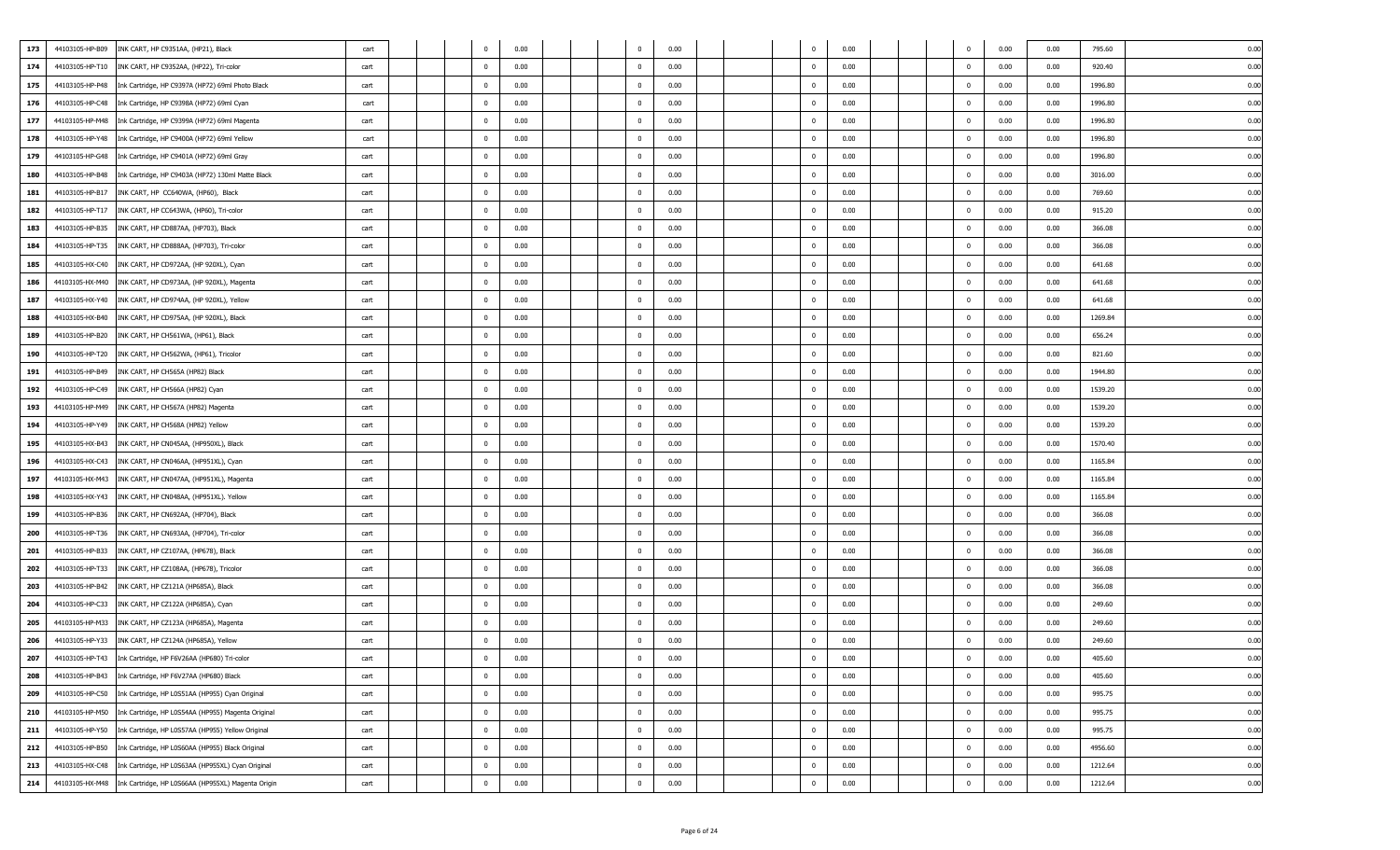| 215 | 44103105-HX-Y48 | Ink Cartridge, HP L0S69AA (HP955XL) Yellow Origina | cart |                         | 0.00 | 0                       | 0.00 |  |              | 0.00 |  |              | 0.00 | 0.00 | 1212.64  | 0.00 |
|-----|-----------------|----------------------------------------------------|------|-------------------------|------|-------------------------|------|--|--------------|------|--|--------------|------|------|----------|------|
| 216 | 44103105-HX-B48 | Ink Cartridge, HP L0S72AA (HP955XL) Black Original | cart | $\overline{0}$          | 0.00 | $^{\circ}$              | 0.00 |  |              | 0.00 |  | $\Omega$     | 0.00 | 0.00 | 1644.24  | 0.01 |
| 217 | 44103105-HP-C51 | Ink Cartridge, HP T6L89AA (HP905) Cyan Original    | cart | $\overline{0}$          | 0.00 | $\overline{\mathbf{0}}$ | 0.00 |  | $^{\circ}$   | 0.00 |  | $\Omega$     | 0.00 | 0.00 | 453.62   | 0.00 |
| 218 | 44103105-HP-M51 | Ink Cartridge, HP T6L93AA (HP905) Magenta Original | cart | $\overline{0}$          | 0.00 | $\overline{\mathbf{0}}$ | 0.00 |  | $\Omega$     | 0.00 |  | $^{\circ}$   | 0.00 | 0.00 | 453.62   | 0.00 |
| 219 | 44103105-HP-Y51 | Ink Cartridge, HP T6L97AA (HP905) Yellow Original  | cart | $\overline{\mathbf{0}}$ | 0.00 | $\overline{\mathbf{0}}$ | 0.00 |  | $^{\circ}$   | 0.00 |  | $^{\circ}$   | 0.00 | 0.00 | 453.62   | 0.00 |
| 220 | 44103105-HP-B51 | Ink Cartridge, HP T6M01AA (HP905) Black Original   | cart | $\bf{0}$                | 0.00 | $\overline{\mathbf{0}}$ | 0.00 |  | $\Omega$     | 0.00 |  | $\Omega$     | 0.00 | 0.00 | 741.28   | 0.0  |
| 221 | 44103112-EP-R05 | RIBBON CART, EPSON C13S015516 (#8750), Black       | cart | $\overline{0}$          | 0.00 | $\overline{0}$          | 0.00 |  |              | 0.00 |  |              | 0.00 | 0.00 | 77.43    | 0.01 |
| 222 | 44103112-EP-R07 | RIBBON CART, EPSON C13S015531 (S015086), Black     | cart | $\overline{\mathbf{0}}$ | 0.00 | $\mathbf 0$             | 0.00 |  | $^{\circ}$   | 0.00 |  | $^{\circ}$   | 0.00 | 0.00 | 736.32   | 0.00 |
| 223 | 44103112-EP-R13 | RIBBON CART, EPSON C13S015632, Black, forLX-310    | cart | $\bf{0}$                | 0.00 | $\overline{0}$          | 0.00 |  | $^{\circ}$   | 0.00 |  | $\Omega$     | 0.00 | 0.00 | 77.94    | 0.00 |
| 224 | 44103103-BR-B03 | TONER CART, BROTHER TN-2025, Black                 | cart | $\overline{0}$          | 0.00 | $\overline{0}$          | 0.00 |  | $^{\circ}$   | 0.00 |  |              | 0.00 | 0.00 | 2685.28  | 0.00 |
| 225 | 44103103-BR-B04 | TONER CART, BROTHER TN-2130, Black                 | cart | $\overline{\mathbf{0}}$ | 0.00 | $\overline{0}$          | 0.00 |  | $^{\circ}$   | 0.00 |  | $^{\circ}$   | 0.00 | 0.00 | 1892.80  | 0.00 |
| 226 | 44103103-BR-B05 | TONER CART, BROTHER TN-2150, Black                 | cart | $\overline{0}$          | 0.00 | $\overline{0}$          | 0.00 |  | $^{\circ}$   | 0.00 |  | $^{\circ}$   | 0.00 | 0.00 | 2685.28  | 0.01 |
| 227 | 44103103-BR-B09 | TONER CART, BROTHER TN-3320, Black                 | cart | $\overline{\mathbf{0}}$ | 0.00 | $\overline{0}$          | 0.00 |  | $\Omega$     | 0.00 |  | $\Omega$     | 0.00 | 0.00 | 3567.20  | 0.00 |
| 228 | 44103103-BR-B11 | TONER CART, BROTHER TN-3350, Black, for HL5450DN   | cart | $\overline{\mathbf{0}}$ | 0.00 | $\overline{0}$          | 0.00 |  | 0            | 0.00 |  | $^{\circ}$   | 0.00 | 0.00 | 5002.40  | 0.00 |
| 229 | 44103103-HP-B12 | TONER CART, HP CB435A, Black                       | cart | $\overline{\mathbf{0}}$ | 0.00 | $\overline{\mathbf{0}}$ | 0.00 |  | $^{\circ}$   | 0.00 |  | $^{\circ}$   | 0.00 | 0.00 | 3380.00  | 0.00 |
| 230 | 44103103-HP-B14 | TONER CART, HP CB540A, Black                       | cart | $\overline{\mathbf{0}}$ | 0.00 | $\overline{0}$          | 0.00 |  | $^{\circ}$   | 0.00 |  | $\Omega$     | 0.00 | 0.00 | 3337.36  | 0.00 |
| 231 | 44103103-HP-B18 | TONER CART, HP CE255A, Black                       | cart | $\overline{0}$          | 0.00 | $\overline{0}$          | 0.00 |  |              | 0.00 |  |              | 0.00 | 0.00 | 7332.00  | 0.00 |
| 232 | 44103103-HP-B21 | TONER CART, HP CE278A, Black                       | cart | $\overline{\mathbf{0}}$ | 0.00 | $\overline{\mathbf{0}}$ | 0.00 |  | $^{\circ}$   | 0.00 |  | $\mathbf{0}$ | 0.00 | 0.00 | 3952.00  | 0.00 |
| 233 | 44103103-HP-B22 | TONER CART, HP CE285A (HP85A), Black               | cart | $\overline{0}$          | 0.00 | $\overline{\mathbf{0}}$ | 0.00 |  | $\Omega$     | 0.00 |  | $\Omega$     | 0.00 | 0.00 | 3432.00  | 0.0  |
| 234 | 44103103-HP-B23 | TONER CART, HP CE310A, Black                       | cart | $\overline{0}$          | 0.00 | $\overline{\mathbf{0}}$ | 0.00 |  | $^{\circ}$   | 0.00 |  | $^{\circ}$   | 0.00 | 0.00 | 2360.80  | 0.00 |
| 235 | 44103103-HP-C23 | TONER CART, HP CE311A, Cyan                        | cart | $\overline{\mathbf{0}}$ | 0.00 | $\overline{0}$          | 0.00 |  | $^{\circ}$   | 0.00 |  | $^{\circ}$   | 0.00 | 0.00 | 2542.80  | 0.00 |
| 236 | 44103103-HP-Y23 | TONER CART, HP CE312A, Yellow                      | cart | $\overline{0}$          | 0.00 | $\overline{0}$          | 0.00 |  | $\Omega$     | 0.00 |  | $\Omega$     | 0.00 | 0.00 | 2542.80  | 0.01 |
| 237 | 44103103-HP-M23 | TONER CART, HP CE313A, Magenta                     | cart | $\overline{0}$          | 0.00 | $\overline{\mathbf{0}}$ | 0.00 |  | $^{\circ}$   | 0.00 |  | $\Omega$     | 0.00 | 0.00 | 2542.80  | 0.00 |
| 238 | 44103103-HP-B24 | TONER CART, HP CE320A, Black                       | cart | $\overline{\mathbf{0}}$ | 0.00 | $\overline{0}$          | 0.00 |  | $^{\circ}$   | 0.00 |  | $^{\circ}$   | 0.00 | 0.00 | 2916.16  | 0.00 |
| 239 | 44103103-HP-C24 | TONER CART, HP CE321A, Cyan                        | cart | $\overline{\mathbf{0}}$ | 0.00 | $\overline{0}$          | 0.00 |  | $^{\circ}$   | 0.00 |  | $\mathbf{0}$ | 0.00 | 0.00 | 3072.16  | 0.00 |
| 240 | 44103103-HP-Y24 | TONER CART, HP CE322A, Yellow                      | cart | $\overline{\mathbf{0}}$ | 0.00 | $\overline{0}$          | 0.00 |  | $^{\circ}$   | 0.00 |  | $^{\circ}$   | 0.00 | 0.00 | 3072.16  | 0.00 |
| 241 | 44103103-HP-M24 | TONER CART, HP CE323A, Magenta                     | cart | $\overline{\mathbf{0}}$ | 0.00 | $\overline{0}$          | 0.00 |  | $\Omega$     | 0.00 |  | $\Omega$     | 0.00 | 0.00 | 3072.16  | 0.00 |
| 242 | 44103103-HP-B25 | TONER CART, HP CE390A, Black                       | cart | $\overline{\mathbf{0}}$ | 0.00 | $^{\circ}$              | 0.00 |  |              | 0.00 |  | $^{\circ}$   | 0.00 | 0.00 | 7856.16  | 0.00 |
| 243 | 44103103-HP-B26 | TONER CART, HP CE400A, Black                       | cart | $\bf{0}$                | 0.00 | $\overline{0}$          | 0.00 |  | $\Omega$     | 0.00 |  | $\Omega$     | 0.00 | 0.00 | 6900.40  | 0.00 |
| 244 | 44103103-HP-C26 | TONER CART, HP CE401A, Cyan                        | cart | $\mathbf{0}$            | 0.00 | $\overline{\mathbf{0}}$ | 0.00 |  | $\Omega$     | 0.00 |  |              | 0.00 | 0.00 | 10193.04 | 0.00 |
| 245 | 44103103-HP-Y26 | TONER CART, HP CE402A, Yellow                      | cart | $\overline{\mathbf{0}}$ | 0.00 | $\overline{\mathbf{0}}$ | 0.00 |  | $^{\circ}$   | 0.00 |  | $^{\circ}$   | 0.00 | 0.00 | 10193.04 | 0.00 |
| 246 | 44103103-HP-M26 | TONER CART, HP CE403A, Magenta                     | cart | $\overline{0}$          | 0.00 | $\overline{0}$          | 0.00 |  | $\Omega$     | 0.00 |  | $^{\circ}$   | 0.00 | 0.00 | 10193.04 | 0.01 |
| 247 | 44103103-HP-B27 | TONER CART, HP CE410A, (HP305), Black              | cart | $\overline{\mathbf{0}}$ | 0.00 | $\overline{0}$          | 0.00 |  | $\Omega$     | 0.00 |  |              | 0.00 | 0.00 | 4201.60  | 0.00 |
| 248 | 44103103-HP-C27 | TONER CART, HP CE411A, (HP305), Cyan               | cart | $\overline{\mathbf{0}}$ | 0.00 | $\mathbf 0$             | 0.00 |  | $\Omega$     | 0.00 |  | $\Omega$     | 0.00 | 0.00 | 6011.20  | 0.00 |
| 249 | 44103103-HP-Y27 | TONER CART, HP CE412A, (HP305), Yellow             | cart | $\overline{0}$          | 0.00 | $\overline{0}$          | 0.00 |  |              | 0.00 |  |              | 0.00 | 0.00 | 6011.20  | 0.01 |
| 250 | 44103103-HP-M27 | TONER CART, HP CE413A, (HP305), Magenta            | cart | $\pmb{0}$               | 0.00 | $\mathbf 0$             | 0.00 |  | $^{\circ}$   | 0.00 |  | $\Omega$     | 0.00 | 0.00 | 6011.20  | 0.00 |
| 251 | 44103103-HP-B28 | TONER CART, HP CE505A, Black                       | cart | $\overline{0}$          | 0.00 | $\overline{0}$          | 0.00 |  | $\Omega$     | 0.00 |  | $\Omega$     | 0.00 | 0.00 | 4466.80  | 0.00 |
| 252 | 44103103-HX-B28 | TONER CART, HP CE505X, Black, high cap             | cart | $\overline{\mathbf{0}}$ | 0.00 | $\mathbf 0$             | 0.00 |  | $^{\circ}$   | 0.00 |  | $\mathbf{0}$ | 0.00 | 0.00 | 7332.00  | 0.00 |
| 253 | 44103103-HP-B52 | Toner Cartridge, HP CF217A (HP17A) Black LaserJet  | cart | $\bf{0}$                | 0.00 | $\overline{0}$          | 0.00 |  | $\mathbf{0}$ | 0.00 |  | $\mathbf{0}$ | 0.00 | 0.00 | 3044.01  | 0.00 |
| 254 | 44103103-HP-B53 | Toner Cartridge, HP CF226A (HP26A) Black LaserJet  | cart | $\overline{0}$          | 0.00 | $\mathbf 0$             | 0.00 |  | $^{\circ}$   | 0.00 |  | $^{\circ}$   | 0.00 | 0.00 | 5787.60  | 0.00 |
| 255 | 44103103-HP-B55 | Toner Cartridge, HP CF280A, LaserJet Pro M401/M425 | cart | $\overline{\mathbf{0}}$ | 0.00 | $\overline{0}$          | 0.00 |  | $^{\circ}$   | 0.00 |  | $\mathbf 0$  | 0.00 | 0.00 | 5200.00  | 0.00 |
| 256 | 44103103-HP-B51 | HP Toner CF280XC                                   | cart | $\bf{0}$                | 0.00 | $\mathbf{0}$            | 0.00 |  | $\mathbf{0}$ | 0.00 |  | $\mathbf{0}$ | 0.00 | 0.00 | 7112.56  | 0.00 |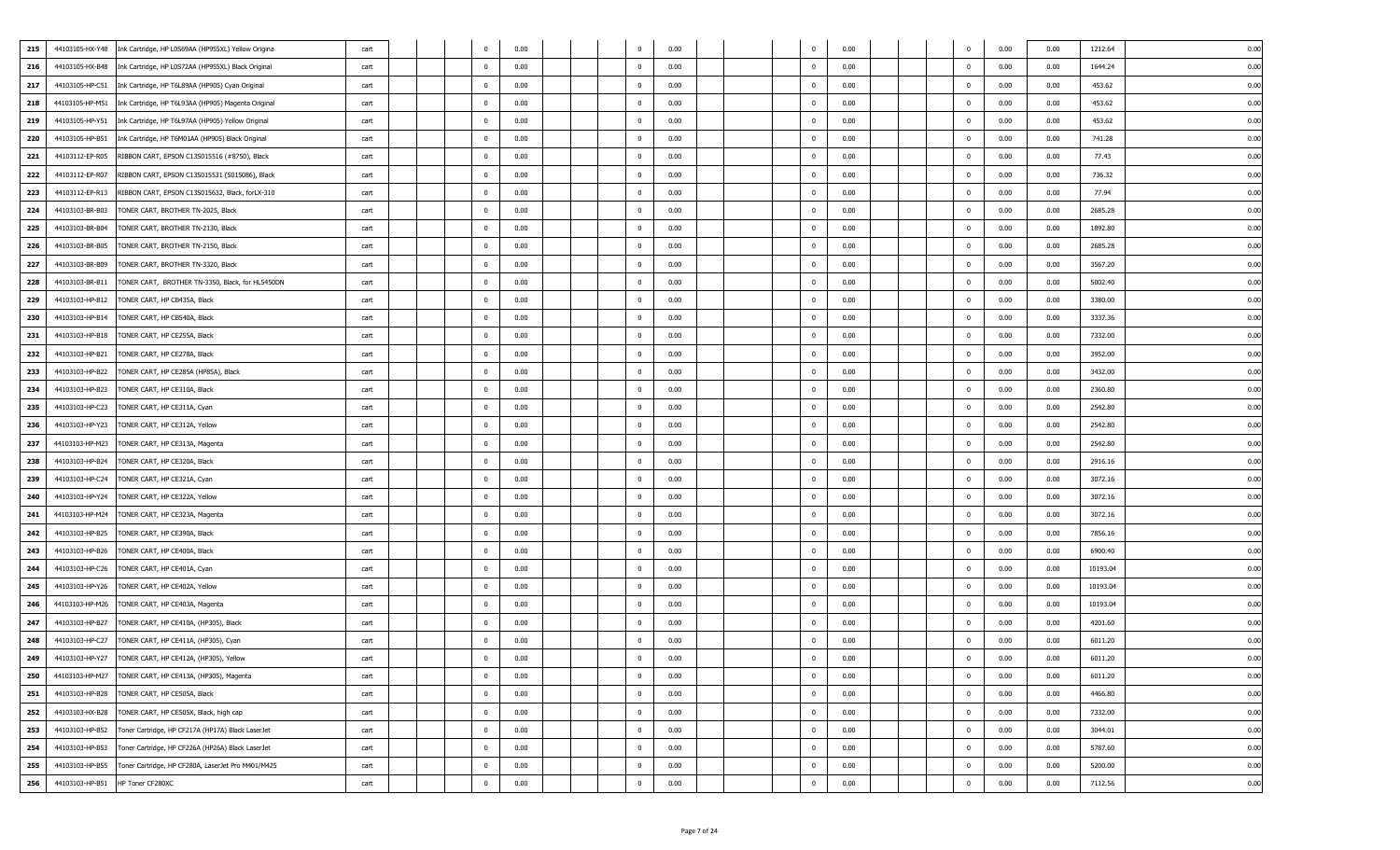| 257 | 44103103-HP-B56 | Toner Cartridge, HP CF281A (HP81A) Black LaserJet  | cart |    | 0              | 0.00      |              |              | 0.00      |              | $\mathbf{0}$             | 0.00      |              | $\mathbf 0$             | 0.00      | 0.00 | 8606.00<br>0.00      |
|-----|-----------------|----------------------------------------------------|------|----|----------------|-----------|--------------|--------------|-----------|--------------|--------------------------|-----------|--------------|-------------------------|-----------|------|----------------------|
| 258 | 44103103-HP-B57 | Toner Cartridge, HP CF283A (HP83A) LaserJet Black  | cart |    | $\mathbf{0}$   | 0.00      |              | $^{\circ}$   | 0.00      |              | $\overline{\mathbf{0}}$  | 0.00      |              | $\overline{0}$          | 0.00      | 0.00 | 3241.70<br>0.00      |
| 259 | 44103103-HX-B51 | Toner Cartridge, HP CF283XC (HP83X) Blk Contract L | cart |    | $\Omega$       | 0.00      |              | $\Omega$     | 0.00      |              | $\Omega$                 | 0.00      |              | $^{\circ}$              | 0.00      | 0.00 | 4056.00<br>0.00      |
| 260 | 44103103-HP-B58 | Toner Cartridge, HP CF287A (HP87) black            | cart |    | $\mathbf 0$    | 0.00      |              | $\mathbf{0}$ | 0.00      |              | $\overline{\phantom{0}}$ | 0.00      |              | $\mathbf{0}$            | 0.00      | 0.00 | 10051.00<br>0.00     |
| 261 | 44103103-HX-B52 | Toner Cartridge, HP CF325XC (HP25X) Black LaserJet | cart |    | $\mathbf{0}$   | 0.00      |              | $\mathbf{0}$ | 0.00      |              | $\overline{\mathbf{0}}$  | 0.00      |              | $^{\circ}$              | 0.00      | 0.00 | 13156.00<br>0.00     |
| 262 | 44103103-HP-B60 | Toner Cartridge, HP CF350A Black LJ                | cart |    | $\mathbf 0$    | 0.00      |              | $^{\circ}$   | 0.00      |              | $\Omega$                 | 0.00      |              | $^{\circ}$              | 0.00      | 0.00 | 2901.60<br>0.00      |
| 263 | 44103103-HP-C60 | Toner Cartridge, HP CF351A Cyan LJ                 | cart |    | $^{\circ}$     | 0.00      |              | $^{\circ}$   | 0.00      |              | $^{\circ}$               | 0.00      |              | 0                       | 0.00      | 0.00 | 2953.60<br>0.00      |
| 264 | 44103103-HP-Y60 | Toner Cartridge, HP CF352A Yellow LJ               | cart |    | $\mathbf{0}$   | 0.00      |              | $^{\circ}$   | 0.00      |              | $\overline{\mathbf{0}}$  | 0.00      |              | 0                       | 0.00      | 0.00 | 2953.60<br>0.00      |
| 265 | 44103103-HP-M60 | Toner Cartridge, HP CF353A Magenta LJ              | cart |    | $\mathbf{0}$   | 0.00      |              | $^{\circ}$   | 0.00      |              | $\overline{\mathbf{0}}$  | 0.00      |              | $^{\circ}$              | 0.00      | 0.00 | 2953.60<br>0.00      |
| 266 | 44103103-HP-B61 | Toner Cartridge, HP CF360A (HP508A) Black LaserJet | cart |    | $\bf{0}$       | 0.00      |              | $^{\circ}$   | 0.00      |              | $\overline{\mathbf{0}}$  | 0.00      |              | $\mathbf 0$             | 0.00      | 0.00 | 7056.40<br>0.00      |
| 267 | 44103103-HP-C61 | Toner Cartridge, HP CF361A (HP508A) Cyan LaserJet  | cart |    | $\mathbf{0}$   | 0.00      |              | $\mathbf{0}$ | 0.00      |              | $\overline{\mathbf{0}}$  | 0.00      |              | $\mathbf{0}$            | 0.00      | 0.00 | 8846.24<br>0.00      |
| 268 | 44103103-HP-Y61 | Toner Cartridge, HP CF362A (HP508A) Yellow LaserJe | cart |    | $\mathbf 0$    | 0.00      |              | $\bf{0}$     | 0.00      |              | $\overline{\mathbf{0}}$  | 0.00      |              | $^{\circ}$              | 0.00      | 0.00 | 8846.24<br>0.00      |
| 269 | 44103103-HP-M61 | Toner Cartridge, HP CF363A (HP508A) Magenta LaserJ | cart |    | $\mathbf{0}$   | 0.00      |              | $^{\circ}$   | 0.00      |              | $\Omega$                 | 0.00      |              | $\overline{0}$          | 0.00      | 0.00 | 8846.24<br>0.00      |
| 270 | 44103103-HP-B62 | Toner Cartridge, HP CF400A (HP201A) Black LaserJet | cart |    | $\mathbf{0}$   | 0.00      |              | $^{\circ}$   | 0.00      |              | $^{\circ}$               | 0.00      |              | $^{\circ}$              | 0.00      | 0.00 | 3429.78<br>0.00      |
| 271 | 44103103-HP-C62 | Toner Cartridge, HP CF401A (HP201A) Cyan LaserJet  | cart |    | $\mathbf{0}$   | 0.00      |              | $\mathbf{0}$ | 0.00      |              | $\overline{\mathbf{0}}$  | 0.00      |              | $\Omega$                | 0.00      | 0.00 | 4043.83<br>0.00      |
| 272 | 44103103-HP-Y62 | Toner Cartridge, HP CF402A (HP201A) Yellow LaserJe | cart |    | $\mathbf 0$    | 0.00      |              | $\Omega$     | 0.00      |              | $\overline{\mathbf{0}}$  | 0.00      |              | $^{\circ}$              | 0.00      | 0.00 | 4043.83<br>0.00      |
| 273 | 44103103-HP-M62 | Toner Cartridge, HP CF403A (HP201A) Magenta LaserJ | cart |    | $\mathbf{0}$   | 0.00      |              | $\mathbf{0}$ | 0.00      |              | $^{\circ}$               | 0.00      |              | $^{\circ}$              | 0.00      | 0.00 | 4043.83<br>0.00      |
| 274 | 44103103-HP-B63 | Toner Cartridge, HP CF410A (HP410A) black          | cart |    | $\mathbf{0}$   | 0.00      |              | $\Omega$     | 0.00      |              | $\Omega$                 | 0.00      |              | $^{\circ}$              | 0.00      | 0.00 | 4440.80<br>0.00      |
| 275 | 44103103-HX-B54 | Toner Cartridge, HP CF410XC (HP410XC) black        | cart |    | $\mathbf{0}$   | 0.00      |              | $^{\circ}$   | 0.00      |              | $\overline{\mathbf{0}}$  | 0.00      |              | $^{\circ}$              | 0.00      | 0.00 | 7441.20<br>0.00      |
| 276 | 44103103-HP-C63 | Toner Cartridge, HP CF411A (HP410A) cyan           | cart |    | $\mathbf 0$    | 0.00      |              | $^{\circ}$   | 0.00      |              | $\overline{\phantom{0}}$ | 0.00      |              | $\overline{\mathbf{0}}$ | 0.00      | 0.00 | 5616.00<br>0.00      |
| 277 | 44103103-HX-C54 | Toner Cartridge, HP CF411XC (HP410XC) cyan         | cart |    | $\mathbf 0$    | 0.00      |              | $^{\circ}$   | 0.00      |              | $\overline{\mathbf{0}}$  | 0.00      |              | $\overline{0}$          | 0.00      | 0.00 | 7472.40<br>0.00      |
| 278 | 44103103-HP-Y63 | Toner Cartridge, HP CF412A (HP410A) yellow         | cart |    | $\mathbf{0}$   | 0.00      |              | $^{\circ}$   | 0.00      |              | $\overline{\mathbf{0}}$  | 0.00      |              | 0                       | 0.00      | 0.00 | 5616.00<br>0.00      |
| 279 | 44103103-HX-Y54 | Toner Cartridge, HP CF412XC (HP410XC) yellow       | cart |    | $\mathbf{0}$   | 0.00      |              | $\Omega$     | 0.00      |              | $\Omega$                 | 0.00      |              | $^{\circ}$              | 0.00      | 0.00 | 7472.40<br>0.00      |
| 280 | 44103103-HP-M63 | Toner Cartridge, HP CF413A (HP410A) magenta        | cart |    | $\mathbf 0$    | 0.00      |              | $\mathbf{0}$ | 0.00      |              | $\overline{\phantom{0}}$ | 0.00      |              | $\mathbf{0}$            | 0.00      | 0.00 | 5616.00<br>0.00      |
| 281 | 44103103-HX-M54 | Toner Cartridge, HP CF413XC (HP410XC) magenta      | cart |    | $\mathbf{0}$   | 0.00      |              | $\mathbf{0}$ | 0.00      |              | $\overline{\mathbf{0}}$  | 0.00      |              | $^{\circ}$              | 0.00      | 0.00 | 7472.40<br>0.00      |
| 282 | 44103103-HP-B34 | TONER CART, HP Q2612A, Black                       | cart |    | $\mathbf{0}$   | 0.00      |              | $^{\circ}$   | 0.00      |              | $\overline{\mathbf{0}}$  | 0.00      |              | $^{\circ}$              | 0.00      | 0.00 | 3900.00<br>0.00      |
| 283 | 44103103-HP-B48 | TONER CART, HP Q7553A, Black                       | cart |    | $^{\circ}$     | 0.00      |              | $^{\circ}$   | 0.00      |              | $^{\circ}$               | 0.00      |              | $^{\circ}$              | 0.00      | 0.00 | 4399.20<br>0.00      |
| 284 | 44103103-SA-B06 | TONER CART, SAMSUNG MLT-D101S, Black               | cart |    | $\mathbf{0}$   | 0.00      |              | $\Omega$     | 0.00      |              | $\Omega$                 | 0.00      |              | $\Omega$                | 0.00      | 0.00 | 3406.00<br>0.00      |
| 285 | 44103103-SA-B07 | TONER CART, SAMSUNG MLT-D103S, Black               | cart |    | $\mathbf{0}$   | 0.00      |              | $^{\circ}$   | 0.00      |              | $\overline{\mathbf{0}}$  | 0.00      |              | 0                       | 0.00      | 0.00 | 2350.40<br>0.00      |
| 286 | 44103103-SA-B08 | TONER CART, SAMSUNG MLT-D104S, Black               | cart |    | $\mathbf{0}$   | 0.00      |              | $^{\circ}$   | 0.00      |              | $\Omega$                 | 0.00      |              | $^{\circ}$              | 0.00      | 0.00 | 2454.40<br>0.00      |
| 287 | 44103103-SA-B09 | TONER CART, SAMSUNG MLT-D105L, Black               | cart |    | $\mathbf{0}$   | 0.00      |              | $^{\circ}$   | 0.00      |              | $\overline{\mathbf{0}}$  | 0.00      |              | $^{\circ}$              | 0.00      | 0.00 | 3380.00<br>0.00      |
| 288 | 44103103-SA-B14 | TONER CART, SAMSUNG MLT-D108S, Black               | cart |    | $\mathbf 0$    | 0.00      |              | $\mathbf 0$  | 0.00      |              | $\overline{\mathbf{0}}$  | 0.00      |              | $^{\circ}$              | 0.00      | 0.00 | 2875.58<br>0.00      |
| 289 | 44103103-SA-B21 | TONER CART, SAMSUNG MLT-D203E, Black               | cart |    | $\overline{0}$ | 0.00      |              | $\Omega$     | 0.00      |              | $\Omega$                 | 0.00      |              | 0                       | 0.00      | 0.00 | 7259.20<br>0.00      |
| 290 | 44103103-SA-B18 | TONER CART, SAMSUNG MLT-D203L, Black               | cart |    | $\mathbf{0}$   | 0.00      |              | $^{\circ}$   | 0.00      |              | $\overline{\phantom{0}}$ | 0.00      |              | $^{\circ}$              | 0.00      | 0.00 | 3458.00<br>0.00      |
| 291 | 44103103-SA-B20 | TONER CART, SAMSUNG MLT-D203U, black               | cart |    |                | 0.00      |              |              | 0.00      |              | $\Omega$                 | 0.00      |              |                         | 0.00      | 0.00 | 6442.80              |
| 292 | 44103103-SA-B12 | TONER CART, SAMSUNG MLT-D205E, Black               | cart |    | $\mathbf 0$    | 0.00      |              | $\mathbf{0}$ | 0.00      |              | $\overline{0}$           | 0.00      |              | $\mathbf 0$             | 0.00      | 0.00 | 0.00<br>7321.14      |
| 293 | 44103103-SA-B05 | TONER CART, SAMSUNG MLT-D205L, Black               | cart |    | $\bf{0}$       | 0.00      |              | $\pmb{0}$    | 0.00      |              | $\overline{\mathbf{0}}$  | 0.00      |              | $\bf{0}$                | 0.00      | 0.00 | 0.00<br>3962.24      |
| 294 | 44103103-SA-B10 | TONER CART, SAMSUNG SCX-D6555A, Black              | cart |    | $\mathbf 0$    | 0.00      |              | $\mathbf{0}$ | 0.00      |              | $\overline{\mathbf{0}}$  | 0.00      |              | $\mathbf 0$             | 0.00      | 0.00 | 4066.40<br>0.00      |
| 295 | 44103103-BR-B15 | TONER CART, BROTHER TN-3478 Black                  | cart |    | $\mathbf 0$    | 0.00      |              | $\mathbf{0}$ | 0.00      |              | $\overline{\mathbf{0}}$  | 0.00      |              | $\mathbf{0}$            | 0.00      | 0.00 | 0.00<br>6370.00      |
| 296 | 44103103-CA-B00 | TONER CART, CANON CRG 324 II                       | cart |    | $\mathbf 0$    | 0.00      |              | $\mathbf{0}$ | 0.00      |              | $\overline{\mathbf{0}}$  | 0.00      |              | $\pmb{0}$               | 0.00      | 0.00 | 0.00<br>13399.36     |
|     |                 | AUDIO AND VISUAL EQUIPMENT AND SUPPLIES            |      |    |                |           |              |              |           |              |                          |           |              |                         |           |      |                      |
| 297 |                 | 45121517-DO-C02 DOCUMENT CAMERA                    | unit | -1 | $\mathbf{1}$   | 23,623.60 | $\mathbf{1}$ | $\mathbf{1}$ | 23,623.60 | $\mathbf{1}$ | $\overline{1}$           | 23,623.60 | <sup>1</sup> | -1                      | 23,623.60 | 4.00 | 23623.60<br>94494.40 |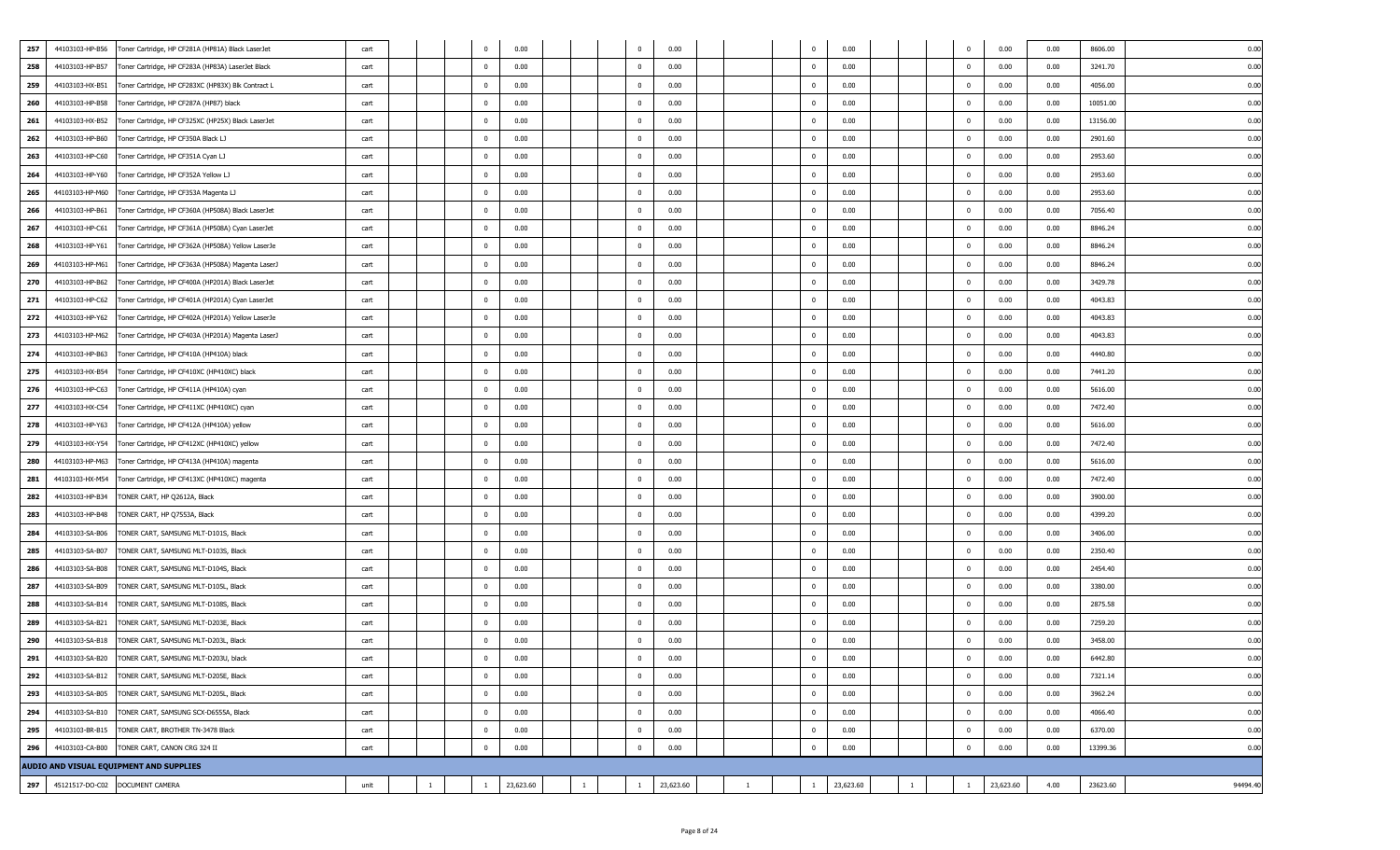| 298             | 45111609-MM-P01                   | MULTIMEDIA PROJECTOR, 4000 min ANSI Lumens                                                                                | unit               |    |                |    |                                | 17,472.00      | $\mathbf{1}$   |    | $\overline{1}$                                     | 17,472.00    |    |                |    |                                     | 17,472.00    |    |                |             |                            | 17,472.00    | 4.00         | 17472.00     | 69888.00     |
|-----------------|-----------------------------------|---------------------------------------------------------------------------------------------------------------------------|--------------------|----|----------------|----|--------------------------------|----------------|----------------|----|----------------------------------------------------|--------------|----|----------------|----|-------------------------------------|--------------|----|----------------|-------------|----------------------------|--------------|--------------|--------------|--------------|
|                 | <b>FLAG OR ACCESSORIES</b>        |                                                                                                                           |                    |    |                |    |                                |                |                |    |                                                    |              |    |                |    |                                     |              |    |                |             |                            |              |              |              |              |
| 299             | 55121905-PH-F01                   | PHILIPPINE NATIONAL FLAG, 100% polyester                                                                                  | piece              |    | $\overline{1}$ |    | $\mathbf{1}$                   | 284.84         | -1             |    | $\overline{1}$                                     | 284.84       |    | -1             |    | $\overline{1}$                      | 284.84       |    | -1             |             | -1                         | 284.84       | 4.00         | 284.84       | 1139.36      |
|                 | <b>PRINTED PUBLICATIONS</b>       |                                                                                                                           |                    |    |                |    |                                |                |                |    |                                                    |              |    |                |    |                                     |              |    |                |             |                            |              |              |              |              |
| 300             | 55101524-RA-H01                   | HANDBOOK (RA 9184), 7th Edition                                                                                           | book               |    | 10             |    | 10                             | 372.10         | 10             |    | 10                                                 | 372.10       |    | 110            |    | 110                                 | 4,093.10     |    | 10             |             | 10                         | 372.10       | 140.00       | 37.21        | 5209.40      |
|                 | <b>FIRE FIGHTING EQUIPMENT</b>    |                                                                                                                           |                    |    |                |    |                                |                |                |    |                                                    |              |    |                |    |                                     |              |    |                |             |                            |              |              |              |              |
| 301             | 46191601-FE-M01                   | FIRE EXTINGUISHER, DRY CHEMICAL, 4.5kgs                                                                                   | unit               |    |                |    | $^{\circ}$                     | 0.00           |                |    | $\mathbf 0$                                        | 0.00         |    |                |    | $\overline{0}$                      | 0.00         |    |                |             | $\mathbf 0$                | 0.00         | 0.00         | 1144.00      | 0.00         |
| 302             | 46191601-FE-H01                   | FIRE EXTINGUISHER, PURE HCFC 123, 4.5kgs                                                                                  | unit               |    |                |    | $\bf{0}$                       | 0.00           |                |    | $\overline{\mathbf{0}}$                            | 0.00         |    |                |    | $^{\circ}$                          | 0.00         |    |                |             | $\mathbf 0$                | 0.00         | 0.00         | 5613.25      | 0.00         |
|                 | <b>CONSUMER ELECTRONICS</b>       |                                                                                                                           |                    |    |                |    |                                |                |                |    |                                                    |              |    |                |    |                                     |              |    |                |             |                            |              |              |              |              |
| 303             | 52161535-DV-R01                   | DIGITAL VOICE RECORDER, memory: 4GB (expandable)                                                                          | unit               |    | $\overline{2}$ |    | $\overline{2}$                 | 12,831.28      | $\overline{2}$ |    | $\overline{2}$                                     | 12,831.28    |    | $\overline{2}$ |    | $\overline{2}$                      | 12,831.28    |    | $\overline{2}$ |             | $\overline{2}$             | 12,831.28    | 8.00         | 6415.64      | 51325.1      |
|                 | <b>FURNITURE AND FURNISHINGS</b>  |                                                                                                                           |                    |    |                |    |                                |                |                |    |                                                    |              |    |                |    |                                     |              |    |                |             |                            |              |              |              |              |
| 304             | 56101504-CM-B01                   | CHAIR, monobloc, beige, with backrest, w/o armrest                                                                        | piece              |    |                |    | $^{\circ}$                     | 0.00           |                |    | $\mathbf 0$                                        | 0.00         |    |                |    | $\mathbf{0}$                        | 0.00         |    |                |             | $\mathbf 0$                | 0.00         | 0.00         | 303.68       | 0.00         |
| 305             |                                   | 56101504-CM-W01 CHAIR, monobloc, white, with backrest, w/o armrest                                                        | piece              |    |                |    | $\mathbf{0}$                   | 0.00           |                |    | $\overline{0}$                                     | 0.00         |    |                |    | $\overline{\mathbf{0}}$             | 0.00         |    |                |             | $\mathbf 0$                | 0.00         | 0.00         | 301.60       | 0.00         |
| 306             | 56101519-TM-S01                   | TABLE, MONOBLOC, WHITE, 889 x 889mm (35" x 35")min                                                                        | unit               |    |                |    | $\mathbf{0}$                   | 0.00           |                |    | $\overline{\mathbf{0}}$                            | 0.00         |    |                |    | $\overline{\mathbf{0}}$             | 0.00         |    |                |             | $\overline{0}$             | 0.00         | 0.00         | 1336.40      | 0.00         |
| 307             | 56101519-TM-S02                   | TABLE, MONOBLOC, BEIGE, 889 x 889mm (35" x 35")min                                                                        | unit               |    |                |    | $\mathbf{0}$                   | 0.00           |                |    | $\overline{0}$                                     | 0.00         |    |                |    | $\Omega$                            | 0.00         |    |                |             | $\mathbf 0$                | 0.00         | 0.00         | 1315.60      | 0.00         |
|                 |                                   | ARTS AND CRAFTS EQUIPMENT AND ACCESSORIES AND SUPPLIES                                                                    |                    |    |                |    |                                |                |                |    |                                                    |              |    |                |    |                                     |              |    |                |             |                            |              |              |              |              |
| 308             | 60121413-CB-P01                   | CLEARBOOK, 20 transparent pockets, for A4 size                                                                            | piece              |    |                |    | $\mathbf{0}$                   | 0.00           |                |    | $\overline{\mathbf{0}}$                            | 0.00         |    |                |    | $\overline{0}$                      | 0.00         |    |                |             | $\mathbf 0$                | 0.00         | 0.00         | 39.78        | 0.00         |
| 309             | 60121413-CB-P02                   | CLEARBOOK, 20 transparent pockets, for LEGAL size                                                                         | piece              |    |                |    | $\mathbf{0}$                   | 0.00           |                |    | $\overline{\mathbf{0}}$                            | 0.00         |    |                |    | $\overline{\mathbf{0}}$             | 0.00         |    |                |             | $\overline{0}$             | 0.00         | 0.00         | 42.38        | 0.00         |
| 310             | 60121534-ER-P01                   | ERASER, PLASTIC/RUBBER, for pencil draft/writing                                                                          | piece              |    |                |    | $^{\circ}$                     | 0.00           |                |    | $\overline{\mathbf{0}}$                            | 0.00         |    |                |    | $\overline{\mathbf{0}}$             | 0.00         |    |                |             | $\mathbf 0$                | 0.00         | 0.00         | 4.42         | 0.00         |
| 311             | 60121524-SP-G01                   | SIGN PEN, BLACK, liquid/gel ink, 0.5mm needle tip                                                                         | piece              |    |                |    | $\mathbf 0$                    | 0.00           |                |    | $\mathbf{0}$                                       | 0.00         |    |                |    | $\overline{\mathbf{0}}$             | 0.00         |    |                |             | $\mathbf 0$                | 0.00         | 0.00         | 34.61        | 0.00         |
| 312             | 60121524-SP-G02                   | SIGN PEN, BLUE, liquid/gel ink, 0.5mm needle tip                                                                          | piece              | 20 | 20             | 20 | 60                             | 2,076.60<br>20 | 20             | 20 | 60                                                 | 2,076.60     | 20 | 20             | 20 | 60                                  | 2,076.60     | 20 | 20             | $\mathbf 0$ | 40                         | 1,384.40     | 220.00       | 34.61        | 7614.20      |
| 313             | 60121524-SP-G03                   | SIGN PEN, RED, liquid/gel ink, 0.5mm needle tip                                                                           | piece              |    |                |    | $^{\circ}$                     | 0.00           |                |    | $\overline{\mathbf{0}}$                            | 0.00         |    |                |    | $\overline{\mathbf{0}}$             | 0.00         |    |                |             | $\mathbf 0$                | 0.00         | 0.00         | 34.61        | 0.00         |
| 314             | 60121124-WR-P01                   | WRAPPING PAPER, kraft, 65gsm (-5%)                                                                                        | pack               |    |                |    | $\mathbf{0}$                   | 0.00           |                |    | $\overline{\mathbf{0}}$                            | 0.00         |    |                |    | $\overline{\mathbf{0}}$             | 0.00         |    |                |             | $\mathbf 0$                | 0.00         | 0.00         | 154.84       | 0.00         |
| <b>SOFTWARE</b> |                                   |                                                                                                                           |                    |    |                |    |                                |                |                |    |                                                    |              |    |                |    |                                     |              |    |                |             |                            |              |              |              |              |
|                 | 43231513-SFT-001                  | Business function specific software                                                                                       | license            |    |                |    | $\mathbf 0$                    | 0.00           |                |    | $\overline{\mathbf{0}}$                            | 0.00         |    |                |    | $\overline{\mathbf{0}}$             | 0.00         |    |                |             | $\mathbf 0$                | 0.00         | 0.00         | 0.00         | 0.00         |
|                 | 43231602-SFT-002                  | Finance accounting and enterprise resource planning ERP software                                                          | license            |    |                |    | $\mathbf{0}$                   | 0.00           |                |    | $\mathbf{0}$                                       | 0.00         |    |                |    | $\overline{\mathbf{0}}$             | 0.00         |    |                |             | $\overline{\mathbf{0}}$    | 0.00         | 0.00         | 0.00         | 0.00         |
|                 | 43232004-SFT-003                  | Computer game or entertainment software                                                                                   | license            |    |                |    | $^{\circ}$                     | 0.00           |                |    | $\mathbf{0}$                                       | 0.00         |    |                |    | $\overline{\mathbf{0}}$             | 0.00         |    |                |             | $\overline{0}$             | 0.00         | 0.00         | 0.00         | 0.00         |
|                 | 43232107-SFT-004                  | Content authoring and editing software                                                                                    | license            |    |                |    | $^{\circ}$                     | 0.00           |                |    | $\overline{\mathbf{0}}$                            | 0.00         |    |                |    | $\overline{\mathbf{0}}$             | 0.00         |    |                |             | $\overline{\mathbf{0}}$    | 0.00         | 0.00         | 0.00         | 0.00         |
|                 | 43232202-SFT-005                  | Content management software                                                                                               | license            |    |                |    | $\mathbf{0}$                   | 0.00           |                |    | $\overline{0}$                                     | 0.00         |    |                |    | $\overline{0}$                      | 0.00         |    |                |             | $\mathbf 0$                | 0.00         | 0.00         | 0.00         | 0.00         |
|                 | 43232304-SFT-006                  | Data management and query software                                                                                        | license            |    |                |    | $\Omega$                       | 0.00           |                |    | $\overline{\mathbf{0}}$                            | 0.00         |    |                |    | $\overline{\mathbf{0}}$             | 0.00         |    |                |             | $\mathbf 0$                | 0.00         | 0.00         | 0.00         | 0.00         |
|                 | 43232402-SFT-007                  | Development software                                                                                                      | license            |    |                |    | $\Omega$                       | 0.00           |                |    | $\overline{\mathbf{0}}$                            | 0.00         |    |                |    | $\overline{0}$                      | 0.00         |    |                |             | $\mathbf 0$                | 0.00         | 0.00         | 0.00         | 0.00         |
|                 | 43232505-SFT-008                  | Educational or reference software                                                                                         | license            |    |                |    | $\mathbf{0}$                   | 0.00           |                |    | $\overline{\mathbf{0}}$                            | 0.00         |    |                |    | $\overline{\mathbf{0}}$             | 0.00         |    |                |             | $\overline{0}$             | 0.00         | 0.00         | 0.00         | 0.00         |
|                 | 43232603-SFT-009                  | Industry specific software                                                                                                | license            |    |                |    | $\overline{\mathbf{0}}$        | 0.00           |                |    | $\mathbf 0$                                        | 0.00         |    |                |    | $^{\circ}$                          | 0.00         |    |                |             | $^{\circ}$                 | 0.00         | 0.00         | 0.00         | 0.00         |
| 10              |                                   | 43232701-SFT-010 Network applications software                                                                            | license            |    |                |    | $\mathbf{0}$                   | 0.00           |                |    | $\overline{0}$                                     | 0.00         |    |                |    | $\overline{0}$                      | 0.00         |    |                |             | $\mathbf 0$                | 0.00         | 0.00         | 0.00         | 0.00         |
| 11              | 43232802-SFT-011                  | Network management software                                                                                               | license            |    |                |    | $\overline{0}$<br>$\mathbf{0}$ | 0.00<br>0.00   |                |    | $\overline{\mathbf{0}}$<br>$\overline{\mathbf{0}}$ | 0.00         |    |                |    | $\overline{\mathbf{0}}$<br>$\Omega$ | 0.00         |    |                |             | $\mathbf 0$<br>$\mathbf 0$ | 0.00<br>0.00 | 0.00         | 0.00         | 0.00         |
|                 | 12 43232905-SFT-012               | Networking software<br>13 43233004-SFT-013 Operating environment software                                                 | license            |    |                |    | $\mathbf{0}$                   | 0.00           |                |    | $\overline{0}$                                     | 0.00<br>0.00 |    |                |    | $\overline{\mathbf{0}}$             | 0.00<br>0.00 |    |                |             | $\mathbf 0$                | 0.00         | 0.00<br>0.00 | 0.00<br>0.00 | 0.00<br>0.00 |
|                 |                                   | 14 43233205-SFT-014 Security and protection software                                                                      | license<br>license |    |                |    | $\mathbf 0$                    | 0.00           |                |    | $\overline{\mathbf{0}}$                            | 0.00         |    |                |    | $\overline{\mathbf{0}}$             | 0.00         |    |                |             | $\mathbf 0$                | 0.00         | 0.00         | 0.00         | 0.00         |
|                 |                                   | 15 43233405-SFT-015 Utility and device driver software                                                                    | license            |    |                |    | $\mathbf{0}$                   | 0.00           |                |    | $\overline{0}$                                     | 0.00         |    |                |    | $\overline{0}$                      | 0.00         |    |                |             | $\mathbf 0$                | 0.00         | 0.00         | 0.00         | 0.00         |
| 16              |                                   | 43233501-SFT-016 Information exchange software                                                                            | license            |    |                |    | $\Omega$                       | 0.00           |                |    | $\Omega$                                           | 0.00         |    |                |    | $\overline{\mathbf{0}}$             | 0.00         |    |                |             | $\Omega$                   | 0.00         | 0.00         | 0.00         | 0.00         |
|                 |                                   | PART II. OTHER ITEMS NOT AVALABLE AT PS BUT REGULARLY PURCHASED FROM OTHER SOURCES (Note: Please indicate price of items) |                    |    |                |    |                                |                |                |    |                                                    |              |    |                |    |                                     |              |    |                |             |                            |              |              |              |              |
|                 | <b>Common Electrical Supplies</b> |                                                                                                                           |                    |    |                |    |                                |                |                |    |                                                    |              |    |                |    |                                     |              |    |                |             |                            |              |              |              |              |
|                 |                                   |                                                                                                                           |                    |    |                |    |                                |                |                |    |                                                    |              |    |                |    |                                     |              |    |                |             |                            |              |              |              |              |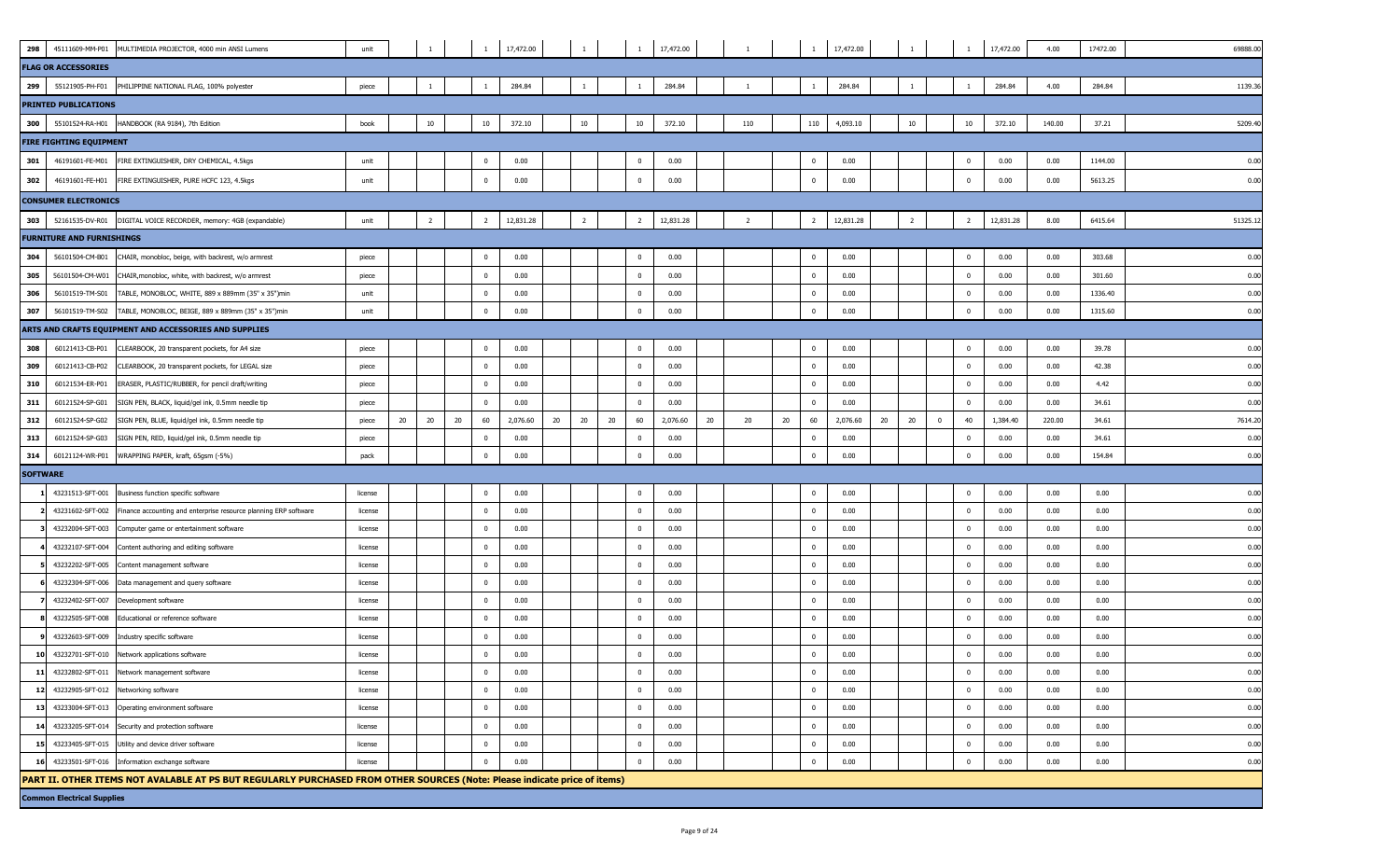|    |                                | 40101701-AC-W01 Air Conditioning Unit, Window Inverter Type |  | $\bf{0}$       | 0.00 |  | $\overline{0}$ | 0.00 |  | $\overline{0}$          | 0.00 |  | $\overline{0}$ | 0.00 | 0.00 | 0.00 | 0.00 |
|----|--------------------------------|-------------------------------------------------------------|--|----------------|------|--|----------------|------|--|-------------------------|------|--|----------------|------|------|------|------|
|    | 40101701-AC-S01                | Air Conditioning Unit, Split Type                           |  | $\mathbf 0$    | 0.00 |  | $\mathbf{0}$   | 0.00 |  | $\mathbf 0$             | 0.00 |  | $\mathbf{0}$   | 0.00 | 0.00 | 0.00 | 0.00 |
|    |                                |                                                             |  | $\bf{0}$       | 0.00 |  | $\overline{0}$ | 0.00 |  | $\overline{0}$          | 0.00 |  | $\overline{0}$ | 0.00 | 0.00 | 0.00 | 0.00 |
|    |                                |                                                             |  | $\mathbf{0}$   | 0.00 |  | $\overline{0}$ | 0.00 |  | $\mathbf{0}$            | 0.00 |  | $\mathbf{0}$   | 0.00 | 0.00 | 0.00 | 0.00 |
|    |                                |                                                             |  | $\bf{0}$       | 0.00 |  | $\overline{0}$ | 0.00 |  | $\overline{0}$          | 0.00 |  | $\overline{0}$ | 0.00 | 0.00 | 0.00 | 0.00 |
|    |                                |                                                             |  | $\bf{0}$       | 0.00 |  | $\overline{0}$ | 0.00 |  | $\bf{0}$                | 0.00 |  | $\mathbf 0$    | 0.00 | 0.00 | 0.00 | 0.00 |
|    |                                |                                                             |  | $\mathbf{0}$   | 0.00 |  | $\mathbf{0}$   | 0.00 |  | $\overline{0}$          | 0.00 |  | $\mathbf{0}$   | 0.00 | 0.00 | 0.00 | 0.00 |
|    |                                |                                                             |  | $\mathbf 0$    | 0.00 |  | $\overline{0}$ | 0.00 |  | $\overline{0}$          | 0.00 |  | $\mathbf{0}$   | 0.00 | 0.00 | 0.00 | 0.00 |
|    |                                |                                                             |  | $\bf{0}$       | 0.00 |  | $\overline{0}$ | 0.00 |  | $\overline{0}$          | 0.00 |  | $\mathbf 0$    | 0.00 | 0.00 | 0.00 | 0.00 |
| 10 |                                |                                                             |  | $\bf{0}$       | 0.00 |  | $\overline{0}$ | 0.00 |  | $\overline{0}$          | 0.00 |  | $\overline{0}$ | 0.00 | 0.00 | 0.00 | 0.00 |
| 11 |                                |                                                             |  | $\mathbf 0$    | 0.00 |  | $\overline{0}$ | 0.00 |  | $\overline{0}$          | 0.00 |  | $\mathbf{0}$   | 0.00 | 0.00 | 0.00 | 0.00 |
| 12 |                                |                                                             |  | $\bf{0}$       | 0.00 |  | $\overline{0}$ | 0.00 |  | $\bf{0}$                | 0.00 |  | $\overline{0}$ | 0.00 | 0.00 | 0.00 | 0.00 |
| 13 |                                |                                                             |  | $\bf{0}$       | 0.00 |  | $\overline{0}$ | 0.00 |  | $\overline{0}$          | 0.00 |  | $\overline{0}$ | 0.00 | 0.00 | 0.00 | 0.00 |
| 14 |                                |                                                             |  | $\bf{0}$       | 0.00 |  | $\overline{0}$ | 0.00 |  | $\overline{0}$          | 0.00 |  | $\overline{0}$ | 0.00 | 0.00 | 0.00 | 0.00 |
| 15 |                                |                                                             |  | $\mathbf 0$    | 0.00 |  | $\mathbf 0$    | 0.00 |  | $\mathbf 0$             | 0.00 |  | $\Omega$       | 0.00 | 0.00 | 0.00 | 0.00 |
|    | <b>Common Office Equipment</b> |                                                             |  |                |      |  |                |      |  |                         |      |  |                |      |      |      |      |
|    | 44111905-WB-N01 White Board    |                                                             |  | $\bf{0}$       | 0.00 |  | $\overline{0}$ | 0.00 |  | $\overline{0}$          | 0.00 |  | $\overline{0}$ | 0.00 | 0.00 | 0.00 | 0.00 |
|    |                                | 44111911-WB-D01 White Board, Digital                        |  | $\mathbf{0}$   | 0.00 |  | $\overline{0}$ | 0.00 |  | $\bf{0}$                | 0.00 |  | $\overline{0}$ | 0.00 | 0.00 | 0.00 | 0.00 |
|    |                                |                                                             |  | $\mathbf 0$    | 0.00 |  | $\mathbf 0$    | 0.00 |  | $\mathbf{0}$            | 0.00 |  | $\mathbf 0$    | 0.00 | 0.00 | 0.00 | 0.00 |
|    |                                |                                                             |  | $\mathbf{0}$   | 0.00 |  | $\overline{0}$ | 0.00 |  | $\overline{0}$          | 0.00 |  | $\mathbf{0}$   | 0.00 | 0.00 | 0.00 | 0.00 |
|    |                                |                                                             |  | $\bf{0}$       | 0.00 |  | $\overline{0}$ | 0.00 |  | $\overline{0}$          | 0.00 |  | $\overline{0}$ | 0.00 | 0.00 | 0.00 | 0.00 |
|    |                                |                                                             |  | $\bf{0}$       | 0.00 |  | $\overline{0}$ | 0.00 |  | $\overline{0}$          | 0.00 |  | $\overline{0}$ | 0.00 | 0.00 | 0.00 | 0.00 |
|    |                                |                                                             |  | $\mathbf 0$    | 0.00 |  | $\overline{0}$ | 0.00 |  | $\overline{0}$          | 0.00 |  | $\mathbf 0$    | 0.00 | 0.00 | 0.00 | 0.00 |
|    |                                |                                                             |  | $\bf{0}$       | 0.00 |  | $\overline{0}$ | 0.00 |  | $\overline{0}$          | 0.00 |  | $\mathbf{0}$   | 0.00 | 0.00 | 0.00 | 0.00 |
|    |                                |                                                             |  | $\bf{0}$       | 0.00 |  | $\overline{0}$ | 0.00 |  | $\overline{0}$          | 0.00 |  | $\mathbf 0$    | 0.00 | 0.00 | 0.00 | 0.00 |
| 10 |                                |                                                             |  | $\bf{0}$       | 0.00 |  | $\overline{0}$ | 0.00 |  | $\overline{0}$          | 0.00 |  | $\overline{0}$ | 0.00 | 0.00 | 0.00 | 0.00 |
| 11 |                                |                                                             |  | $\mathbf{0}$   | 0.00 |  | $\overline{0}$ | 0.00 |  | $\overline{0}$          | 0.00 |  | $\overline{0}$ | 0.00 | 0.00 | 0.00 | 0.00 |
| 12 |                                |                                                             |  | $\bf{0}$       | 0.00 |  | $\overline{0}$ | 0.00 |  | $\overline{\mathbf{0}}$ | 0.00 |  | $\overline{0}$ | 0.00 | 0.00 | 0.00 | 0.00 |
| 13 |                                |                                                             |  | $\mathbf 0$    | 0.00 |  | $\mathbf 0$    | 0.00 |  | $\mathbf{0}$            | 0.00 |  | $\mathbf 0$    | 0.00 | 0.00 | 0.00 | 0.00 |
| 14 |                                |                                                             |  | $\mathbf 0$    | 0.00 |  | $\mathbf{0}$   | 0.00 |  | $\mathbf 0$             | 0.00 |  | $\mathbf{0}$   | 0.00 | 0.00 | 0.00 | 0.00 |
|    |                                |                                                             |  | $\mathbf{0}$   | 0.00 |  | $\mathbf 0$    | 0.00 |  | $\overline{0}$          | 0.00 |  | $\mathbf 0$    | 0.00 | 0.00 | 0.00 | 0.00 |
|    | <b>Common Office Supplies</b>  |                                                             |  |                |      |  |                |      |  |                         |      |  |                |      |      |      |      |
|    |                                |                                                             |  | $\bf{0}$       | 0.00 |  | $\overline{0}$ | 0.00 |  | $\overline{0}$          | 0.00 |  | $\overline{0}$ | 0.00 | 0.00 | 0.00 | 0.00 |
|    |                                |                                                             |  | $\mathbf{0}$   | 0.00 |  | $\mathbf{0}$   | 0.00 |  | $\overline{0}$          | 0.00 |  | $\mathbf{0}$   | 0.00 | 0.00 | 0.00 | 0.00 |
|    |                                |                                                             |  | $\overline{0}$ | 0.00 |  | $\mathbf{0}$   | 0.00 |  | $\overline{0}$          | 0.00 |  | $\overline{0}$ | 0.00 | 0.00 | 0.00 | 0.00 |
|    |                                |                                                             |  | $\overline{0}$ | 0.00 |  | $\bf{0}$       | 0.00 |  | $\overline{0}$          | 0.00 |  | $\mathbf 0$    | 0.00 | 0.00 | 0.00 | 0.00 |
|    |                                |                                                             |  | $\overline{0}$ | 0.00 |  | $\bf{0}$       | 0.00 |  | $\overline{0}$          | 0.00 |  | $\overline{0}$ | 0.00 | 0.00 | 0.00 | 0.00 |
|    |                                |                                                             |  | $\overline{0}$ | 0.00 |  | $\bf{0}$       | 0.00 |  | $\bf{0}$                | 0.00 |  | $\bf{0}$       | 0.00 | 0.00 | 0.00 | 0.00 |
|    |                                |                                                             |  | $\overline{0}$ | 0.00 |  | $\bf{0}$       | 0.00 |  | $\overline{0}$          | 0.00 |  | $\overline{0}$ | 0.00 | 0.00 | 0.00 | 0.00 |
|    |                                |                                                             |  | $\overline{0}$ | 0.00 |  | $\mathbf 0$    | 0.00 |  | $\overline{0}$          | 0.00 |  | $\overline{0}$ | 0.00 | 0.00 | 0.00 | 0.00 |
|    |                                |                                                             |  | $\bf{0}$       | 0.00 |  | $\overline{0}$ | 0.00 |  | $\mathbf{0}$            | 0.00 |  | $\overline{0}$ | 0.00 | 0.00 | 0.00 | 0.00 |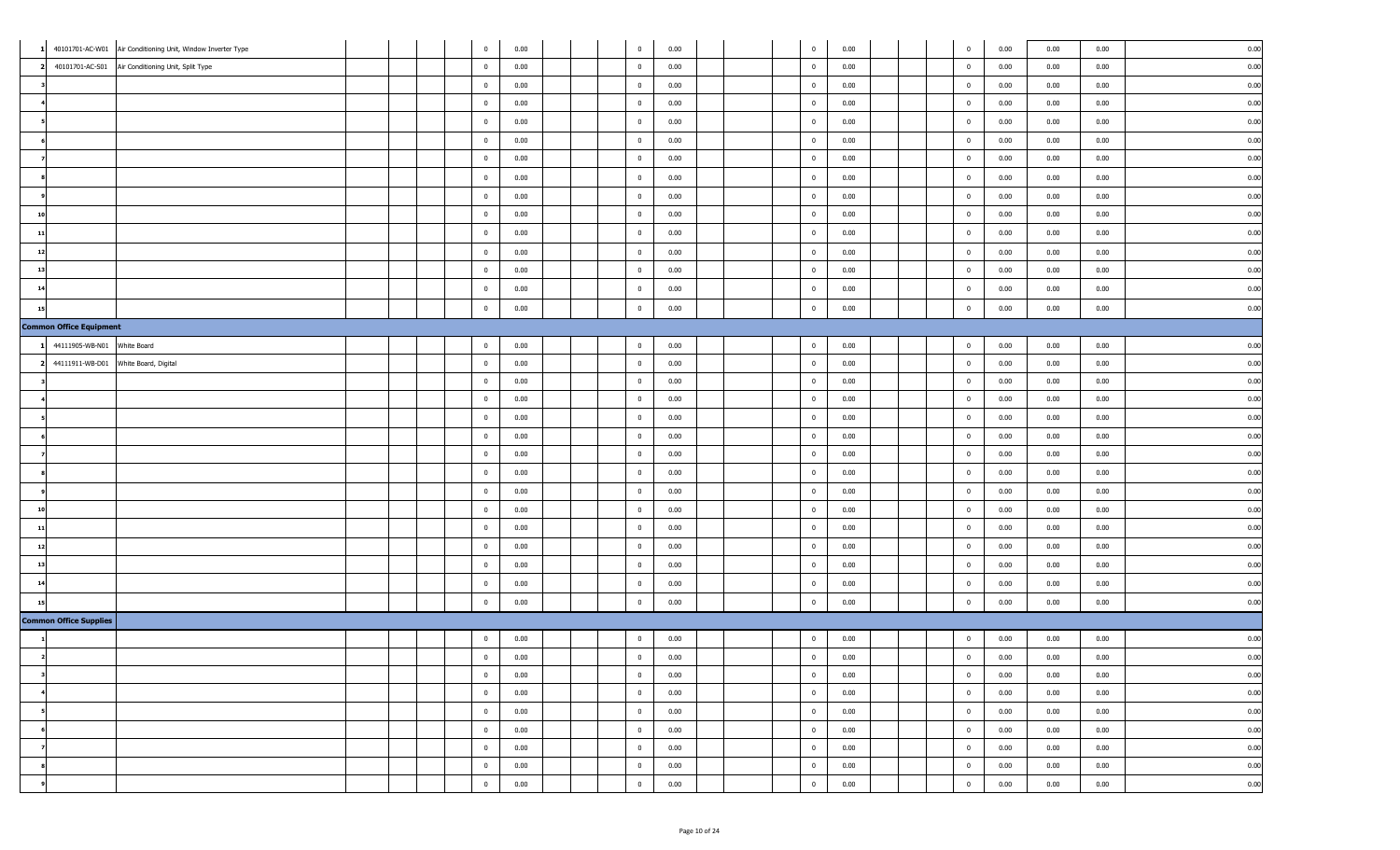| $\overline{10}$                         |  |  | $\overline{0}$          | 0.00 |                         | $\overline{0}$ | 0.00 |  | $\overline{0}$          | 0.00 |  | $\overline{0}$          | 0.00 | 0.00 | 0.00 | 0.00 |
|-----------------------------------------|--|--|-------------------------|------|-------------------------|----------------|------|--|-------------------------|------|--|-------------------------|------|------|------|------|
| 11                                      |  |  | $\overline{0}$          | 0.00 | $\overline{\mathbf{0}}$ |                | 0.00 |  | $\overline{0}$          | 0.00 |  | $\overline{0}$          | 0.00 | 0.00 | 0.00 | 0.00 |
| 12                                      |  |  | $\overline{0}$          | 0.00 |                         | $\overline{0}$ | 0.00 |  | $\overline{0}$          | 0.00 |  | $\overline{0}$          | 0.00 | 0.00 | 0.00 | 0.00 |
| 13                                      |  |  | $\overline{0}$          | 0.00 |                         | $\overline{0}$ | 0.00 |  | $\overline{0}$          | 0.00 |  | $\overline{0}$          | 0.00 | 0.00 | 0.00 | 0.00 |
| $\mathbf{1}$                            |  |  | $\bf{0}$                | 0.00 | $\overline{0}$          |                | 0.00 |  | $\overline{\mathbf{0}}$ | 0.00 |  | $\bf{0}$                | 0.00 | 0.00 | 0.00 | 0.00 |
|                                         |  |  | $\overline{0}$          | 0.00 |                         | $\overline{0}$ | 0.00 |  | $\bf{0}$                | 0.00 |  | $\mathbf{0}$            | 0.00 | 0.00 | 0.00 | 0.00 |
| <b>Common Janitorial Supplies</b>       |  |  |                         |      |                         |                |      |  |                         |      |  |                         |      |      |      |      |
|                                         |  |  | $\overline{0}$          | 0.00 | $\overline{\mathbf{0}}$ |                | 0.00 |  | $\overline{0}$          | 0.00 |  | $\overline{0}$          | 0.00 | 0.00 | 0.00 | 0.00 |
|                                         |  |  | $\overline{0}$          | 0.00 |                         | $\overline{0}$ | 0.00 |  | $\overline{0}$          | 0.00 |  | $\overline{0}$          | 0.00 | 0.00 | 0.00 | 0.00 |
|                                         |  |  | $\overline{0}$          | 0.00 | $\overline{0}$          |                | 0.00 |  | $\overline{0}$          | 0.00 |  | $\bf{0}$                | 0.00 | 0.00 | 0.00 | 0.00 |
|                                         |  |  | $\bf{0}$                | 0.00 | $\overline{\mathbf{0}}$ |                | 0.00 |  | $\overline{\mathbf{0}}$ | 0.00 |  | $\bf{0}$                | 0.00 | 0.00 | 0.00 | 0.00 |
|                                         |  |  | $\overline{0}$          | 0.00 |                         | $\overline{0}$ | 0.00 |  | $\overline{0}$          | 0.00 |  | $\bf{0}$                | 0.00 | 0.00 | 0.00 | 0.00 |
|                                         |  |  | $\overline{0}$          | 0.00 | $\overline{0}$          |                | 0.00 |  | $\overline{0}$          | 0.00 |  | $\overline{0}$          | 0.00 | 0.00 | 0.00 | 0.00 |
|                                         |  |  | $\overline{0}$          | 0.00 | $\overline{0}$          |                | 0.00 |  | $\overline{0}$          | 0.00 |  | $\overline{0}$          | 0.00 | 0.00 | 0.00 | 0.00 |
|                                         |  |  | $\overline{\mathbf{0}}$ | 0.00 |                         | $\overline{0}$ | 0.00 |  | $\overline{0}$          | 0.00 |  | $\bf{0}$                | 0.00 | 0.00 | 0.00 | 0.00 |
|                                         |  |  | $\overline{0}$          | 0.00 | $\overline{0}$          |                | 0.00 |  | $\overline{0}$          | 0.00 |  | $\overline{0}$          | 0.00 | 0.00 | 0.00 | 0.00 |
| $\mathbf{1}$                            |  |  | $\overline{0}$          | 0.00 | $\overline{\mathbf{0}}$ |                | 0.00 |  | $\overline{0}$          | 0.00 |  | $\overline{0}$          | 0.00 | 0.00 | 0.00 | 0.00 |
|                                         |  |  | $\overline{0}$          | 0.00 | $\overline{0}$          |                | 0.00 |  | $\overline{0}$          | 0.00 |  | $\overline{0}$          | 0.00 | 0.00 | 0.00 | 0.00 |
| 12                                      |  |  | $\overline{0}$          | 0.00 | $\overline{\mathbf{0}}$ |                | 0.00 |  | $\overline{0}$          | 0.00 |  | $\overline{0}$          | 0.00 | 0.00 | 0.00 | 0.00 |
| 13                                      |  |  | $\overline{0}$          | 0.00 |                         | $\overline{0}$ | 0.00 |  | $\overline{0}$          | 0.00 |  | $\overline{0}$          | 0.00 | 0.00 | 0.00 | 0.00 |
|                                         |  |  |                         |      | $\overline{0}$          |                |      |  | $\overline{0}$          | 0.00 |  | $\bf{0}$                | 0.00 | 0.00 | 0.00 | 0.00 |
| 14                                      |  |  | $\overline{0}$          | 0.00 |                         |                | 0.00 |  |                         |      |  |                         |      |      |      |      |
| 15                                      |  |  | $\mathbf 0$             | 0.00 | $\overline{0}$          |                | 0.00 |  | $\overline{\mathbf{0}}$ | 0.00 |  | $\mathbf 0$             | 0.00 | 0.00 | 0.00 | 0.00 |
| <b>Office Equipment and Accessories</b> |  |  |                         |      |                         |                |      |  |                         |      |  |                         |      |      |      |      |
|                                         |  |  | $\overline{0}$          | 0.00 | $\overline{0}$          |                | 0.00 |  | $\overline{0}$          | 0.00 |  | $\mathbf{0}$            | 0.00 | 0.00 | 0.00 | 0.00 |
|                                         |  |  | $\overline{0}$          | 0.00 | $\overline{0}$          |                | 0.00 |  | $\overline{0}$          | 0.00 |  | $\overline{0}$          | 0.00 | 0.00 | 0.00 | 0.00 |
|                                         |  |  | $\overline{0}$          | 0.00 |                         | $\overline{0}$ | 0.00 |  | $\overline{0}$          | 0.00 |  | $\bf{0}$                | 0.00 | 0.00 | 0.00 | 0.00 |
|                                         |  |  | $\overline{0}$          | 0.00 | $\overline{0}$          |                | 0.00 |  | $\overline{0}$          | 0.00 |  | $\bf{0}$                | 0.00 | 0.00 | 0.00 | 0.00 |
|                                         |  |  | $\overline{0}$          | 0.00 | $\overline{\mathbf{0}}$ |                | 0.00 |  | $\overline{0}$          | 0.00 |  | $\overline{0}$          | 0.00 | 0.00 | 0.00 | 0.00 |
|                                         |  |  | $\overline{0}$          | 0.00 | $\overline{0}$          |                | 0.00 |  | $\overline{0}$          | 0.00 |  | $\overline{0}$          | 0.00 | 0.00 | 0.00 | 0.00 |
|                                         |  |  | $\overline{0}$          | 0.00 | $\overline{\mathbf{0}}$ |                | 0.00 |  | $\overline{0}$          | 0.00 |  | $\bf{0}$                | 0.00 | 0.00 | 0.00 | 0.00 |
|                                         |  |  | $\overline{0}$          | 0.00 |                         | $\overline{0}$ | 0.00 |  | $\overline{0}$          | 0.00 |  | $\overline{0}$          | 0.00 | 0.00 | 0.00 | 0.00 |
|                                         |  |  | $\overline{0}$          | 0.00 |                         | $\overline{0}$ | 0.00 |  | $\overline{0}$          | 0.00 |  | $\overline{0}$          | 0.00 | 0.00 | 0.00 | 0.00 |
| 10                                      |  |  | $\bf{0}$                | 0.00 | $\overline{0}$          |                | 0.00 |  | $\overline{\mathbf{0}}$ | 0.00 |  | $\mathbf 0$             | 0.00 | 0.00 | 0.00 | 0.00 |
| 11                                      |  |  | $\bf{0}$                | 0.00 |                         | $\overline{0}$ | 0.00 |  | $\overline{0}$          | 0.00 |  | $\mathbf{0}$            | 0.00 | 0.00 | 0.00 | 0.00 |
| 12                                      |  |  | $\bf{0}$                | 0.00 | $\overline{0}$          |                | 0.00 |  | $\bf{0}$                | 0.00 |  | $\mathbf 0$             | 0.00 | 0.00 | 0.00 | 0.00 |
| 13                                      |  |  | $\overline{0}$          | 0.00 | $\overline{0}$          |                | 0.00 |  | $\overline{0}$          | 0.00 |  | $\overline{0}$          | 0.00 | 0.00 | 0.00 | 0.00 |
| 14                                      |  |  | $\overline{0}$          | 0.00 |                         | $\overline{0}$ | 0.00 |  | $\overline{0}$          | 0.00 |  | $\overline{0}$          | 0.00 | 0.00 | 0.00 | 0.00 |
| 15                                      |  |  | $\bf{0}$                | 0.00 | $\overline{0}$          |                | 0.00 |  | $\overline{\mathbf{0}}$ | 0.00 |  | $\overline{\mathbf{0}}$ | 0.00 | 0.00 | 0.00 | 0.00 |
| <b>Office Supplies</b>                  |  |  |                         |      |                         |                |      |  |                         |      |  |                         |      |      |      |      |
|                                         |  |  | $\overline{0}$          | 0.00 | $\overline{0}$          |                | 0.00 |  | $\overline{0}$          | 0.00 |  | $\overline{0}$          | 0.00 | 0.00 | 0.00 | 0.00 |
|                                         |  |  | $\overline{0}$          | 0.00 | $\overline{0}$          |                | 0.00 |  | $\overline{\mathbf{0}}$ | 0.00 |  | $\overline{0}$          | 0.00 | 0.00 | 0.00 | 0.00 |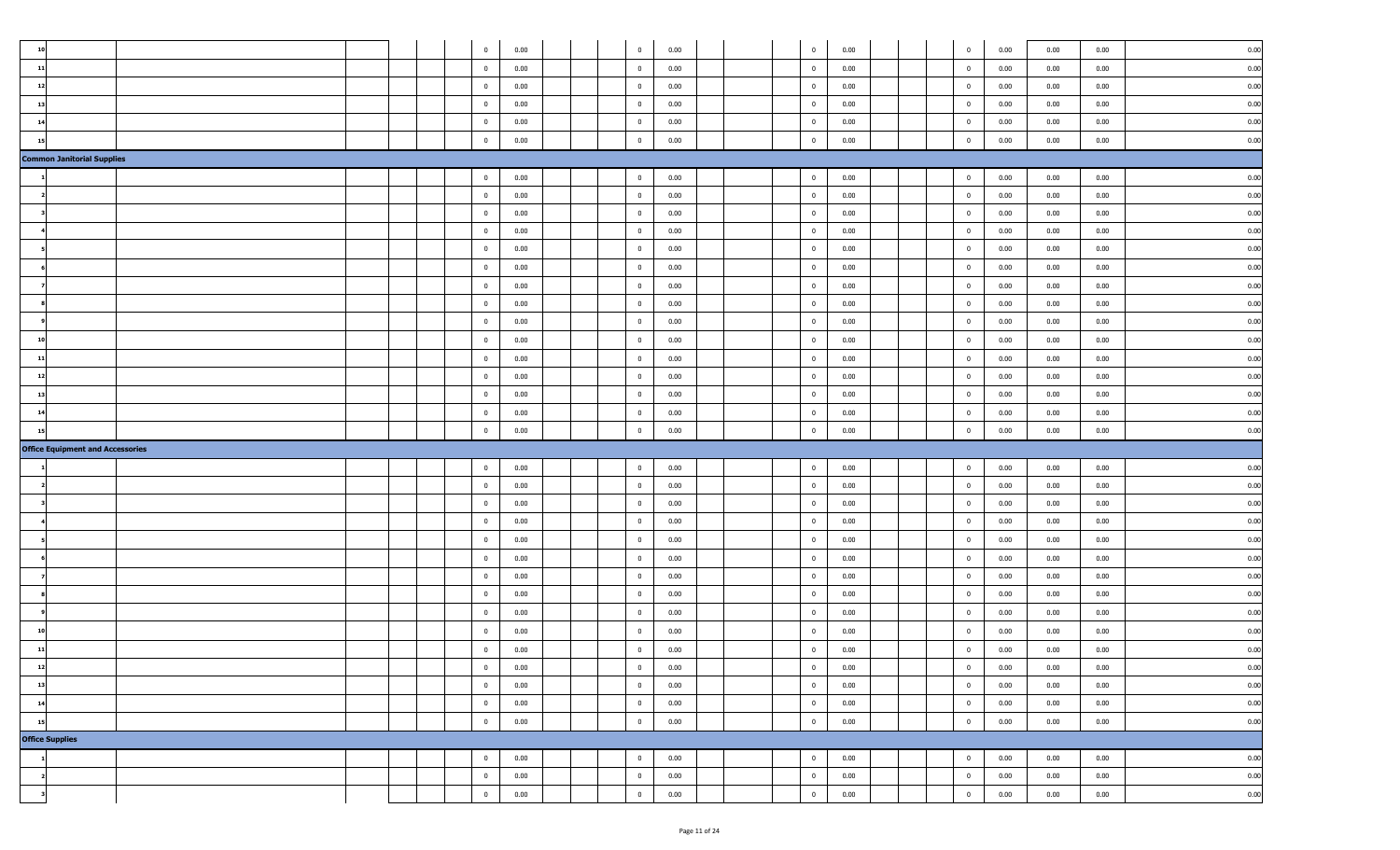|                                            |                                                       |  | $\mathbf 0$             | 0.00 |  | $\overline{0}$ | 0.00 |  | $\overline{\mathbf{0}}$ | 0.00 |  | $\overline{0}$ | 0.00 | 0.00 | 0.00 | 0.00 |
|--------------------------------------------|-------------------------------------------------------|--|-------------------------|------|--|----------------|------|--|-------------------------|------|--|----------------|------|------|------|------|
|                                            |                                                       |  | $\bf{0}$                | 0.00 |  | $\mathbf{0}$   | 0.00 |  | $\overline{0}$          | 0.00 |  | $\overline{0}$ | 0.00 | 0.00 | 0.00 | 0.00 |
|                                            |                                                       |  | $\mathbf{0}$            | 0.00 |  | $\mathbf{0}$   | 0.00 |  | $\overline{\mathbf{0}}$ | 0.00 |  | $\overline{0}$ | 0.00 | 0.00 | 0.00 | 0.00 |
|                                            |                                                       |  | $\bf{0}$                | 0.00 |  | $\mathbf{0}$   | 0.00 |  | $\overline{\mathbf{0}}$ | 0.00 |  | $\bf{0}$       | 0.00 | 0.00 | 0.00 | 0.00 |
|                                            |                                                       |  | $\mathbf 0$             | 0.00 |  | $\mathbf{0}$   | 0.00 |  | $\overline{\mathbf{0}}$ | 0.00 |  | $\overline{0}$ | 0.00 | 0.00 | 0.00 | 0.00 |
|                                            |                                                       |  | $\mathbf{0}$            | 0.00 |  | $\mathbf{0}$   | 0.00 |  | $\overline{\mathbf{0}}$ | 0.00 |  | $\overline{0}$ | 0.00 | 0.00 | 0.00 | 0.00 |
| 10                                         |                                                       |  | $\bf{0}$                | 0.00 |  | $\mathbf{0}$   | 0.00 |  | $\overline{\mathbf{0}}$ | 0.00 |  | $\overline{0}$ | 0.00 | 0.00 | 0.00 | 0.00 |
| 11                                         |                                                       |  | $\mathbf{0}$            | 0.00 |  | $\mathbf{0}$   | 0.00 |  | $\overline{\mathbf{0}}$ | 0.00 |  | $\overline{0}$ | 0.00 | 0.00 | 0.00 | 0.00 |
| 12                                         |                                                       |  | $\mathbf 0$             | 0.00 |  | $\mathbf{0}$   | 0.00 |  | $\overline{\mathbf{0}}$ | 0.00 |  | $\overline{0}$ | 0.00 | 0.00 | 0.00 | 0.00 |
| 13                                         |                                                       |  | $\bf{0}$                | 0.00 |  | $\mathbf{0}$   | 0.00 |  | $\overline{\mathbf{0}}$ | 0.00 |  | $\overline{0}$ | 0.00 | 0.00 | 0.00 | 0.00 |
|                                            |                                                       |  | $\bf{0}$                | 0.00 |  | $\mathbf{0}$   | 0.00 |  | $\overline{0}$          | 0.00 |  | $\overline{0}$ | 0.00 | 0.00 | 0.00 | 0.00 |
| 15                                         |                                                       |  | $\bf{0}$                | 0.00 |  | $\mathbf{0}$   | 0.00 |  | $\overline{\mathbf{0}}$ | 0.00 |  | $\bf{0}$       | 0.00 | 0.00 | 0.00 | 0.00 |
|                                            | Audio and visual presentation and composing equipment |  |                         |      |  |                |      |  |                         |      |  |                |      |      |      |      |
| 52161505-TV-S01                            | <b>SMART Television</b>                               |  | $\bf{0}$                | 0.00 |  | $\mathbf{0}$   | 0.00 |  | $\overline{\mathbf{0}}$ | 0.00 |  | $\overline{0}$ | 0.00 | 0.00 | 0.00 | 0.00 |
| 52161520-MC-M01                            | Microphone                                            |  | $\bf{0}$                | 0.00 |  | $\bf{0}$       | 0.00 |  | $\overline{\mathbf{0}}$ | 0.00 |  | $\bf{0}$       | 0.00 | 0.00 | 0.00 | 0.00 |
| 52161512-SP-K01                            | Speakers                                              |  | $\mathbf 0$             | 0.00 |  | $\mathbf{0}$   | 0.00 |  | $\overline{\mathbf{0}}$ | 0.00 |  | $\overline{0}$ | 0.00 | 0.00 | 0.00 | 0.00 |
| 32101514-AM-P01                            | Amplifier                                             |  | $\mathbf{0}$            | 0.00 |  | $\mathbf{0}$   | 0.00 |  | $\overline{\mathbf{0}}$ | 0.00 |  | $\overline{0}$ | 0.00 | 0.00 | 0.00 | 0.00 |
| 52161517-EQ-E01                            | Equalizer                                             |  | $\bf{0}$                | 0.00 |  | $\mathbf{0}$   | 0.00 |  | $\overline{\mathbf{0}}$ | 0.00 |  | $\bf{0}$       | 0.00 | 0.00 | 0.00 | 0.00 |
|                                            |                                                       |  | $\bf{0}$                | 0.00 |  | $\mathbf{0}$   | 0.00 |  | $\overline{0}$          | 0.00 |  | $\overline{0}$ | 0.00 | 0.00 | 0.00 | 0.00 |
|                                            |                                                       |  | $\mathbf 0$             | 0.00 |  | $\mathbf{0}$   | 0.00 |  | $\overline{\mathbf{0}}$ | 0.00 |  | $\overline{0}$ | 0.00 | 0.00 | 0.00 | 0.00 |
|                                            |                                                       |  | $\mathbf 0$             | 0.00 |  | $\mathbf{0}$   | 0.00 |  | $\overline{\mathbf{0}}$ | 0.00 |  | $\overline{0}$ | 0.00 | 0.00 | 0.00 | 0.00 |
|                                            |                                                       |  | $\mathbf 0$             | 0.00 |  | $\mathbf{0}$   | 0.00 |  | $\overline{0}$          | 0.00 |  | $\bf{0}$       | 0.00 | 0.00 | 0.00 | 0.00 |
|                                            |                                                       |  | $\overline{\mathbf{0}}$ | 0.00 |  | $\mathbf{0}$   | 0.00 |  | $\overline{\mathbf{0}}$ | 0.00 |  | $\bf{0}$       | 0.00 | 0.00 | 0.00 | 0.00 |
|                                            |                                                       |  | $\mathbf{0}$            | 0.00 |  | $\mathbf{0}$   | 0.00 |  | $\overline{\mathbf{0}}$ | 0.00 |  | $\overline{0}$ | 0.00 | 0.00 | 0.00 | 0.00 |
|                                            |                                                       |  | $\bf{0}$                | 0.00 |  | $\mathbf{0}$   | 0.00 |  | $\overline{\mathbf{0}}$ | 0.00 |  | $\overline{0}$ | 0.00 | 0.00 | 0.00 | 0.00 |
|                                            |                                                       |  | $\mathbf 0$             | 0.00 |  | $\mathbf{0}$   | 0.00 |  | $\overline{\mathbf{0}}$ | 0.00 |  | $\overline{0}$ | 0.00 | 0.00 | 0.00 | 0.00 |
| 14                                         |                                                       |  | $\mathbf 0$             | 0.00 |  | $\bf{0}$       | 0.00 |  | $\overline{\mathbf{0}}$ | 0.00 |  | $\overline{0}$ | 0.00 | 0.00 | 0.00 | 0.00 |
|                                            |                                                       |  | $\bf{0}$                | 0.00 |  | $\mathbf{0}$   | 0.00 |  | $\overline{\mathbf{0}}$ | 0.00 |  | $\bf{0}$       | 0.00 | 0.00 | 0.00 | 0.00 |
| Photographic or filming or video equipment |                                                       |  |                         |      |  |                |      |  |                         |      |  |                |      |      |      |      |
| 46171615-HD-C01                            | HD Camera                                             |  | $\bf{0}$                | 0.00 |  | $\mathbf{0}$   | 0.00 |  | $\overline{\mathbf{0}}$ | 0.00 |  | $\mathbf 0$    | 0.00 | 0.00 | 0.00 | 0.00 |
| 45121504-DS-C01                            | <b>DSLR Camera</b>                                    |  | $\bf{0}$                | 0.00 |  | $\mathbf{0}$   | 0.00 |  | $\overline{\mathbf{0}}$ | 0.00 |  | $\overline{0}$ | 0.00 | 0.00 | 0.00 | 0.00 |
| 45121516-VH-C01                            | HD Video Camera                                       |  | $\mathbf{0}$            | 0.00 |  | $\mathbf{0}$   | 0.00 |  | $\overline{\mathbf{0}}$ | 0.00 |  | $\overline{0}$ | 0.00 | 0.00 | 0.00 | 0.00 |
| 45121506-VC-C01                            | Video Conference Equipment                            |  | $\mathbf 0$             | 0.00 |  | $\mathbf{0}$   | 0.00 |  | $\overline{\mathbf{0}}$ | 0.00 |  | $\overline{0}$ | 0.00 | 0.00 | 0.00 | 0.00 |
|                                            |                                                       |  | $\overline{0}$          | 0.00 |  | $\bf{0}$       | 0.00 |  | $\overline{\mathbf{0}}$ | 0.00 |  | $\overline{0}$ | 0.00 | 0.00 | 0.00 | 0.00 |
|                                            |                                                       |  | $\overline{0}$          | 0.00 |  | $\bf{0}$       | 0.00 |  | $\overline{0}$          | 0.00 |  | $\overline{0}$ | 0.00 | 0.00 | 0.00 | 0.00 |
|                                            |                                                       |  | $\overline{0}$          | 0.00 |  | $\bf{0}$       | 0.00 |  | $\overline{0}$          | 0.00 |  | $\overline{0}$ | 0.00 | 0.00 | 0.00 | 0.00 |
|                                            |                                                       |  | $\overline{0}$          | 0.00 |  | $\overline{0}$ | 0.00 |  | $\overline{0}$          | 0.00 |  | $\mathbf{0}$   | 0.00 | 0.00 | 0.00 | 0.00 |
|                                            |                                                       |  | $\mathbf 0$             | 0.00 |  | $\bf{0}$       | 0.00 |  | $\overline{\mathbf{0}}$ | 0.00 |  | $\bf{0}$       | 0.00 | 0.00 | 0.00 | 0.00 |
| 10                                         |                                                       |  | $\overline{0}$          | 0.00 |  | $\mathbf{0}$   | 0.00 |  | $\overline{0}$          | 0.00 |  | $\bf{0}$       | 0.00 | 0.00 | 0.00 | 0.00 |
| 11                                         |                                                       |  | $\mathbf 0$             | 0.00 |  | $\bf{0}$       | 0.00 |  | $\overline{\mathbf{0}}$ | 0.00 |  | $\bf{0}$       | 0.00 | 0.00 | 0.00 | 0.00 |
| 12                                         |                                                       |  | $\bf{0}$                | 0.00 |  | $\overline{0}$ | 0.00 |  | $\bf{0}$                | 0.00 |  | $\bf{0}$       | 0.00 | 0.00 | 0.00 | 0.00 |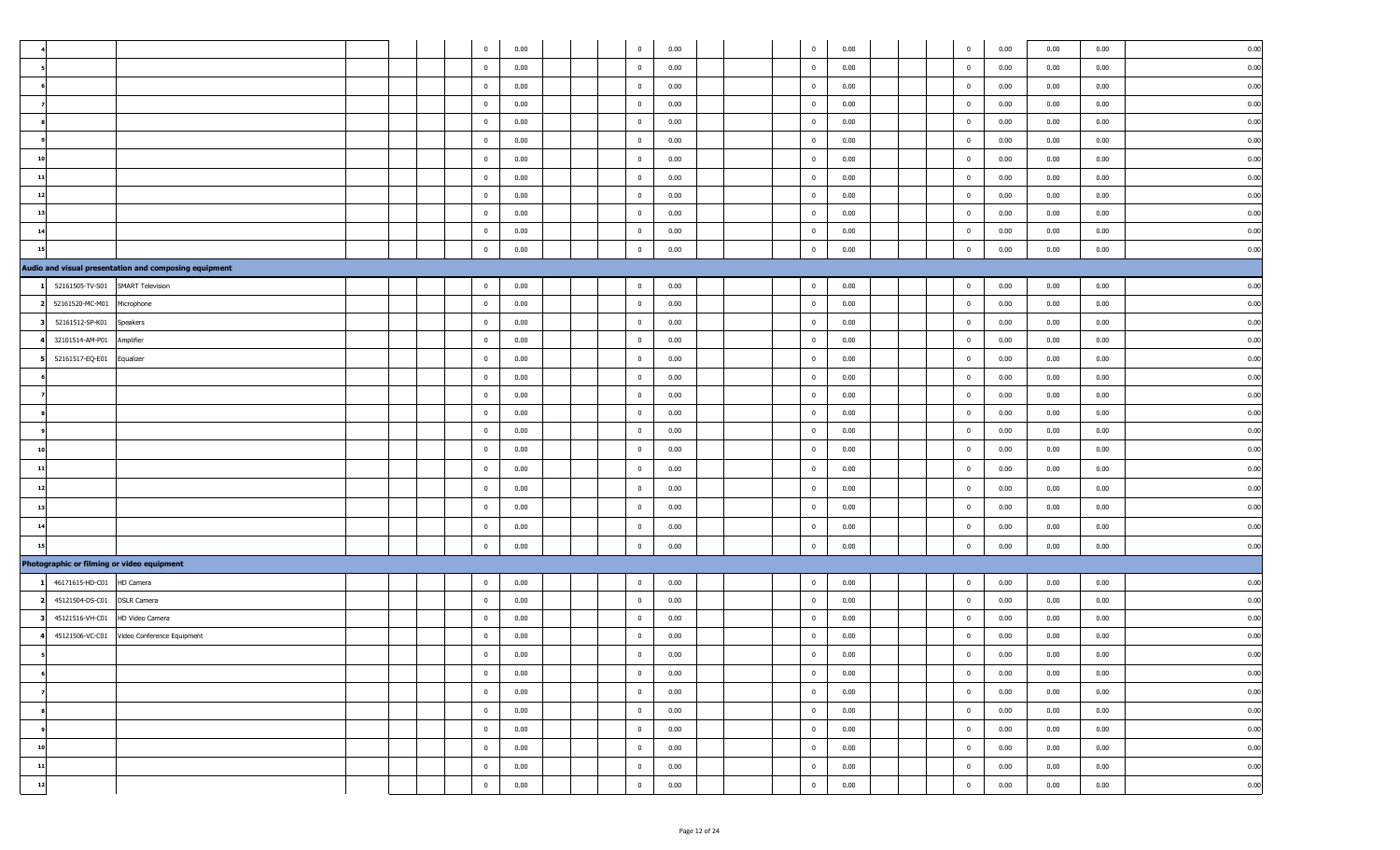| 13                                           |          | $\bf{0}$       | 0.00 | $\overline{\mathbf{0}}$  | 0.00 | $\overline{0}$ | 0.00 | $\mathbf{0}$   | 0.00 | 0.00 | 0.00 | 0.00 |
|----------------------------------------------|----------|----------------|------|--------------------------|------|----------------|------|----------------|------|------|------|------|
| 14                                           |          | $\overline{0}$ | 0.00 | $\overline{\mathbf{0}}$  | 0.00 | $\overline{0}$ | 0.00 | $\bf{0}$       | 0.00 | 0.00 | 0.00 | 0.00 |
| $\mathbf{1}$                                 |          | $\mathbf{0}$   | 0.00 | $\bf{0}$                 | 0.00 | $\overline{0}$ | 0.00 | $\mathbf 0$    | 0.00 | 0.00 | 0.00 | 0.00 |
| <b>Cleaning Equipment and Supplies</b>       |          |                |      |                          |      |                |      |                |      |      |      |      |
|                                              |          | $\overline{0}$ | 0.00 | $\overline{0}$           | 0.00 | $\overline{0}$ | 0.00 | $\bf{0}$       | 0.00 | 0.00 | 0.00 | 0.00 |
|                                              |          | $\mathbf{0}$   | 0.00 | $\overline{0}$           | 0.00 | $\overline{0}$ | 0.00 | $\mathbf{0}$   | 0.00 | 0.00 | 0.00 | 0.00 |
|                                              |          | $\overline{0}$ | 0.00 | $\overline{\phantom{0}}$ | 0.00 | $\overline{0}$ | 0.00 | $\bf{0}$       | 0.00 | 0.00 | 0.00 | 0.00 |
|                                              |          | $\overline{0}$ | 0.00 | $\overline{\mathbf{0}}$  | 0.00 | $\overline{0}$ | 0.00 | $\mathbf{0}$   | 0.00 | 0.00 | 0.00 | 0.00 |
|                                              |          | $\overline{0}$ | 0.00 | $\overline{\mathbf{0}}$  | 0.00 | $\overline{0}$ | 0.00 | $\bf{0}$       | 0.00 | 0.00 | 0.00 | 0.00 |
|                                              |          | $\overline{0}$ | 0.00 | $\overline{\mathbf{0}}$  | 0.00 | $\overline{0}$ | 0.00 | $\overline{0}$ | 0.00 | 0.00 | 0.00 | 0.00 |
|                                              |          | $\overline{0}$ | 0.00 | $\overline{\mathbf{0}}$  | 0.00 | $\overline{0}$ | 0.00 | $\mathbf{0}$   | 0.00 | 0.00 | 0.00 | 0.00 |
|                                              |          | $\bf{0}$       | 0.00 | $\overline{\mathbf{0}}$  | 0.00 | $\overline{0}$ | 0.00 | $\bf{0}$       | 0.00 | 0.00 | 0.00 | 0.00 |
|                                              |          | $\overline{0}$ | 0.00 | $\overline{\mathbf{0}}$  | 0.00 | $\overline{0}$ | 0.00 | $\mathbf{0}$   | 0.00 | 0.00 | 0.00 | 0.00 |
| 10                                           |          | $\overline{0}$ | 0.00 | $\overline{\mathbf{0}}$  | 0.00 | $\overline{0}$ | 0.00 | $\overline{0}$ | 0.00 | 0.00 | 0.00 | 0.00 |
| 11                                           |          | $\overline{0}$ | 0.00 | $\overline{0}$           | 0.00 | $\overline{0}$ | 0.00 | $\bf{0}$       | 0.00 | 0.00 | 0.00 | 0.00 |
| $\overline{1}$                               |          | $\overline{0}$ | 0.00 | $\overline{\mathbf{0}}$  | 0.00 | $\overline{0}$ | 0.00 | $\mathbf{0}$   | 0.00 | 0.00 | 0.00 | 0.00 |
| 13                                           |          | $\mathbf{0}$   |      | $\overline{\mathbf{0}}$  |      | $\overline{0}$ | 0.00 | $\mathbf{0}$   | 0.00 | 0.00 | 0.00 | 0.00 |
|                                              |          |                | 0.00 |                          | 0.00 |                |      |                |      |      |      | 0.00 |
| 14                                           |          | $\overline{0}$ | 0.00 | $\overline{\mathbf{0}}$  | 0.00 | $\overline{0}$ | 0.00 | $\bf{0}$       | 0.00 | 0.00 | 0.00 |      |
| $\mathbf{1}$                                 |          | $\mathbf{0}$   | 0.00 | $\mathbf 0$              | 0.00 | $\overline{0}$ | 0.00 | $\mathbf{0}$   | 0.00 | 0.00 | 0.00 | 0.00 |
| <b>Paper Materials and Products</b>          |          |                |      |                          |      |                |      |                |      |      |      |      |
|                                              |          | $\overline{0}$ | 0.00 | $\overline{0}$           | 0.00 | $\overline{0}$ | 0.00 | $\bf{0}$       | 0.00 | 0.00 | 0.00 | 0.00 |
|                                              |          | $\overline{0}$ | 0.00 | $\overline{\mathbf{0}}$  | 0.00 | $\overline{0}$ | 0.00 | $\overline{0}$ | 0.00 | 0.00 | 0.00 | 0.00 |
|                                              |          | $\overline{0}$ | 0.00 | $\overline{\mathbf{0}}$  | 0.00 | $\overline{0}$ | 0.00 | $\mathbf{0}$   | 0.00 | 0.00 | 0.00 | 0.00 |
|                                              |          | $\overline{0}$ | 0.00 | $\overline{\mathbf{0}}$  | 0.00 | $\overline{0}$ | 0.00 | $\bf{0}$       | 0.00 | 0.00 | 0.00 | 0.00 |
|                                              |          | $\overline{0}$ | 0.00 | $\overline{\mathbf{0}}$  | 0.00 | $\overline{0}$ | 0.00 | $\bf{0}$       | 0.00 | 0.00 | 0.00 | 0.00 |
|                                              |          | $\overline{0}$ | 0.00 | $\overline{0}$           | 0.00 | $\overline{0}$ | 0.00 | $\bf{0}$       | 0.00 | 0.00 | 0.00 | 0.00 |
|                                              |          | $\overline{0}$ | 0.00 | $\overline{\mathbf{0}}$  | 0.00 | $\overline{0}$ | 0.00 | $\bf{0}$       | 0.00 | 0.00 | 0.00 | 0.00 |
|                                              |          | $\mathbf{0}$   | 0.00 | $\overline{\mathbf{0}}$  | 0.00 | $\overline{0}$ | 0.00 | $\mathbf 0$    | 0.00 | 0.00 | 0.00 | 0.00 |
|                                              |          | $\overline{0}$ | 0.00 | $\overline{0}$           | 0.00 | $\overline{0}$ | 0.00 | $\bf{0}$       | 0.00 | 0.00 | 0.00 | 0.00 |
| 10                                           |          | $\overline{0}$ | 0.00 | $\overline{\mathbf{0}}$  | 0.00 | $\overline{0}$ | 0.00 | $\bf{0}$       | 0.00 | 0.00 | 0.00 | 0.00 |
| $\overline{1}$                               |          | $\overline{0}$ | 0.00 | $\bf{0}$                 | 0.00 | $\overline{0}$ | 0.00 | $\bf{0}$       | 0.00 | 0.00 | 0.00 | 0.00 |
| 12                                           |          | $\overline{0}$ | 0.00 | $\overline{\mathbf{0}}$  | 0.00 | $\overline{0}$ | 0.00 | $\overline{0}$ | 0.00 | 0.00 | 0.00 | 0.00 |
| 13                                           |          | $\overline{0}$ | 0.00 | $\overline{\mathbf{0}}$  | 0.00 | $\overline{0}$ | 0.00 | $\bf{0}$       | 0.00 | 0.00 | 0.00 | 0.00 |
| 1 <sub>6</sub>                               |          | $\mathbf{0}$   | 0.00 | $\mathbf 0$              | 0.00 | $\mathbf{0}$   | 0.00 | $\mathbf{0}$   | 0.00 | 0.00 | 0.00 | 0.00 |
| 15                                           |          | $\bf{0}$       | 0.00 | $\overline{0}$           | 0.00 | $\overline{0}$ | 0.00 | $\bf{0}$       | 0.00 | 0.00 | 0.00 | 0.00 |
| <b>Lighting and fixtures and accessories</b> |          |                |      |                          |      |                |      |                |      |      |      |      |
| 39112102-LB-B01                              | LED bulb | $\overline{0}$ | 0.00 | $\overline{0}$           | 0.00 | $\overline{0}$ | 0.00 | $\bf{0}$       | 0.00 | 0.00 | 0.00 | 0.00 |
|                                              |          | $\bf{0}$       | 0.00 | $\overline{0}$           | 0.00 | $\bf{0}$       | 0.00 | $\overline{0}$ | 0.00 | 0.00 | 0.00 | 0.00 |
|                                              |          | $\overline{0}$ | 0.00 | $\overline{\mathbf{0}}$  | 0.00 | $\overline{0}$ | 0.00 | $\bf{0}$       | 0.00 | 0.00 | 0.00 | 0.00 |
|                                              |          | $\mathbf 0$    | 0.00 | $\overline{0}$           | 0.00 | $\bf{0}$       | 0.00 | $\bf{0}$       | 0.00 | 0.00 | 0.00 | 0.00 |
|                                              |          | $\bf{0}$       | 0.00 | $\overline{\mathbf{0}}$  | 0.00 | $\bf{0}$       | 0.00 | $\bf{0}$       | 0.00 | 0.00 | 0.00 | 0.00 |
|                                              |          | $\bf{0}$       | 0.00 | $\overline{0}$           | 0.00 | $\bf{0}$       | 0.00 | $\bf{0}$       | 0.00 | 0.00 | 0.00 | 0.00 |
|                                              |          |                |      |                          |      |                |      |                |      |      |      |      |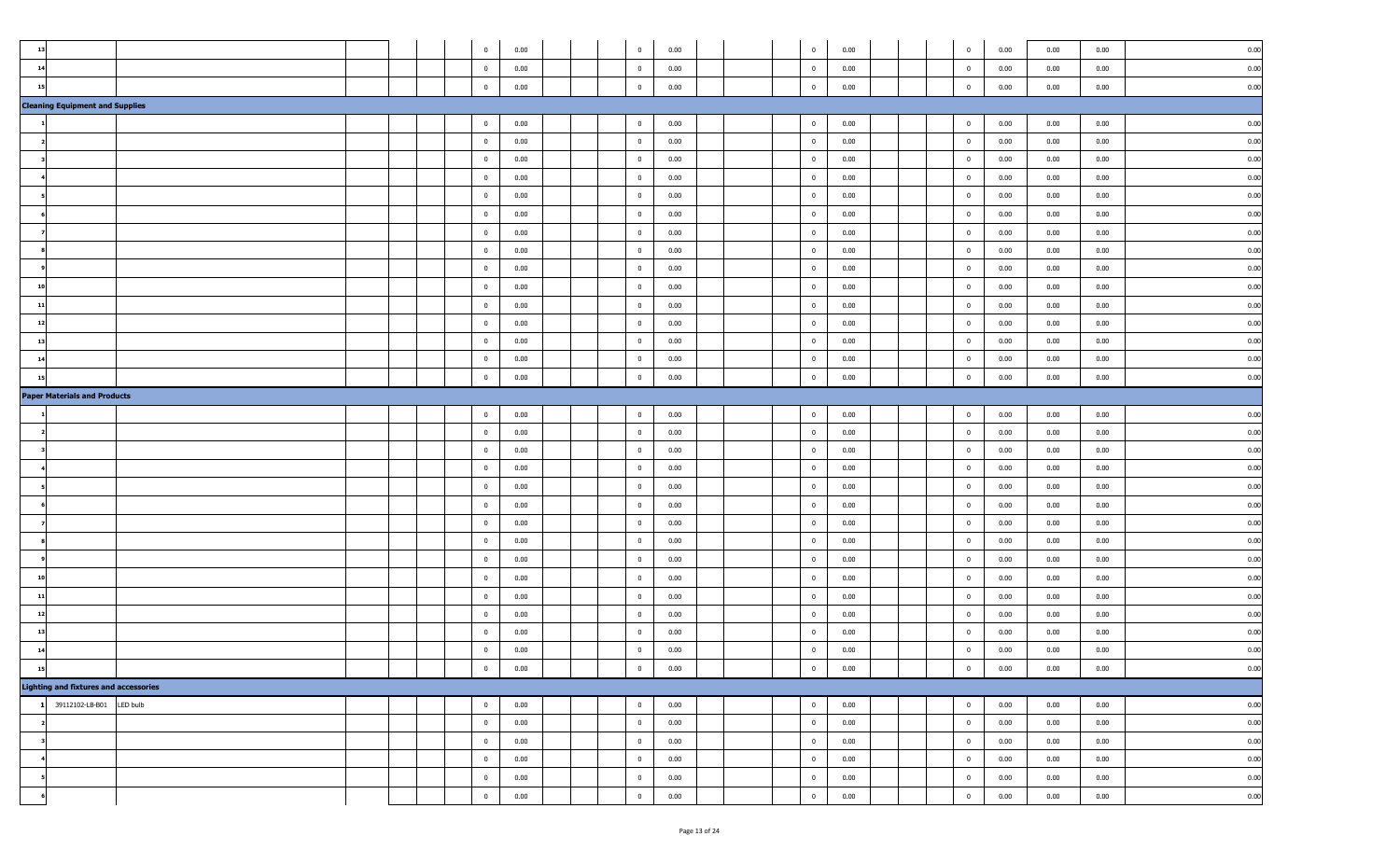|                             |                                                         |  | $\bf{0}$       | 0.00 |  | $\overline{0}$          | 0.00 |  | $\overline{0}$          | 0.00 |  | $\mathbf 0$    | 0.00 | 0.00 | 0.00 | 0.00 |
|-----------------------------|---------------------------------------------------------|--|----------------|------|--|-------------------------|------|--|-------------------------|------|--|----------------|------|------|------|------|
|                             |                                                         |  | $\overline{0}$ | 0.00 |  | $\overline{0}$          | 0.00 |  | $\overline{\mathbf{0}}$ | 0.00 |  | $\overline{0}$ | 0.00 | 0.00 | 0.00 | 0.00 |
|                             |                                                         |  |                |      |  |                         |      |  |                         |      |  |                |      |      |      |      |
|                             |                                                         |  | $\overline{0}$ | 0.00 |  | $\overline{0}$          | 0.00 |  | $\overline{\mathbf{0}}$ | 0.00 |  | $\overline{0}$ | 0.00 | 0.00 | 0.00 | 0.00 |
| 10                          |                                                         |  | $\overline{0}$ | 0.00 |  | $\overline{\mathbf{0}}$ | 0.00 |  | $\overline{\mathbf{0}}$ | 0.00 |  | $\mathbf{0}$   | 0.00 | 0.00 | 0.00 | 0.00 |
| 11                          |                                                         |  | $\overline{0}$ | 0.00 |  | $\overline{\mathbf{0}}$ | 0.00 |  | $\overline{\mathbf{0}}$ | 0.00 |  | $\overline{0}$ | 0.00 | 0.00 | 0.00 | 0.00 |
| 12                          |                                                         |  | $\overline{0}$ | 0.00 |  | $\overline{\mathbf{0}}$ | 0.00 |  | $\overline{\mathbf{0}}$ | 0.00 |  | $\overline{0}$ | 0.00 | 0.00 | 0.00 | 0.00 |
| -13                         |                                                         |  | $\overline{0}$ | 0.00 |  | $\mathbf{0}$            | 0.00 |  | $\overline{\mathbf{0}}$ | 0.00 |  | $\mathbf 0$    | 0.00 | 0.00 | 0.00 | 0.00 |
|                             | <b>Electrical equipment and components and supplies</b> |  |                |      |  |                         |      |  |                         |      |  |                |      |      |      |      |
|                             |                                                         |  | $\overline{0}$ | 0.00 |  | $\overline{0}$          | 0.00 |  | $\overline{\mathbf{0}}$ | 0.00 |  | $\overline{0}$ | 0.00 | 0.00 | 0.00 | 0.00 |
|                             |                                                         |  | $\bf{0}$       | 0.00 |  | $\overline{\mathbf{0}}$ | 0.00 |  | $\overline{\mathbf{0}}$ | 0.00 |  | $\bf{0}$       | 0.00 | 0.00 | 0.00 | 0.00 |
|                             |                                                         |  | $\overline{0}$ | 0.00 |  | $\overline{\mathbf{0}}$ | 0.00 |  | $\overline{\mathbf{0}}$ | 0.00 |  | $\overline{0}$ | 0.00 | 0.00 | 0.00 | 0.00 |
|                             |                                                         |  | $\overline{0}$ | 0.00 |  | $\overline{0}$          | 0.00 |  | $\overline{\mathbf{0}}$ | 0.00 |  | $\overline{0}$ | 0.00 | 0.00 | 0.00 | 0.00 |
|                             |                                                         |  | $\bf{0}$       | 0.00 |  | $\overline{\mathbf{0}}$ | 0.00 |  | $\overline{\mathbf{0}}$ | 0.00 |  | $\bf{0}$       | 0.00 | 0.00 | 0.00 | 0.00 |
|                             |                                                         |  | $\overline{0}$ | 0.00 |  | $\overline{0}$          | 0.00 |  | $\overline{\mathbf{0}}$ | 0.00 |  | $\bf{0}$       | 0.00 | 0.00 | 0.00 | 0.00 |
|                             |                                                         |  | $\overline{0}$ | 0.00 |  | $\overline{0}$          | 0.00 |  | $\overline{\mathbf{0}}$ | 0.00 |  | $\overline{0}$ | 0.00 | 0.00 | 0.00 | 0.00 |
|                             |                                                         |  |                |      |  |                         |      |  |                         |      |  |                |      |      |      |      |
|                             |                                                         |  | $\overline{0}$ | 0.00 |  | $\overline{\mathbf{0}}$ | 0.00 |  | $\overline{\mathbf{0}}$ | 0.00 |  | $\bf{0}$       | 0.00 | 0.00 | 0.00 | 0.00 |
|                             |                                                         |  | $\overline{0}$ | 0.00 |  | $\overline{0}$          | 0.00 |  | $\overline{\mathbf{0}}$ | 0.00 |  | $\overline{0}$ | 0.00 | 0.00 | 0.00 | 0.00 |
|                             |                                                         |  | $\overline{0}$ | 0.00 |  | $\overline{0}$          | 0.00 |  | $\overline{\mathbf{0}}$ | 0.00 |  | $\bf{0}$       | 0.00 | 0.00 | 0.00 | 0.00 |
| 11                          |                                                         |  | $\overline{0}$ | 0.00 |  | $\overline{0}$          | 0.00 |  | $\overline{\mathbf{0}}$ | 0.00 |  | $\overline{0}$ | 0.00 | 0.00 | 0.00 | 0.00 |
| -12                         |                                                         |  | $\overline{0}$ | 0.00 |  | $\overline{0}$          | 0.00 |  | $\overline{\mathbf{0}}$ | 0.00 |  | $\overline{0}$ | 0.00 | 0.00 | 0.00 | 0.00 |
| 13                          |                                                         |  | $\bf{0}$       | 0.00 |  | $\overline{\mathbf{0}}$ | 0.00 |  | $\overline{\mathbf{0}}$ | 0.00 |  | $\mathbf 0$    | 0.00 | 0.00 | 0.00 | 0.00 |
| 14                          |                                                         |  | $\overline{0}$ | 0.00 |  | $\overline{\mathbf{0}}$ | 0.00 |  | $\overline{\mathbf{0}}$ | 0.00 |  | $\overline{0}$ | 0.00 | 0.00 | 0.00 | 0.00 |
| -15                         |                                                         |  | $\overline{0}$ | 0.00 |  | $\overline{\mathbf{0}}$ | 0.00 |  | $\overline{\mathbf{0}}$ | 0.00 |  | $\mathbf 0$    | 0.00 | 0.00 | 0.00 | 0.00 |
| <b>Computer Supplies</b>    |                                                         |  |                |      |  |                         |      |  |                         |      |  |                |      |      |      |      |
|                             |                                                         |  | $\bf{0}$       | 0.00 |  | $\bf{0}$                | 0.00 |  | $\overline{\mathbf{0}}$ | 0.00 |  | $\overline{0}$ | 0.00 | 0.00 | 0.00 | 0.00 |
|                             |                                                         |  | $\overline{0}$ | 0.00 |  | $\overline{0}$          | 0.00 |  | $\overline{\mathbf{0}}$ | 0.00 |  | $\overline{0}$ | 0.00 | 0.00 | 0.00 | 0.00 |
|                             |                                                         |  | $\overline{0}$ | 0.00 |  | $\overline{\mathbf{0}}$ | 0.00 |  | $\overline{\mathbf{0}}$ | 0.00 |  | $\overline{0}$ | 0.00 | 0.00 | 0.00 | 0.00 |
|                             |                                                         |  | $\overline{0}$ | 0.00 |  | $\overline{\mathbf{0}}$ | 0.00 |  | $\overline{\mathbf{0}}$ | 0.00 |  | $\overline{0}$ | 0.00 | 0.00 | 0.00 | 0.00 |
|                             |                                                         |  | $\overline{0}$ | 0.00 |  | $\overline{\mathbf{0}}$ | 0.00 |  | $\overline{\mathbf{0}}$ | 0.00 |  | $\overline{0}$ | 0.00 | 0.00 | 0.00 | 0.00 |
|                             |                                                         |  | $\overline{0}$ | 0.00 |  | $\overline{0}$          | 0.00 |  | $\overline{\mathbf{0}}$ | 0.00 |  | $\overline{0}$ | 0.00 | 0.00 | 0.00 | 0.00 |
|                             |                                                         |  |                |      |  |                         |      |  |                         |      |  |                |      |      |      |      |
|                             |                                                         |  | $\overline{0}$ | 0.00 |  | $\overline{0}$          | 0.00 |  | $\overline{\mathbf{0}}$ | 0.00 |  | $\overline{0}$ | 0.00 | 0.00 | 0.00 | 0.00 |
|                             |                                                         |  | $\overline{0}$ | 0.00 |  | $\overline{\mathbf{0}}$ | 0.00 |  | $\overline{\mathbf{0}}$ | 0.00 |  | $\overline{0}$ | 0.00 | 0.00 | 0.00 | 0.00 |
|                             |                                                         |  | $\overline{0}$ | 0.00 |  | $\overline{\mathbf{0}}$ | 0.00 |  | $\overline{\mathbf{0}}$ | 0.00 |  | $\overline{0}$ | 0.00 | 0.00 | 0.00 | 0.00 |
|                             |                                                         |  | $\overline{0}$ | 0.00 |  | $\bf{0}$                | 0.00 |  | $\overline{\mathbf{0}}$ | 0.00 |  | $\mathbf 0$    | 0.00 | 0.00 | 0.00 | 0.00 |
| 11                          |                                                         |  | $\mathbf{0}$   | 0.00 |  | $\overline{\mathbf{0}}$ | 0.00 |  | $\overline{\mathbf{0}}$ | 0.00 |  | $\mathbf 0$    | 0.00 | 0.00 | 0.00 | 0.00 |
| 12                          |                                                         |  | $\mathbf 0$    | 0.00 |  | $\overline{0}$          | 0.00 |  | $\overline{\mathbf{0}}$ | 0.00 |  | $\overline{0}$ | 0.00 | 0.00 | 0.00 | 0.00 |
| 13                          |                                                         |  | $\overline{0}$ | 0.00 |  | $\overline{0}$          | 0.00 |  | $\overline{\mathbf{0}}$ | 0.00 |  | $\overline{0}$ | 0.00 | 0.00 | 0.00 | 0.00 |
| 14                          |                                                         |  | $\bf{0}$       | 0.00 |  | $\overline{\mathbf{0}}$ | 0.00 |  | $\overline{\mathbf{0}}$ | 0.00 |  | $\bf{0}$       | 0.00 | 0.00 | 0.00 | 0.00 |
| 15                          |                                                         |  | $\mathbf{0}$   | 0.00 |  | $\overline{0}$          | 0.00 |  | $\mathbf 0$             | 0.00 |  | $\mathbf{0}$   | 0.00 | 0.00 | 0.00 | 0.00 |
| <b>Common ICT Equipment</b> |                                                         |  |                |      |  |                         |      |  |                         |      |  |                |      |      |      |      |
| 43212104-PI-M01             | PRINTER, Inkjet, Monochrome                             |  | $\overline{0}$ | 0.00 |  | $\overline{0}$          | 0.00 |  | $\overline{\mathbf{0}}$ | 0.00 |  | $\mathbf{0}$   | 0.00 | 0.00 | 0.00 | 0.00 |
|                             | 43212104-PI-C01 PRINTER, Inkjet, Color                  |  | $\mathbf{0}$   | 0.00 |  | $\overline{0}$          | 0.00 |  | $\,$ 0                  | 0.00 |  | $\mathbf{0}$   | 0.00 | 0.00 | 0.00 | 0.00 |
|                             |                                                         |  |                |      |  |                         |      |  |                         |      |  |                |      |      |      |      |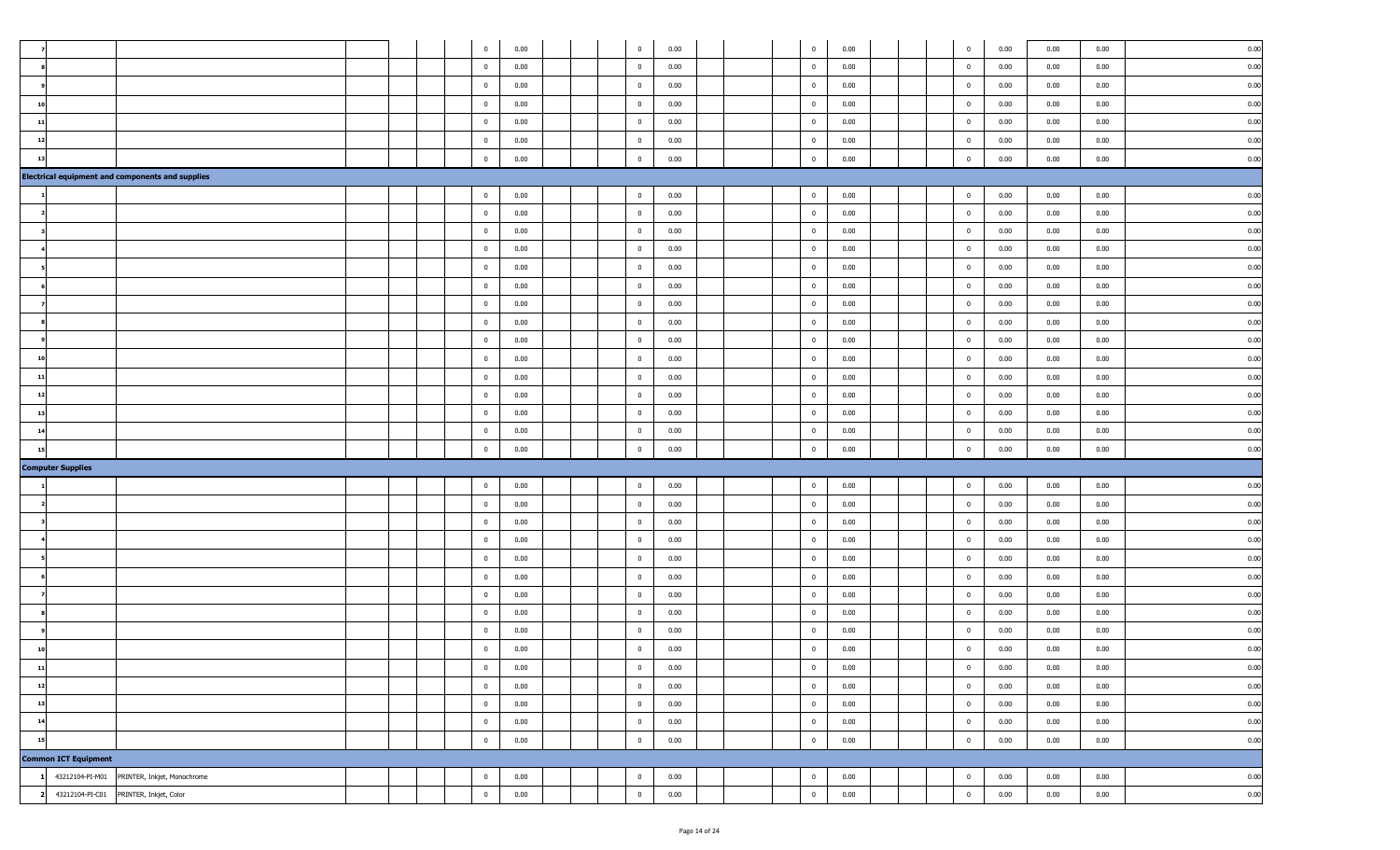|                 | 43212105-PP-001 Portable Printer |                                                             |  | $\overline{0}$ | 0.00 |  | $\overline{0}$ | 0.00 |  | $\overline{\mathbf{0}}$ | 0.00 | $\mathbf{0}$            | 0.00 | 0.00 | 0.00 | 0.00 |
|-----------------|----------------------------------|-------------------------------------------------------------|--|----------------|------|--|----------------|------|--|-------------------------|------|-------------------------|------|------|------|------|
|                 | 43211509-AT-001 Android Tablet   |                                                             |  | $\mathbf{0}$   | 0.00 |  | $\Omega$       | 0.00 |  | $\Omega$                | 0.00 | $\Omega$                | 0.00 | 0.00 | 0.00 | 0.00 |
|                 | 43222610-HS-001 Hub/Switches     |                                                             |  | $\mathbf{0}$   | 0.00 |  | $\mathbf{0}$   | 0.00 |  | $\overline{\mathbf{0}}$ | 0.00 | $\mathbf 0$             | 0.00 | 0.00 | 0.00 | 0.00 |
|                 | 43222609-NR-001 Network Routers  |                                                             |  | $\mathbf 0$    | 0.00 |  | $\mathbf 0$    | 0.00 |  | $\overline{0}$          | 0.00 | $\mathbf 0$             | 0.00 | 0.00 | 0.00 | 0.00 |
|                 |                                  | 43222640-WA-P01 Wireless Access Point                       |  | $\mathbf 0$    | 0.00 |  | $\mathbf{0}$   | 0.00 |  | $\overline{\mathbf{0}}$ | 0.00 | $^{\circ}$              | 0.00 | 0.00 | 0.00 | 0.00 |
|                 | 43211711-SF-001 Scanner, Flatbed |                                                             |  | $\mathbf{0}$   | 0.00 |  | $\mathbf{0}$   | 0.00 |  | $\overline{0}$          | 0.00 | $\Omega$                | 0.00 | 0.00 | 0.00 | 0.00 |
|                 |                                  | 9 45111601-WP-P01 Wireless Pointing Device / Laser Pointer  |  | $\mathbf 0$    | 0.00 |  | $\mathbf{0}$   | 0.00 |  | $\overline{0}$          | 0.00 | $\overline{\mathbf{0}}$ | 0.00 | 0.00 | 0.00 | 0.00 |
|                 |                                  | 10 81112306-MF-P01 Multi Function PRINTER                   |  | $\mathbf{0}$   | 0.00 |  | $\overline{0}$ | 0.00 |  | $\overline{0}$          | 0.00 | $\overline{0}$          | 0.00 | 0.00 | 0.00 | 0.00 |
| $11$            |                                  | 39121011-UP-S01 UNINTERRUPTIBLE POWER SUPPLY (UPS)          |  | $\mathbf 0$    | 0.00 |  | $\mathbf 0$    | 0.00 |  | $\overline{\mathbf{0}}$ | 0.00 | $^{\circ}$              | 0.00 | 0.00 | 0.00 | 0.00 |
|                 | 12 43191501-MP-001 Mobile Phone  |                                                             |  | $\mathbf 0$    | 0.00 |  | $\overline{0}$ | 0.00 |  | $\overline{0}$          | 0.00 | $\mathbf{0}$            | 0.00 | 0.00 | 0.00 | 0.00 |
| 13 <sup>1</sup> |                                  | 43211711-SC-D01 Scanner, Colored, Double sided, feeder type |  | $\mathbf{0}$   | 0.00 |  | $\Omega$       | 0.00 |  | $\overline{0}$          | 0.00 | $\Omega$                | 0.00 | 0.00 | 0.00 | 0.00 |
| 14              |                                  |                                                             |  | $\mathbf{0}$   | 0.00 |  | $\mathbf{0}$   | 0.00 |  | $\overline{0}$          | 0.00 | $\overline{0}$          | 0.00 | 0.00 | 0.00 | 0.00 |
| 15              |                                  |                                                             |  | $\mathbf{0}$   | 0.00 |  | $\Omega$       | 0.00 |  | $\overline{0}$          | 0.00 | $^{\circ}$              | 0.00 | 0.00 | 0.00 | 0.00 |
| 16              |                                  |                                                             |  | $\mathbf 0$    | 0.00 |  | $\mathbf{0}$   | 0.00 |  | $\overline{\mathbf{0}}$ | 0.00 | $\overline{\mathbf{0}}$ | 0.00 | 0.00 | 0.00 | 0.00 |
| 17              |                                  |                                                             |  | $\mathbf{0}$   | 0.00 |  | $\overline{0}$ | 0.00 |  | $\overline{0}$          | 0.00 | $\Omega$                | 0.00 | 0.00 | 0.00 | 0.00 |
| 18              |                                  |                                                             |  | $\mathbf 0$    | 0.00 |  | $\mathbf{0}$   | 0.00 |  | $\overline{\mathbf{0}}$ | 0.00 | $\Omega$                | 0.00 | 0.00 | 0.00 | 0.00 |
| 19              |                                  |                                                             |  | $\mathbf 0$    | 0.00 |  | $\mathbf{0}$   | 0.00 |  | $\overline{0}$          | 0.00 | $^{\circ}$              | 0.00 | 0.00 | 0.00 | 0.00 |
| <b>20</b>       |                                  |                                                             |  | $\mathbf{0}$   | 0.00 |  | $\Omega$       | 0.00 |  | $\Omega$                | 0.00 | $\mathbf{0}$            | 0.00 | 0.00 | 0.00 | 0.00 |
| 21              |                                  |                                                             |  | $\mathbf{0}$   | 0.00 |  | $\mathbf{0}$   | 0.00 |  | $\overline{\mathbf{0}}$ | 0.00 | $\overline{\mathbf{0}}$ | 0.00 | 0.00 | 0.00 | 0.00 |
| 22              |                                  |                                                             |  | $\mathbf{0}$   | 0.00 |  | $\Omega$       | 0.00 |  | $\overline{\mathbf{0}}$ | 0.00 | $\Omega$                | 0.00 | 0.00 | 0.00 | 0.00 |
| 23              |                                  |                                                             |  | $\mathbf{0}$   | 0.00 |  | $\mathbf{0}$   | 0.00 |  | $\overline{0}$          | 0.00 | $\Omega$                | 0.00 | 0.00 | 0.00 | 0.00 |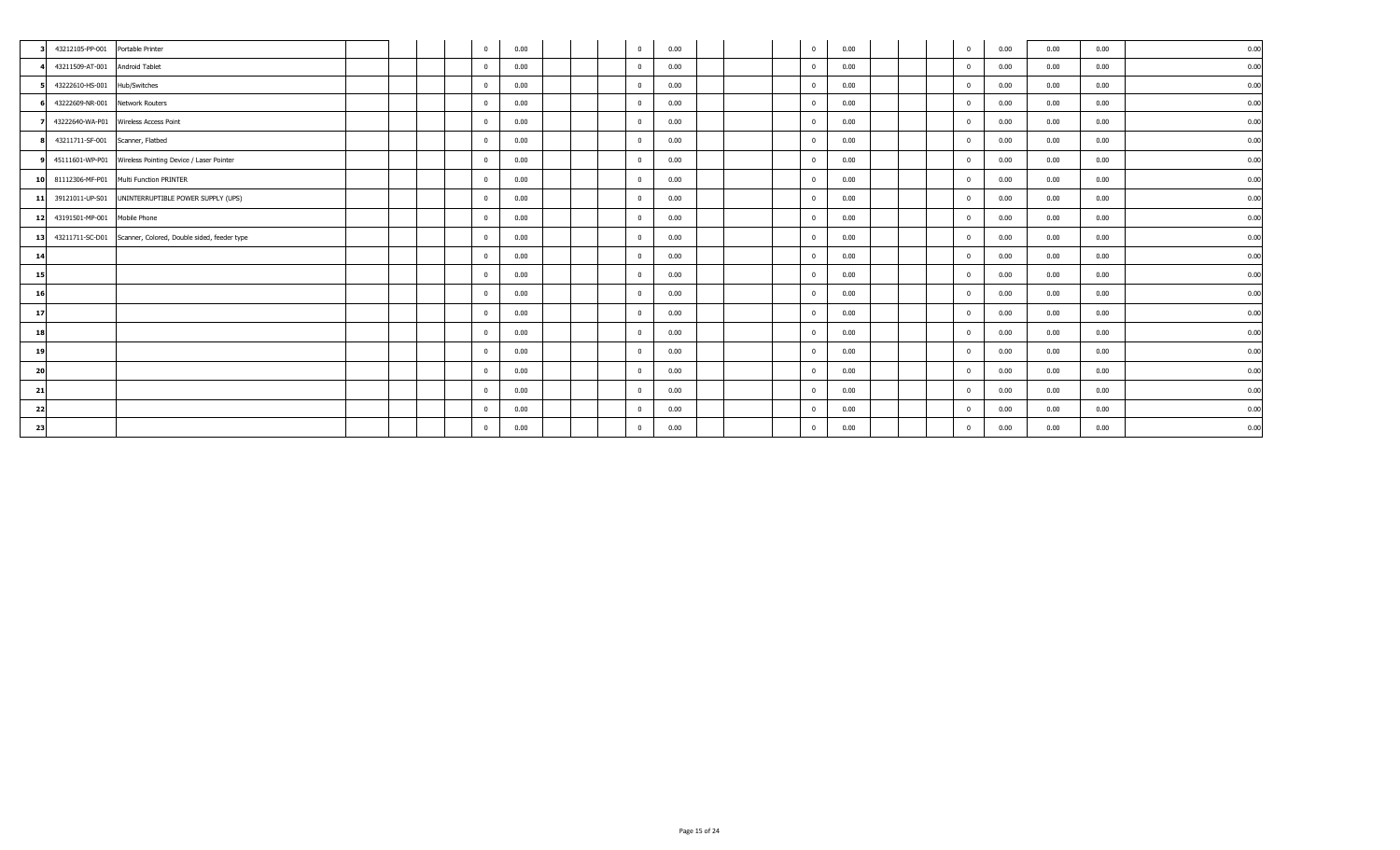| 24       |                         |                                                                                                                           |  |  | $\overline{0}$                 | 0.00         | $\overline{0}$                   | 0.00         |  | $\overline{0}$                                     | 0.00         |  | $\overline{0}$                | 0.00         | 0.00         | 0.00         | 0.00         |
|----------|-------------------------|---------------------------------------------------------------------------------------------------------------------------|--|--|--------------------------------|--------------|----------------------------------|--------------|--|----------------------------------------------------|--------------|--|-------------------------------|--------------|--------------|--------------|--------------|
| 25       |                         |                                                                                                                           |  |  | $\bf{0}$                       | 0.00         | $\overline{\mathbf{0}}$          | 0.00         |  | $\overline{\mathbf{0}}$                            | 0.00         |  | $\bf{0}$                      | 0.00         | 0.00         | 0.00         | 0.00         |
| 26       |                         |                                                                                                                           |  |  | $\overline{0}$                 | 0.00         | $\overline{0}$                   | 0.00         |  | $\overline{0}$                                     | 0.00         |  | $\overline{0}$                | 0.00         | 0.00         | 0.00         | 0.00         |
| 27       |                         |                                                                                                                           |  |  | $\overline{0}$                 | 0.00         | $\overline{0}$                   | 0.00         |  | $\overline{0}$                                     | 0.00         |  | $\overline{0}$                | 0.00         | 0.00         | 0.00         | 0.00         |
| 28       |                         |                                                                                                                           |  |  | $\bf{0}$                       | 0.00         | $\overline{\mathbf{0}}$          | 0.00         |  | $\overline{\mathbf{0}}$                            | 0.00         |  | $\bf{0}$                      | 0.00         | 0.00         | 0.00         | 0.00         |
| 29       |                         |                                                                                                                           |  |  | $\mathbf{0}$                   | 0.00         | $\overline{0}$                   | 0.00         |  | $\overline{\mathbf{0}}$                            | 0.00         |  | $\overline{0}$                | 0.00         | 0.00         | 0.00         | 0.00         |
|          | <b>OTHER SOFTWARE</b>   |                                                                                                                           |  |  |                                |              |                                  |              |  |                                                    |              |  |                               |              |              |              |              |
|          |                         |                                                                                                                           |  |  | $\overline{0}$                 | 0.00         | $\overline{0}$                   | 0.00         |  | $\overline{0}$                                     | 0.00         |  | $\overline{0}$                | 0.00         | 0.00         | 0.00         | 0.00         |
|          |                         |                                                                                                                           |  |  | $\overline{\mathbf{0}}$        | 0.00         | $\overline{\mathbf{0}}$          | 0.00         |  | $\overline{\mathbf{0}}$                            | 0.00         |  | $\overline{0}$                | 0.00         | 0.00         | 0.00         | 0.00         |
|          |                         |                                                                                                                           |  |  | $\overline{0}$                 | 0.00         | $\overline{0}$                   | 0.00         |  | $\overline{0}$                                     | 0.00         |  | $\overline{0}$                | 0.00         | 0.00         | 0.00         | 0.00         |
|          |                         |                                                                                                                           |  |  | $\overline{0}$                 | 0.00         | $\overline{\mathbf{0}}$          | 0.00         |  | $\overline{\mathbf{0}}$                            | 0.00         |  | $\overline{0}$                | 0.00         | 0.00         | 0.00         | 0.00         |
|          |                         |                                                                                                                           |  |  | $\bf{0}$                       | 0.00         | $\overline{\mathbf{0}}$          | 0.00         |  | $\overline{\mathbf{0}}$                            | 0.00         |  | $\bf{0}$                      | 0.00         | 0.00         | 0.00         | 0.00         |
|          |                         |                                                                                                                           |  |  | $\overline{\mathbf{0}}$        | 0.00         | $\overline{\mathbf{0}}$          | 0.00         |  | $\overline{0}$                                     | 0.00         |  | $\overline{0}$                | 0.00         | 0.00         | 0.00         | 0.00         |
|          |                         |                                                                                                                           |  |  | $\overline{0}$                 | 0.00         | $\overline{0}$                   | 0.00         |  | $\overline{0}$                                     | 0.00         |  | $\overline{0}$                | 0.00         | 0.00         | 0.00         | 0.00         |
|          |                         |                                                                                                                           |  |  | $\overline{0}$                 | 0.00         | $\overline{0}$                   | 0.00         |  | $\overline{\mathbf{0}}$                            | 0.00         |  | $\overline{0}$                | 0.00         | 0.00         | 0.00         | 0.00         |
|          |                         |                                                                                                                           |  |  | $\overline{0}$                 | 0.00         | $\overline{0}$                   | 0.00         |  | $\overline{\mathbf{0}}$                            | 0.00         |  | $\overline{0}$                | 0.00         | 0.00         | 0.00         | 0.00         |
| 10       |                         |                                                                                                                           |  |  | $\overline{0}$                 | 0.00         | $\overline{0}$                   | 0.00         |  | $\overline{0}$                                     | 0.00         |  | $\overline{0}$                | 0.00         | 0.00         | 0.00         | 0.00         |
| $_{11}$  |                         |                                                                                                                           |  |  | $\overline{0}$                 | 0.00         | $\overline{0}$                   | 0.00         |  | $\overline{\mathbf{0}}$                            | 0.00         |  | $\mathbf 0$                   | 0.00         | 0.00         | 0.00         | 0.00         |
| 12       |                         |                                                                                                                           |  |  | $\bf{0}$                       | 0.00         | $\overline{0}$                   | 0.00         |  | $\overline{\mathbf{0}}$                            | 0.00         |  | $\bf{0}$                      | 0.00         | 0.00         | 0.00         | 0.00         |
|          | <b>Consumables</b>      |                                                                                                                           |  |  |                                |              |                                  |              |  |                                                    |              |  |                               |              |              |              |              |
|          |                         |                                                                                                                           |  |  | $\overline{0}$                 | 0.00         | $\overline{0}$                   | 0.00         |  | $\overline{0}$                                     | 0.00         |  | $\overline{0}$                | 0.00         | 0.00         | 0.00         | 0.00         |
|          |                         |                                                                                                                           |  |  | $\overline{0}$                 | 0.00         | $\overline{0}$                   | 0.00         |  | $\overline{\mathbf{0}}$                            | 0.00         |  | $\overline{0}$                | 0.00         | 0.00         | 0.00         | 0.00         |
|          |                         |                                                                                                                           |  |  | $\overline{\mathbf{0}}$        | 0.00         | $\overline{\mathbf{0}}$          | 0.00         |  | $\overline{\mathbf{0}}$                            | 0.00         |  | $\overline{0}$                | 0.00         | 0.00         | 0.00         | 0.00         |
|          |                         |                                                                                                                           |  |  | $\overline{0}$                 | 0.00         | $\overline{0}$                   | 0.00         |  | $\overline{0}$                                     | 0.00         |  | $\overline{0}$                | 0.00         | 0.00         | 0.00         | 0.00         |
|          |                         |                                                                                                                           |  |  | $\bf{0}$                       | 0.00         | $\overline{\mathbf{0}}$          | 0.00         |  | $\overline{\mathbf{0}}$                            | 0.00         |  | $\bf{0}$                      | 0.00         | 0.00         | 0.00         | 0.00         |
|          |                         |                                                                                                                           |  |  | $\overline{0}$                 | 0.00         | $\overline{0}$                   | 0.00         |  | $\overline{0}$                                     | 0.00         |  | $\bf{0}$                      | 0.00         | 0.00         | 0.00         | 0.00         |
|          |                         |                                                                                                                           |  |  | $\overline{0}$                 | 0.00         | $\overline{0}$                   | 0.00         |  | $\overline{\mathbf{0}}$                            | 0.00         |  | $\overline{0}$                | 0.00         | 0.00         | 0.00         | 0.00         |
|          |                         |                                                                                                                           |  |  | $\bf{0}$                       | 0.00         | $\overline{\mathbf{0}}$          | 0.00         |  | $\overline{\mathbf{0}}$                            | 0.00         |  | $\bf{0}$                      | 0.00         | 0.00         | 0.00         | 0.00         |
|          |                         |                                                                                                                           |  |  | $\overline{0}$                 | 0.00         | $\overline{0}$                   | 0.00         |  | $\overline{0}$                                     | 0.00         |  | $\overline{0}$                | 0.00         | 0.00         | 0.00         | 0.00         |
| 10       |                         |                                                                                                                           |  |  | $\bf{0}$                       | 0.00         | $\overline{0}$                   | 0.00         |  | $\overline{0}$                                     | 0.00         |  | $\mathbf 0$                   | 0.00         | 0.00         | 0.00         | 0.00         |
| 11<br>12 |                         |                                                                                                                           |  |  | $\overline{0}$                 | 0.00         | $\overline{0}$                   | 0.00         |  | $\overline{0}$                                     | 0.00         |  | $\overline{0}$                | 0.00         | 0.00         | 0.00         | 0.00         |
|          |                         |                                                                                                                           |  |  | $\overline{0}$<br>$\mathbf{0}$ | 0.00         | $\overline{0}$<br>$\overline{0}$ | 0.00         |  | $\overline{\mathbf{0}}$<br>$\overline{\mathbf{0}}$ | 0.00         |  | $\overline{0}$                | 0.00         | 0.00         | 0.00         | 0.00         |
| 13       |                         |                                                                                                                           |  |  | $\mathbf 0$                    | 0.00<br>0.00 | $\overline{0}$                   | 0.00<br>0.00 |  | $\mathbf 0$                                        | 0.00<br>0.00 |  | $\overline{0}$<br>$\mathbf 0$ | 0.00<br>0.00 | 0.00<br>0.00 | 0.00<br>0.00 | 0.00<br>0.00 |
| 15       |                         |                                                                                                                           |  |  | $\mathbf 0$                    | 0.00         | $\overline{0}$                   | 0.00         |  | $\overline{0}$                                     | 0.00         |  | $\mathbf 0$                   | 0.00         | 0.00         | 0.00         | 0.00         |
|          | <b>Other Categories</b> |                                                                                                                           |  |  |                                |              |                                  |              |  |                                                    |              |  |                               |              |              |              |              |
|          | 53121601-GB-001         | GO BAG, for disaster relief, rescue operations                                                                            |  |  | $\overline{0}$                 | 0.00         | $\overline{0}$                   | 0.00         |  | $\overline{0}$                                     | 0.00         |  | $\overline{0}$                | 0.00         | 0.00         | 0.00         | 0.00         |
|          |                         |                                                                                                                           |  |  |                                |              |                                  |              |  |                                                    |              |  |                               |              |              |              |              |
|          | 60104701-SP-001         | Solar Panel                                                                                                               |  |  | $\overline{0}$                 | 0.00         | $\overline{0}$                   | 0.00         |  | $\mathbf 0$                                        | 0.00         |  | $\pmb{0}$                     | 0.00         | 0.00         | 0.00         | 0.00         |
|          | 46161604-LV-L01         | Life Vest / Life Jacket<br>(for emergency purposes / emergency preparedness / for disaster relief /<br>rescue operations) |  |  | $\mathbf 0$                    | 0.00         | $\mathbf 0$                      | 0.00         |  | $\overline{0}$                                     | 0.00         |  | $\pmb{0}$                     | 0.00         | 0.00         | 0.00         | 0.00         |
|          | 26111607-CC-S01         | Charge Controller and DC Inverter for Solar Panel                                                                         |  |  | $\overline{0}$                 | 0.00         | $\overline{0}$                   | 0.00         |  | $\overline{\mathbf{0}}$                            | 0.00         |  | $\mathbf 0$                   | 0.00         | 0.00         | 0.00         | 0.00         |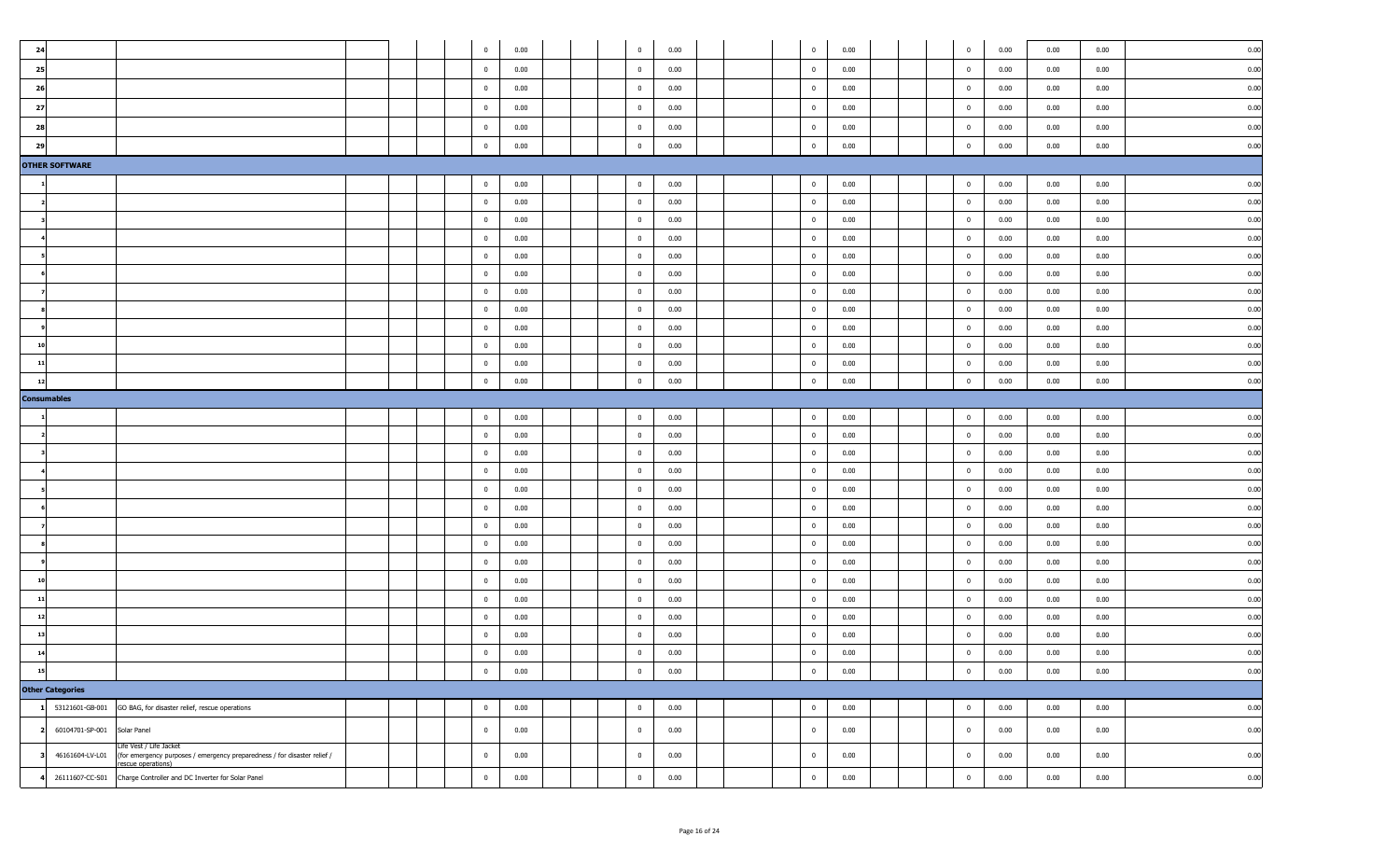| 46181502-BF-V01 Bullet proof vest |                                                    |  | $\mathbf{0}$   | 0.00 | $\overline{0}$ | 0.00 |  | $\overline{0}$          | 0.00 |  | $\pmb{0}$      | 0.00 | 0.00 | 0.00 | 0.00 |
|-----------------------------------|----------------------------------------------------|--|----------------|------|----------------|------|--|-------------------------|------|--|----------------|------|------|------|------|
|                                   | 6 25172502-WW-001 Wheels, ______ (type of vehicle) |  | $\overline{0}$ | 0.00 | $\mathbf{0}$   | 0.00 |  | $\overline{\mathbf{0}}$ | 0.00 |  | $\mathbf{0}$   | 0.00 | 0.00 | 0.00 | 0.00 |
| 40161513-FF-001 Fuel Filters      |                                                    |  | $\mathbf{0}$   | 0.00 | $\overline{0}$ | 0.00 |  | $\overline{0}$          | 0.00 |  | $\bf{0}$       | 0.00 | 0.00 | 0.00 | 0.00 |
|                                   | 48101710-DW-F01 Drinking Water/ Fountain           |  | $\mathbf{0}$   | 0.00 | $\overline{0}$ | 0.00 |  | $\overline{0}$          | 0.00 |  | $\mathbf 0$    | 0.00 | 0.00 | 0.00 | 0.00 |
| 26111729-AB-001 Auto Battery      |                                                    |  | $\mathbf{0}$   | 0.00 | $\mathbf{0}$   | 0.00 |  | $\overline{0}$          | 0.00 |  | $\mathbf 0$    | 0.00 | 0.00 | 0.00 | 0.00 |
| 10                                |                                                    |  | $\mathbf 0$    | 0.00 | $\mathbf{0}$   | 0.00 |  | $\overline{\mathbf{0}}$ | 0.00 |  | $\pmb{0}$      | 0.00 | 0.00 | 0.00 | 0.00 |
| 11                                |                                                    |  | $\mathbf 0$    | 0.00 | $\mathbf{0}$   | 0.00 |  | $\overline{0}$          | 0.00 |  | $\bf{0}$       | 0.00 | 0.00 | 0.00 | 0.00 |
| 12                                |                                                    |  | $\overline{0}$ | 0.00 | $\mathbf{0}$   | 0.00 |  | $\overline{\mathbf{0}}$ | 0.00 |  | $\overline{0}$ | 0.00 | 0.00 | 0.00 | 0.00 |
| 13                                |                                                    |  | $\overline{0}$ | 0.00 | $\mathbf{0}$   | 0.00 |  | $\overline{\mathbf{0}}$ | 0.00 |  | $\mathbf 0$    | 0.00 | 0.00 | 0.00 | 0.00 |
| 14                                |                                                    |  | $\overline{0}$ | 0.00 | $\overline{0}$ | 0.00 |  | $\overline{0}$          | 0.00 |  | $\bf{0}$       | 0.00 | 0.00 | 0.00 | 0.00 |
| 15                                |                                                    |  | $\mathbf{0}$   | 0.00 | $\mathbf{0}$   | 0.00 |  | $\overline{0}$          | 0.00 |  | $\mathbf 0$    | 0.00 | 0.00 | 0.00 | 0.00 |
| 16                                |                                                    |  | $\mathbf 0$    | 0.00 | $\overline{0}$ | 0.00 |  | $\overline{\mathbf{0}}$ | 0.00 |  | $\pmb{0}$      | 0.00 | 0.00 | 0.00 | 0.00 |
| 17                                |                                                    |  | $\mathbf 0$    | 0.00 | $\mathbf{0}$   | 0.00 |  | $\overline{\mathbf{0}}$ | 0.00 |  | $\pmb{0}$      | 0.00 | 0.00 | 0.00 | 0.00 |
| 18                                |                                                    |  | $\mathbf 0$    | 0.00 | $\overline{0}$ | 0.00 |  | $\overline{0}$          | 0.00 |  | $\mathbf 0$    | 0.00 | 0.00 | 0.00 | 0.00 |
| 19                                |                                                    |  | $\overline{0}$ | 0.00 | $\mathbf{0}$   | 0.00 |  | $\overline{\mathbf{0}}$ | 0.00 |  | $\overline{0}$ | 0.00 | 0.00 | 0.00 | 0.00 |
| 20                                |                                                    |  | $\mathbf{0}$   | 0.00 | $\mathbf{0}$   | 0.00 |  | $\overline{0}$          | 0.00 |  | $\bf{0}$       | 0.00 | 0.00 | 0.00 | 0.00 |
| 21                                |                                                    |  | $\overline{0}$ | 0.00 | $\mathbf{0}$   | 0.00 |  | $\overline{\mathbf{0}}$ | 0.00 |  | $\mathbf 0$    | 0.00 | 0.00 | 0.00 | 0.00 |
| 22                                |                                                    |  | $\mathbf{0}$   | 0.00 | $\mathbf{0}$   | 0.00 |  | $\overline{0}$          | 0.00 |  | $\pmb{0}$      | 0.00 | 0.00 | 0.00 | 0.00 |
| 23                                |                                                    |  | $\overline{0}$ | 0.00 | $\overline{0}$ | 0.00 |  | $\overline{0}$          | 0.00 |  | $\mathbf 0$    | 0.00 | 0.00 | 0.00 | 0.00 |
|                                   |                                                    |  |                |      |                |      |  |                         |      |  |                |      |      |      |      |